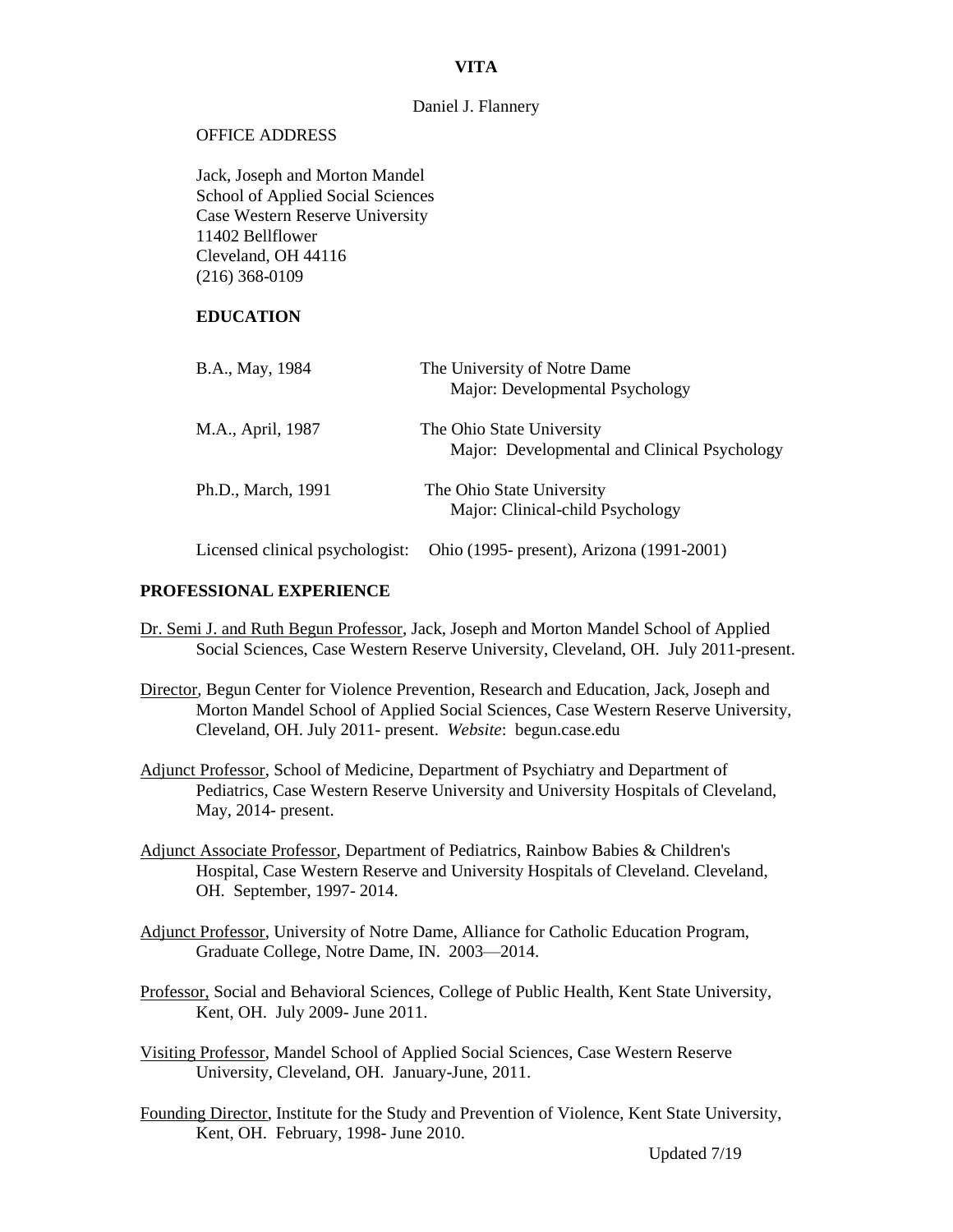- Professor, Department of Justice Studies, Kent State University, Kent, OH. May 2000— June, 2009.
- Associate Professor, Department of Criminal Justice, Kent State University, Kent, OH. September 1997-May 2000.
- Associate Professor, Division of Child & Adolescent Psychiatry, (with appointments in Psychology and Center for Adolescent Health), Case Western Reserve University and University Hospitals of Cleveland, Cleveland, OH. July 1994- September 1997.
- Assistant Professor, Division of Family Studies and Department of Psychology, University of Arizona, Tucson, AZ. January 1991-July 1994.
- Psychology Intern, Psychiatry/Psychology Division, Children's Hospital of Michigan, Detroit, MI. September 1989- September, 1990.
- Psychology Assistant, Children's Hospital Guidance Centers and Children's Hospital Learning Disabilities Clinic, Columbus, OH. June 1987- September 1988.
- Graduate Teaching Associate, Department of Psychology, The Ohio State University, Columbus, OH. September 1986- June 1989.
- Coordinator for Cooperative Education/ Graduate Administrative Associate, College of Engineering, The Ohio State University, Columbus, OH. Jan 1985- Jan 1987.

# **AWARDS AND HONORS**

Named one of 100 most influential contemporary Social Work faculty, 2019 University Distinguished Scholar, Kent State University, 2006 National Council on Justice, LeadDiversity Cleveland Class of 2002. Crain's Cleveland Business "40 under 40" Class of 2001. Elected member, Kent Research Society, 1999. Glennan Faculty Fellow, Case Western Reserve University, 1996-1997. Junior Faculty Member Award for Teaching and Research Excellence, University of Arizona, 1993. Thornburg Dissertation Award (Nominee), Society for Research on Adolescence, 1992. Participant in NIMH workshop "Preparing Grant Proposals for Research and Training Applications", 1991, Washington, D.C. **Competitive Invitation.** Elected to Sigma Xi, The Scientific Research Society, Ohio State University Chapter, May 1990. Awardee, Social Science and Policy Division, Graduate Research and Scholarly Activities Forum, The Ohio State University, Columbus, OH. April 1987.

Distinguished Service Award, The Ohio Cooperative Education Association, 1986 and 1987.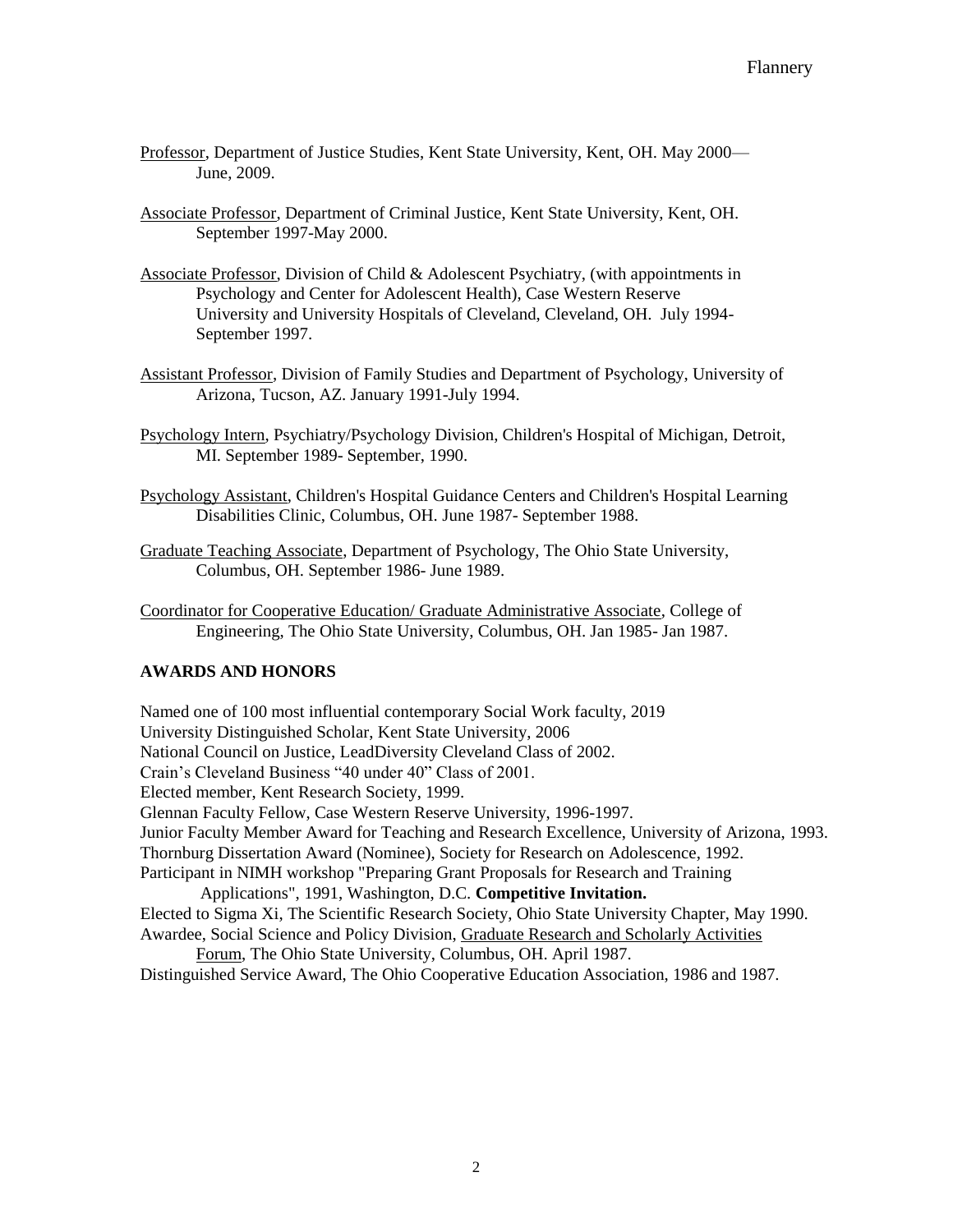# **PEER REVIEWED PUBLICATIONS**

- Lapsley, D.K., Harwell, M., Olsen, L., **Flannery, D**., & Quintana, S. (1984). Moral judgment, personality, and attitude to authority in early and late adolescence. Journal of Youth and Adolescence, 13, 527-542.
- Lapsley, D.K., Milsted, M., Quintana, S., **Flannery, D**., & Buss, R. (1986). Adolescent egocentrism and formal operations: Tests of a theoretical assumption. Developmental Psychology, 22, 800-807.
- Montemayor, R., & **Flannery, D**. (1989). A naturalistic study of the involvement of children and adolescents with their mothers and friends: Developmental differences in expressive behavior. Journal of Adolescent Research, 4, 3-14.
- Flannery, D., Montemayor, R., Eberly, M., & Torquati, J. (1993). Unraveling the ties that bind: Affective expression and perceived conflict in parent-adolescent interactions. Journal of Social and Personal Relationships, 10, 495-509.
- **Flannery, D**., Rowe, D., & Gulley, B. (1993). Impact of pubertal status, timing, and age on adolescent sexual experience and delinquency. Journal of Adolescent Research, 8, 21-40.
- **Flannery, D., & Torquati, J. (1993). An elementary school substance abuse prevention program:** Teacher and administrator perspectives. Journal of Drug Education, 23, 387-397.
- Eberly, M., Montemayor, R., & **Flannery, D**. (1993). Variations in adolescent helpfulness toward parents in a family context. Journal of Early Adolescence, 13, 228-244.
- Montemayor, R., Eberly, M., & **Flannery, D**. (1993). Effects of pubertal status and conversation topic on parent and adolescent affective expression. Journal of Early Adolescence, 13, 431-447.
- **Flannery, D**., Torquati, J., & Lindemeir, L. (1994). The meaning and method of affective expression and emotions in adolescence. Journal of Adolescent Research, 9, 8-27.
- **Flannery, D**., Vazsonyi, A., Torquati, J., & Fridrich, A. (1994). Ethnic and gender differences in risk for early adolescent substance use. Journal of Youth and Adolescence, 23, 95-213.

*Reprinted* in R. Muus (Ed). Adolescent Behavior and Society: A Book of Readings, Fifth Edition, (1998). McGraw-Hill.

Rowe, D., Vazsonyi, A., & **Flannery, D**. (1994). No more than skin deep: Ethnic and racial similarity in developmental process. Psychological Review, 101, 396-413.

*Reprinted* in BaNikongo, N. (Ed.). Leading issues in African-American Studies (1997). (pp. 311-342). Carolina Academic Press.

Rowe, D., & **Flannery, D**. (1994). An examination of environmental and trait influences on adolescent delinquency. Journal of Research in Crime and Delinquency, 31, 374-389.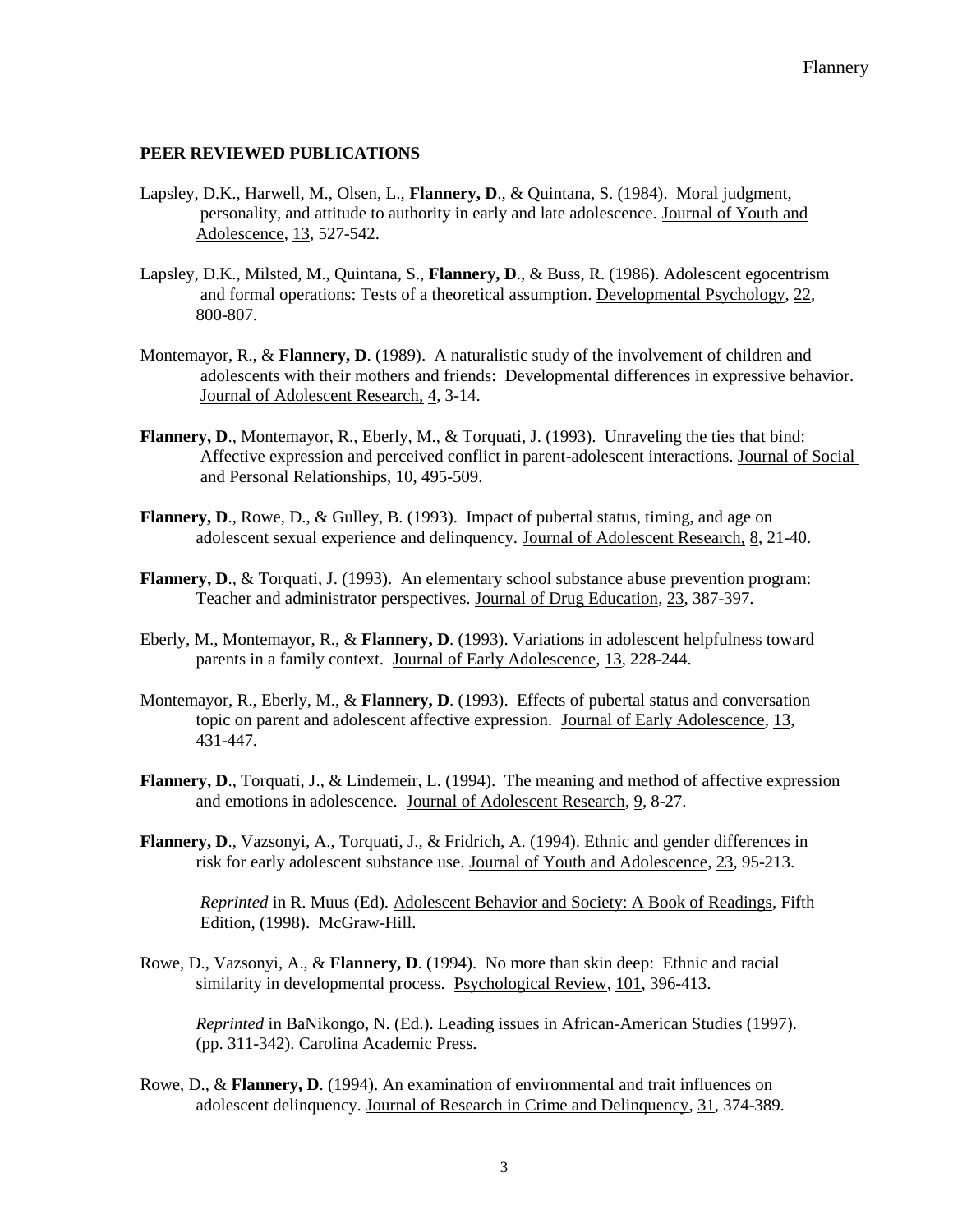- Flannery, D., Montemayor, R., & Eberly, M. (1994). The influence of parent negative emotional expression on adolescent perceptions of their relationship with their parents. Personal Relationships, 1, 259-74.
- Vazsonyi, A., & **Flannery, D**. (1994). An examination of early adolescent delinquency. Medicine And Mind: Journal of Philosophy of Medicine and Medical Psychology, 9, 73-94.
- Fridrich, A., & **Flannery, D**. (1995). The effects of ethnicity and acculturation on early adolescent delinquency. Journal of Child and Family Studies, 4, 69-87.
- Rowe, D., Vazsonyi, A., & **Flannery, D**. (1995). Sex differences in crime: Do means and withinsex variation have similar causes? Journal of Research in Crime and Delinquency, 32, 84-100.
- Rowe, D., Vazsonyi, A., & **Flannery, D**. (1995). Ethnic and racial similarity in developmental process: A study of academic achievement. Psychological Science, 6, 33-38.
- **Flannery, D**., Vazsonyi, & Rowe, D. (1996). Caucasian and Hispanic early adolescent substance use: Parenting, personality, and school adjustment. Journal of Early Adolescence, 16, 71-89.
- Embry, D., **Flannery, D**., Vazsonyi, A., Powell, K., & Atha, H. (1996). Peace Builders: A theoretically driven, school-based model for early violence prevention. American Journal of Preventive Medicine, 12, 91-100.
- Findling, R., Schwartz, M., **Flannery, D**., & Manos, M. (1996). Venlafaxine in adults with attention-deficit hyperactivity disorder: An open clinical trial. The Journal of Clinical Psychiatry, 57, 184-189.
- Vazsonyi, A., & **Flannery, D**. (1997). Early adolescent delinquent behaviors: Associations with family and school domains. Journal of Early Adolescence, 17, 271-293.
- **Flannery, D**., Singer, M., Williams, L., & Castro, P. (1998). Adolescent violence exposure and victimization at home: Coping and psychological trauma symptoms. International Review of Victimology, 6, 63-82.
- **Flannery, D., Williams, L., & Vazsonyi, A. (1999). Who are they with and what are they doing?** Delinquent behavior, substance use, and early adolescents' after-school time. American Journal of Orthopsychiatry, 69, 247-253.
- Vazsonyi, A., Vesterdal, W., Belliston, L., & **Flannery, D**. (1999). The utility of child selfreports and teacher ratings in classifying children's official delinquency status.Studies of Crime and Crime Prevention, 8, 225-244.
- Singer, M., Miller, D., Guo, S., **Flannery, D**., Frierson, T., & Slovak, K. (1999). Contributors to violent behavior among elementary and middle school children. Pediatrics, 104 (4), 878-884.
- Singer, M., & **Flannery, D**. (2000). The relationship between children's threats of violence and violent behavior. Archives of Pediatrics & Adolescent Medicine, 154, 785-790.
- **Flannery, D**., & Quinn-Leering, K. (2000). Violence on college campuses: Understanding its impact on student well-being. Community College Journal of Research and Practice, 24,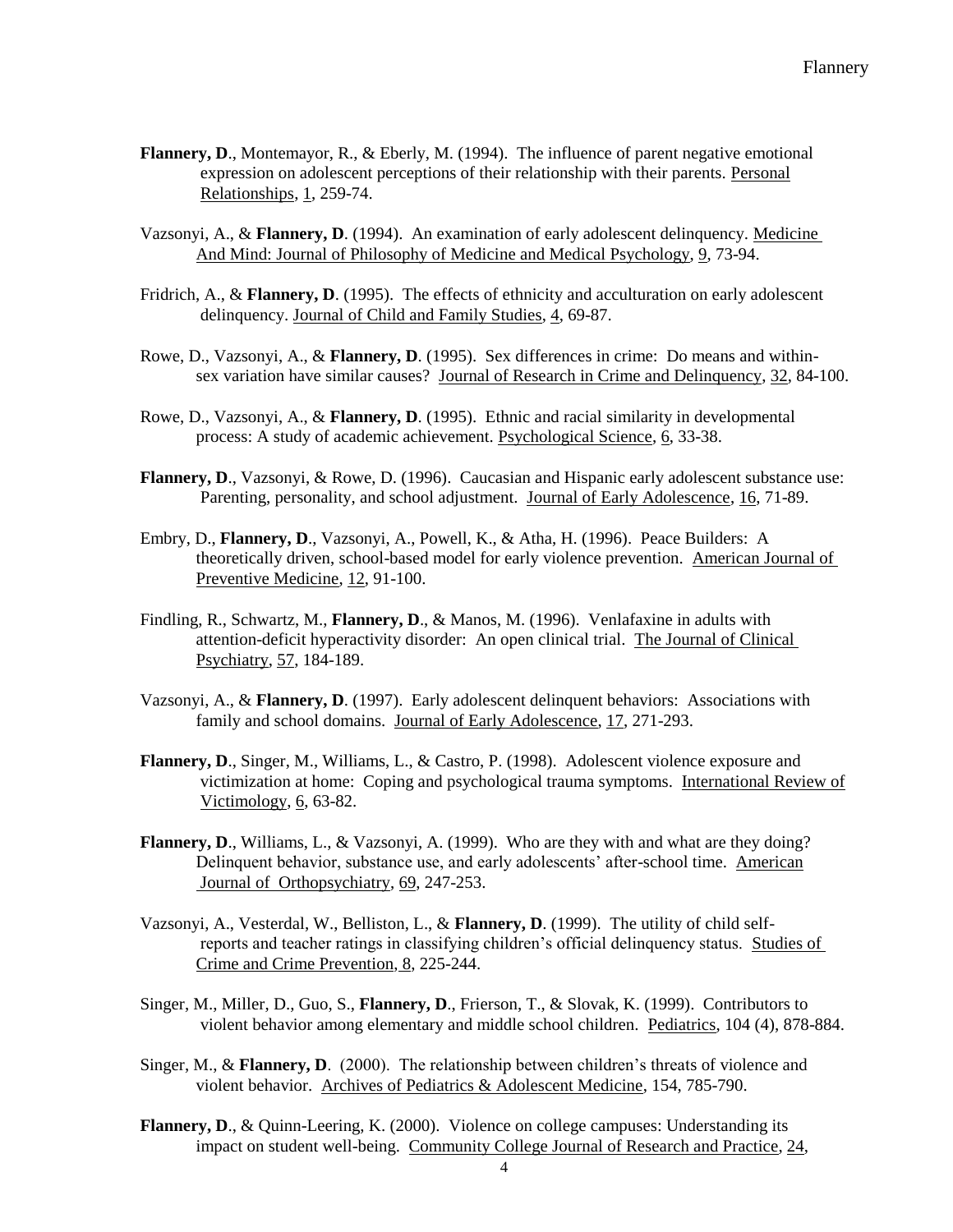839-856.

- Davis, M. & **Flannery, D.** (2001). The institutional treatment of gang members. Correction Management Quarterly, 5, 37-46.
- **Flannery, D**., Singer, M., & Wester, K. (2001). Violence exposure, psychological trauma, and suicide risk in a community sample of dangerously violent adolescents. Journal of the American Academy of Child and Adolescent Psychiatry, 40, 435-442.

Abstracted in *Youth Update*, Institute for the Study of Antisocial Behavior in Youth, Toronto, CA.

Hack, M., **Flannery, D**., Schluchter, M., Cartar, L., Borawski, E., & Klein, N. (2002). Young adult outcomes of very low birth weight children. New England Journal of Medicine, 346, 149- 157.

*Summary Digest* in Perspectives on sexual and reproductive health (2002), 34, 167-168.

- Blankenmeyer, M., **Flannery, D**., & Vazsonyi, A. (2002). The role of aggression and social competence in children's perceptions of the child-teacher relationship. Psychology in the Schools, 39, 293- 304.
- **Flannery, D**., Vazsonyi, A., Liau, A., Guo, S., Powell, K., Atha, H., Vesterdal, W., & Embry, D. (2003). Initial behavior outcomes for Peacebuilders universal school-based violence prevention program. Developmental Psychology, 39, 292-308.
- Drotar, D., **Flannery, D**., Day, E., Friedman, S., Creedon, R., Gartland, H., McDavid, L., Tame, C., & McTaggert, M. (2003). Identifying and responding to the mental health service needs of children who have experienced violence: A community-based approach. Clinical Child Psychology and Psychiatry, 9, 187-204.
- **Flannery, D**., Singer, M., & Wester, K. (2003). Violence, coping and mental health in a community sample of adolescents. Violence and Victims, 18, 1-16.
- Vazsonyi, A., Belliston, L., & **Flannery, D.** (2004). Evaluation of a school-based, universal violence prevention program: Low, medium and high risk children. Youth Violence and Juvenile Justice, 2, 185-206.
- Arendt, R., Short, E., Singer, L., Klein, N., Minnes, S., Hewitt, J., Flynn, S., Carlson, L., Min, M., & **Flannery, D.J.** (2004). Children prenatally exposed to cocaine: Developmental outcomes and environmental risk at seven years of age. Journal of Developmental and Behavioral Pediatrics, 25, 83-90.
- Liau, A., **Flannery, D.J**., & Quinn-Leering, K. (2004). A comparison of teacher-rated and selfreported threats of interpersonal violence. Journal of Early Adolescence, 24, 231-249.
- **Flannery, D.J**., Wester, K., & Singer, M. (2004). Impact of exposure to violence in school on child and adolescent mental health and behavior. Journal of Community Psychology, 32, 559-574.
- Singer, M., **Flannery, D.J**., Guo, S., Miller, D., & Liebrandt, S. (2004). Exposure to violence, parental monitoring and television viewing as contributors to children's psychological trauma.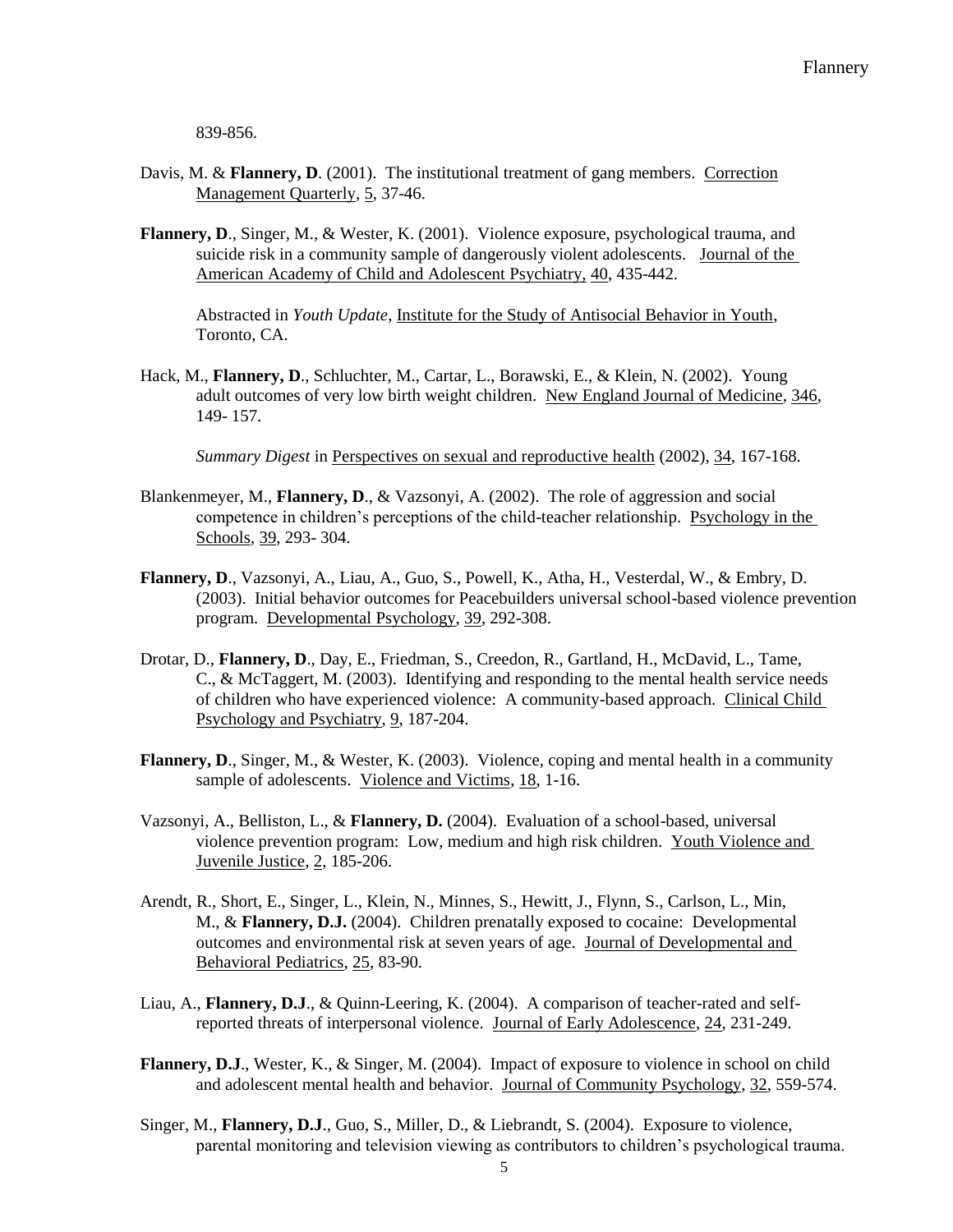Journal of Community Psychology, 32, 489-504.

- Hack, M., Youngstrom, E., Carter, L., Schluchter, M., Taylor, G., **Flannery, D.J**., Klein, N., & Borawski, E. (2004). Behavioral outcomes and evidence of psychopathology among very low birth weight infants at age 20 years. Pediatrics, 114, 932-940.
- Hack, M., Youngstrom, E.A., Cartar, L., Schluchter, M., Taylor, G., **Flannery, D.J**., Klein, N., & Borawski, E. (2005). Predictors of internalizing symptoms among very low birth weight young women. Journal of Developmental and Behavioral Pediatrics, 26, 93-104.
- Spilsbury, J., Drotar, D., Burant, C., **Flannery, D.J.,** Creeden, R., & Friedman, S. (2005). Psychometric properties of the Pediatric Emotional Distress Scale in a diverse sample of children exposed to interpersonal violence. Journal of Clinical Child and Adolescent Psychology, 34, 758-764.
- Jefferis, E., Brewer, T., **Flannery, D.J**., Dogutas, C., & Mosgo, A. (2006). A profile of schoolbased prevention strategies in northern Ohio. Law Enforcement Executive Forum, 6, 89-99.
- Farrell, A., & **Flannery, D. J.** (2006). Youth violence prevention: Are we there yet? Aggression and Violent Behavior, 11, 138-150.
- Aalsama, M., Lapsley, D., & **Flannery, D.J**. (2006). Personal fables, narcissism, and adolescent adjustment. Psychology in the Schools, 43, 481-491.
- Hussey, D., Drinkard, A., & **Flannery, D.J.** (2007). Comorbid substance use and mental disorders among offending youth. Journal of Social Work Practice in the Addictions, 7, 117-138.
- Hussey, D., & **Flannery, D.J.** (2007). Implementing and evaluating school-based primary prevention programs and the importance of differential effects on outcomes. Journal of School Violence, 6, 117-134.
- Spilsbury, J., Belliston, L., Drotar, D., Drinkard, A., Kretschmar, J., Creeden, R., **Flannery, D.J.,** & Friedman, S. (2007). Clinically significant trauma symptoms and behavioral problems in a community-based sample of children exposed to domestic violence. Journal of Family Violence, 22, 487-499.
- Spilsbury, J., Kahana, S., Drotar, S., Creeden, R., **Flannery, D.J**., & Friedman, S. (2008). Profiles of behavior problems in children who witness domestic violence. Violence and Victims, 23, 3-17.
- Hussey, D.L., Drinkard, A., Falletta, L., & **Flannery, D.J**. (2008). Understanding clinical complexity in delinquent youth: Comorbidities, service utilization, cost and outcomes. Journal of Psychoactive Drugs, 40, 85-95.
- Van Dulmen, M., **Flannery, D.J.,** Belliston, L., & Singer, M. (2008). Confirmatory factor analysis of the Recent Exposure to Violence (REV) Scale. Children and Schools: A Journal of Social Work Practice, 30, 93-102.
- Jefferis, E., Dogutas, C., Butcher, F., Davis, M., & **Flannery, D**.**J**. (2008). Research note: Temporal variations in school-associated, non-fatal violent injuries. Law Enforcement Executive Forum, 8, 95-106.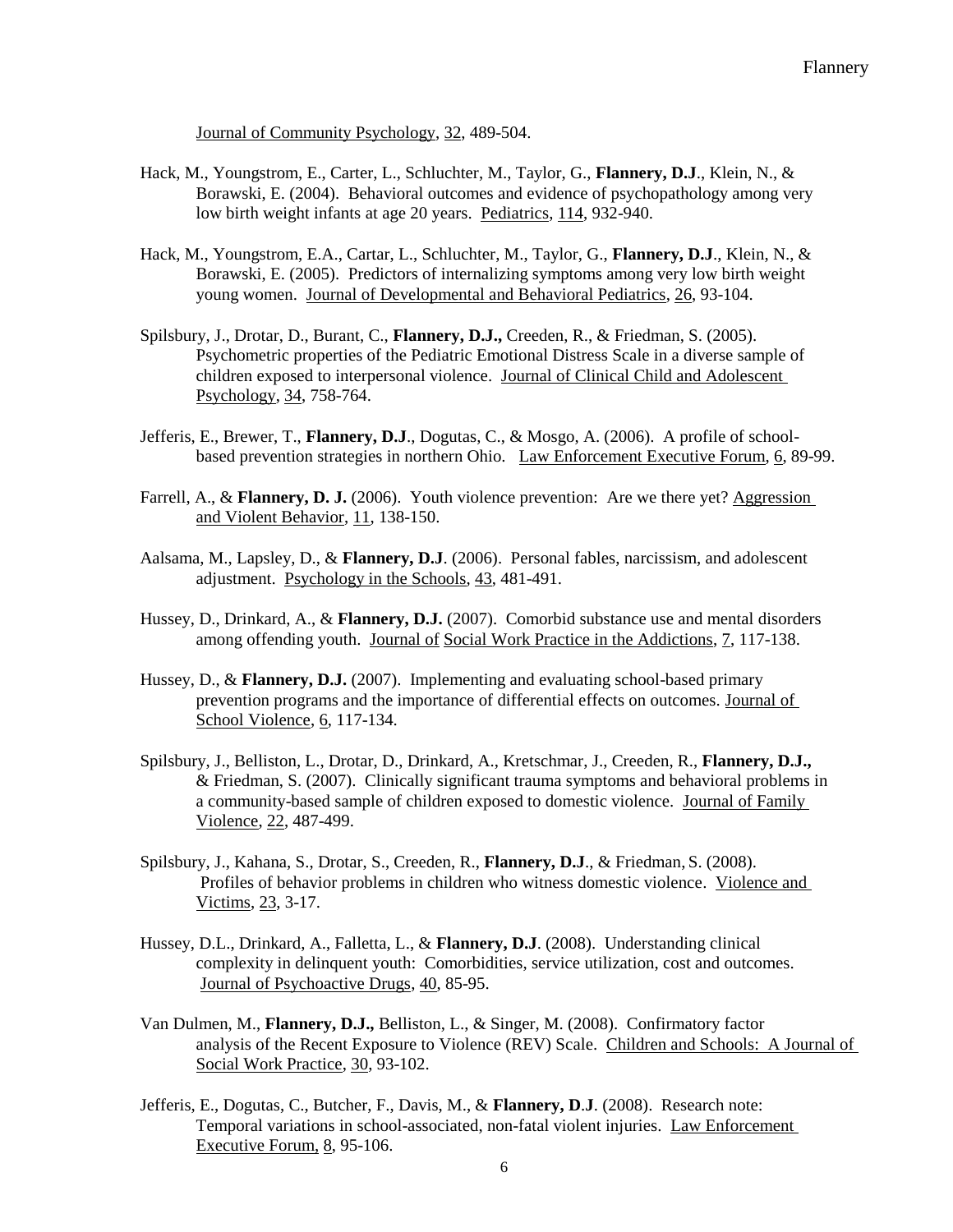- Seck, M., Singer, M., & **Flannery, D.J**. (2010). Psychological and social characteristics of juvenile offenders with serious mental and behavioral disorders. Corrections Compendium, 35 (1), 1-7.
- Listwan, S.J., Colvin, M., Hanley, D., & **Flannery, D.J.** (2010). Victimization, social support, and psychological well- being: A study of recently released prisoners. Criminal Justice and Behavior, 37, 1140-1159.
- Kretschmar, J., & **Flannery, D.J.** (2011). Displacement and suicide risk for juvenile justiceinvolved youth with mental health issues. Journal of Clinical Child and Adolescent Psychology, 40, 797-806.
- **Flannery, D.J**., & Kretschmar, J. (2012). Overview of: Fugitive Safe Surrender: Program description, initial findings, and policy implications. Criminology and Public Policy, 11, 433-435.
- **Flannery, D.J.**, & Kretschmar, J. (2012). Fugitive Safe Surrender: Program description, initial findings, and policy implications. Criminology and Public Policy, 11, 437-459.
- Mata, A., van Dulmen, M., Schinka, K., Swahn, M., Bossarte, R., & **Flannery, D.J**., (2012). Extracurricular activity involvement is associated with adolescent suicidality through school belongingness. Vulnerable Children and Youth Studies: An International Interdisciplinary Journal for Research, Policy and Care, 1-10.
- Butcher, F., Kretschmar, J., **Flannery, D.J**., & Singer, M. (2012). Neighborhood disorganization, exposure to violence in school, and behavioral health in a population of juvenile justice-involved youth. Law Enforcement Executive Forum, 12, 8-21.
- Flannery, D.J., Modzeleski, W., & Kretschmar, J. (2013). Violence and school shootings. Current Psychiatry Reports, 15, 331-337. **Invited.**
- Brunell, A., Davis, M., Schley, D., Eng, A., Van Dulmen, M., Wester, K., & **Flannery, D.** (2013). A new measure of interpersonal exploitativeness. Frontiers in Personality Science and Individual Differences, 4, 1-9.
- **Flannery, D.J**., & Singer, M.I. (2014). The Begun Center for Violence Prevention Research and Education at Case Western Reserve University. Research on Social Work Practice. **Invited**. Advance online publication doi: 10.1177/1049731514543025.
- Butcher, F., Kretschmar, J., Lin, Y., **Flannery, D.J**., & Singer, M.I. (2014). Analysis of the validity scales in the Trauma Symptom Checklist for Children. Research on Social Work Practice,  $24,695-704.$
- Singer, M.I., **Flannery, D.J**., Kretschmar, J., and Bartholomew, J. (2015). Brief report: A county-wide survey of residents' violence exposure. Journal of Psychiatry, 18, 14-16. doi.org/10.4172/1994-8220.1000199.
- Butcher, F., Kretschmar, J., Singer, M., & **Flannery, D.J**. (2015). Confirmatory factor analysis of the Trauma Symptom Checklist for Children in an at-risk sample of youth. Journal of the Society for Social Work and Research, 6, 251-268. doi:10.1086/681545.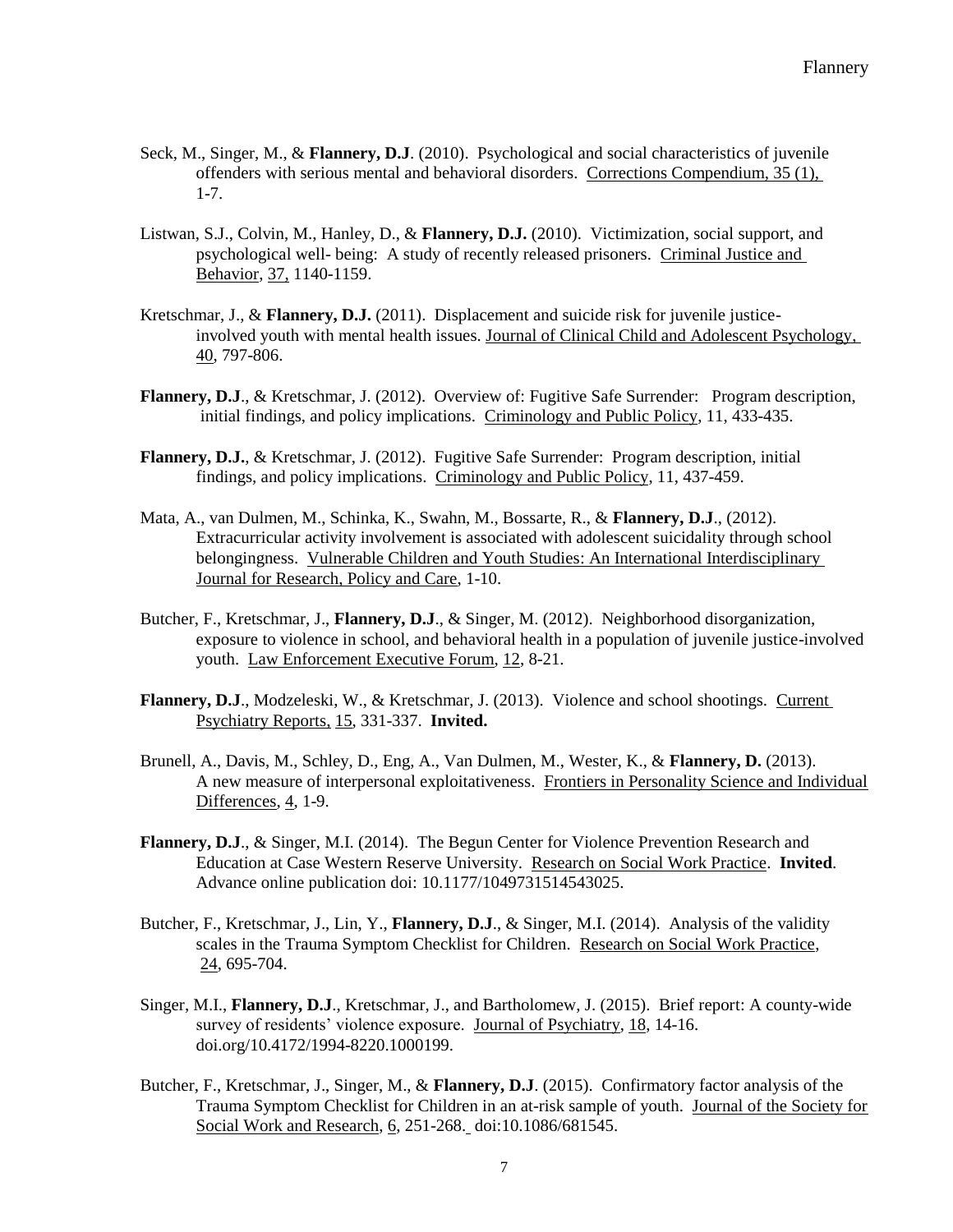- Butcher, F., Galanek, J., Kretschmar, J., & **Flannery, D.J**. (2015). The impact of neighborhood disorganization on neighborhood exposure to violence, trauma symptoms and social relationships among at-risk youth. Social Science and Medicine, 146, 300-306. **Invited**. doi: 10.1016/j.socscimed.2015.10.013.
- Kretschmar, J., Butcher, F., **Flannery, D. J**., & Singer, M. (2016). Diverting juvenile justice-involved youth with behavioral health issues from detention: Preliminary findings from Ohio's Behavioral Health Juvenile Justice (BHJJ) initiative. Criminal Justice Policy Review, 27, 302-325. doi:10.1177/0887403414560885.
- Timmons-Mitchell, J.T., Levesque, D., Harris, L., **Flannery, D.J**., & Falcone, T. (2016). Pilot test of StandUp, an online school-based bullying prevention program. Children and Schools, 38, 71-79. doi: 10.1093/cs/cdw010.
- Galanek, J., Duda, J., **Flannery, D.J**., Kretschmar, J., & Butcher, F. (2016). Fugitive Safe Surrender: A qualitative analysis of participant's reasons for surrender and anticipated outcomes to inform program evaluation. Journal of Qualitative Criminal Justice and Criminology, 4, 161-187.
- **Flannery, D.J**., Todres, J., Bradshaw, C. et al. (2016). Bullying prevention: A summary of the report of the National Academies of Sciences, Engineering and Medicine. Prevention Science. Doi 10.1007/s11121-016-0722-8.
- Kretschmar, J., Tossone, K., Butcher, F., & **Flannery, D.J**. (2016). Patterns of poly victimization in a sample of at-risk youth. Journal of Child Abuse and Trauma. Advance online publication. doi: 10.1007/s40653-016-0109-9.
- Butcher, F., Holmes, M.R., Kretschmar, J., & **Flannery, D.J**. (2016). Poly-victimization across social contexts: Home, school, and neighborhood violence exposure. Criminal Justice and Behavior. Advance online publication. doi: 10.1177/0093854816662679.
- Lovell, R., Luminais, M., **Flannery, D.J**., Overman, L., Huang, D., Walker, T., & Clark, D. (2017). Offending patterns for serial sex offenders identified via the DNA testing of previously unsubmitted sexual assault kits. Journal of Criminal Justice, 52, 68-78.
- Lovell, R., Luminais, M., **Flannery, D.J.,** Bell, R., & Kyker, B. (2018). Describing the process and quantifying the outcomes of the Cuyahoga County sexual assault kit initiative. Journal of Criminal Justice, 57, 106-115. Doi.org/10.1016/j.jcrimjus.2018.05.012.
- Lovell, R., Collins, C., McGuire, M., Overman, L., Luminais, M., & **Flannery, D.J**. (2018). Understanding intimate partner sexual assaults: findings from sexual assault kits. Journal of Aggression, Maltreatment and Trauma. DOI: 10.1080/10926771.2018.1494234.
- Bass, P., Scholer, S., **Flannery, D.J**., & Lichenstein, R. (2019, June). How to identify and treat bullying. Contemporary Pediatrics, 36 (6). **Invited**. https://www.contemporarypediatrics.com/pediatrics/how-identify-and-treat-bullying.
- Tossone, K., Baughman, M., Singer, M.I., & **Flannery, D.J**. (in press). Evaluation of treatment and other factors that lead to drug court success, substance use reduction, and mental health symptomatology reduction over time. International Journal of Offender Therapy and Comparative Criminology.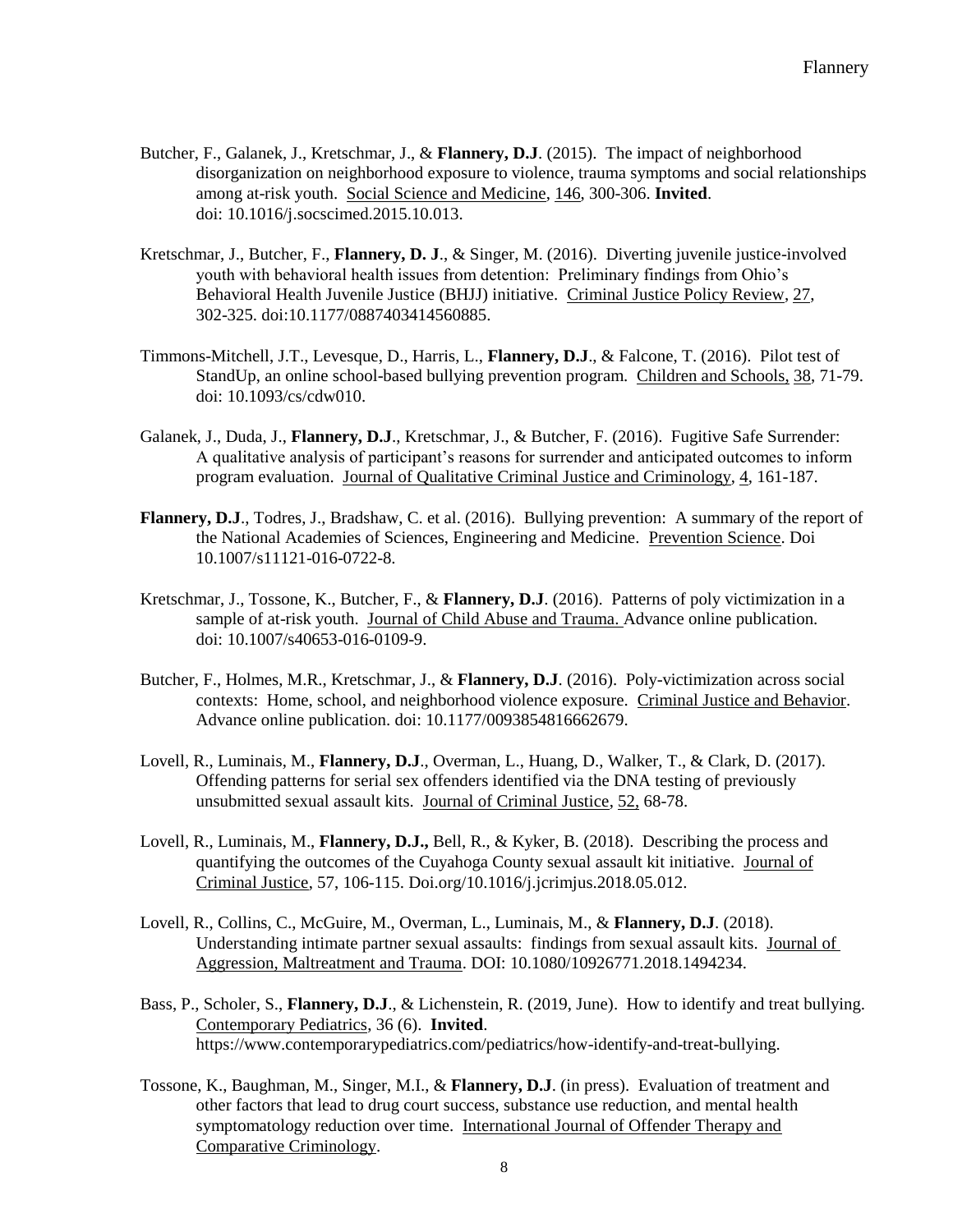- **Flannery, D.J**., Tossone, K., Kretschmar, J., Butcher, F., & Singer, M.I. (in press). Examination of a new brief screening measure of trauma symptoms and violence exposure among young children. Violence and Victims.
- **Flannery, D.J.,** Fox, J.A., Wallace, L.N., Mulvey, E., & Modzeleski, W. (forthcoming). What do we know about guns and school safety and directions for change? In M. Mayer & A. Nickerson (Eds.). Educational Researcher. **Invited**.
- Timmons-Mitchell, J., & Flannery, D. (in press). What Pediatricians should know and do about cyberbullying. Pediatrics in Review. **Invited**.

# **BOOKS and MONOGRAPHS**

- **Flannery, D.J.** (1997). School Violence: Risk, Preventive Intervention and Policy. Monograph for the Institute of Urban and Minority Education, Columbia University and the ERIC Clearinghouse for Education, Urban Diversity Series No. 109.
- **Flannery, D.J.,** & Huff, CR. (Eds.). (1999). Youth Violence: Prevention, Intervention and Social Policy. Washington, DC: American Psychiatric Press.
- Oliver, P. et al. (2001). The complete guide to hiring law enforcement officers. Columbus, OH: Law Enforcement Foundation, Inc.
- Flannery, D. J., (Ed.). (2004). Current perspectives on violence prevention. Institute for the Study and Prevention of Violence. Kent State University: Kent, OH.
- **Flannery, D.J.,** (2006). Violence and mental health in everyday life: Prevention and intervention strategies for children and adolescents**.** Walnut Creek, CA: Altamira Press (Rowman & Littlefield Publishers, Inc.)
- **Flannery, D.J**., Vazsonyi, A., & Waldman, I. (2007) (Eds). The Cambridge Handbook of Violent Behavior and Aggression. New York, NY: Cambridge University Press.
- **Flannery, D.J.** (2013). Wanted on Warrants: The Fugitive Safe Surrender Program. Kent, OH: Kent State University Press.
- **Co-author (committee member)**, National Academies of Sciences, Engineering, and Medicine (2016). Preventing Bullying Through Science, Policy, and Practice. Washington, DC: The National Academies Press. Member, *Committee on the Biological and Psychosocial Effects of Peer Victimization: Lessons for Bullying Prevention*. doi:10.17226/23482.
- Vazsonyi, A**., Flannery, D.J**., & Delisi, M. (2018). (Eds). The Cambridge Handbook of Violent Behavior and Aggression (2nd Ed). New York, NY: Cambridge University Press.

# **CHAPTERS and EDITED VOLUMES**

Montemayor, R., & Flannery, D. (1990). Making the transition from childhood to early adolescence. In Montemayor, R., Adams, G.,& Gullotta, T. (Eds.). Advances in adolescent development,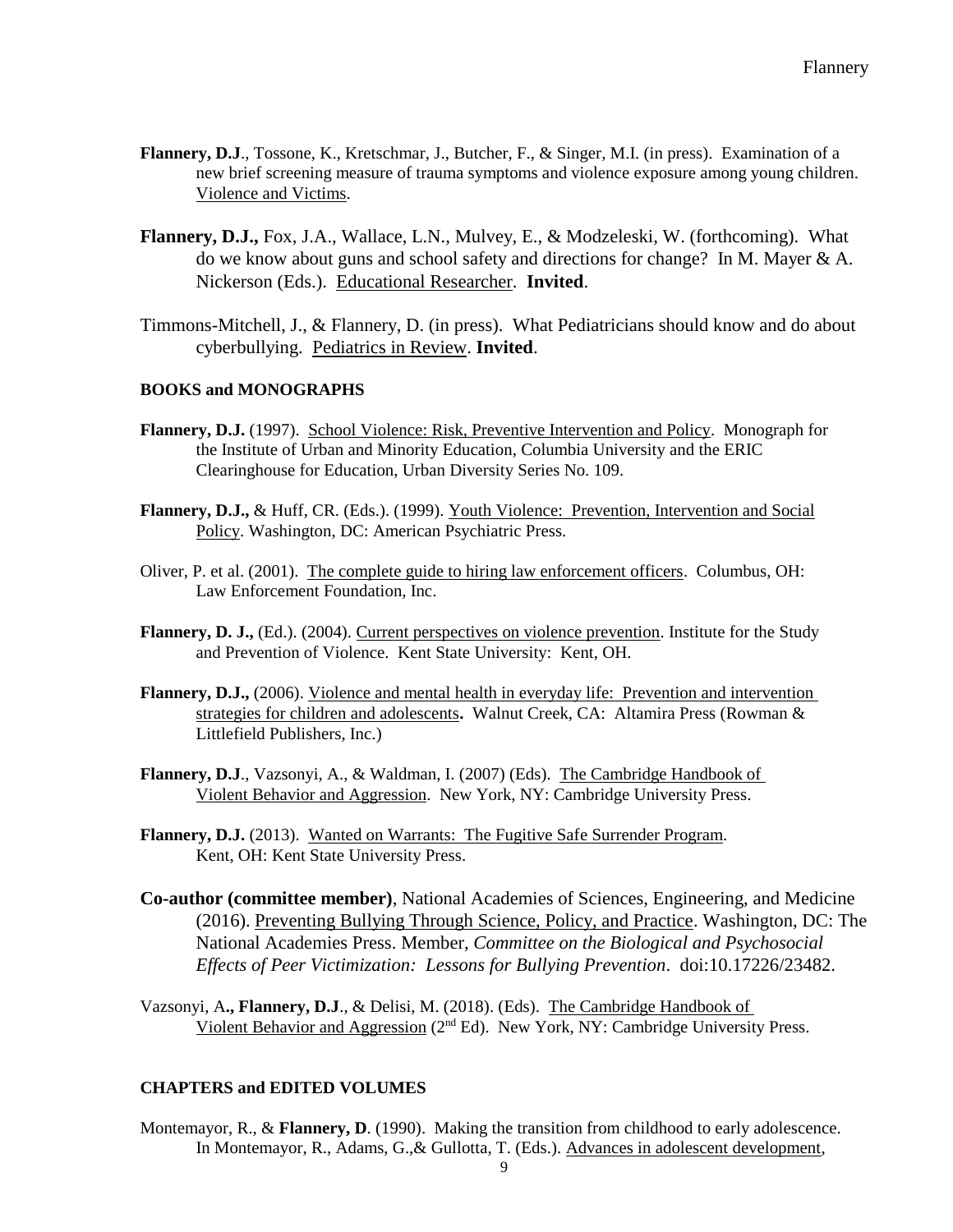Vol. 2, From childhood to adolescence: A transitional period? pp. 291-301. Beverly Hills, CA: Sage.

- Montemayor, R., & **Flannery, D.** (1991). Parent-adolescent relations in middle and late adolescence. In Lerner, R., Petersen, A., & Brooks-Gunn, J. (Eds.). The encyclopedia of adolescence. pp. 740-746. New York: Garland.
- **Flannery, D**. (Ed.) (1993). Affective expression and emotions in early adolescence. Journal of Early Adolescence, Vol. 13 (4). Newbury Park, CA: Sage.
- **Flannery, D**. (1993). Affective expression and emotions in early adolescence: An introduction. Journal of Early Adolescence, 13, 356-360.
- **Flannery, D**. (Ed.) (1994). "Affective expression and emotions during adolescence." Journal of Adolescent Research, Vol. 9 (1). Newbury Park, CA: Sage.
- **Flannery, D**. (1994). Affective expressions and emotions during adolescence: An introduction. Journal of Adolescent Research, 9, 4-7.
- **Flannery, D**. (1996). A developmental perspective on the effects of violent environments on children. In Violence and Trauma: Understanding and responding to the effects of violence on young children. W. Reed (Ed). Urban Child Research Center, Cleveland State University, Cleveland, OH.
- **Flannery, D**., Huff, R., & Manos, M. (1998). Youth gangs: Developmental perspectives. In Gullota, T., Adams, G., & Montemayor, R. (Eds.). Delinquent Violent Youth: Theory and interventions, pp. 175-204. Advances in Adolescent Development (Vol. 10) Beverly Hills, CA: Sage.

*Reprinted* in Aries, E. (2001). Adolescent Behavior: Reading and interpretations. McGraw-Hill. *Reprinted* in Gilbert & Eby (2004). Violence and gender. Prentice-Hall.

**Flannery, D**. (1998). Improving school violence prevention programs through meaningful evaluation. ERIC Clearinghouse on Urban Education Digest (No. 132, February). EDO-UD-98-2.

*Reprinted* in Van Tongren, P., & Toonen, E. (Eds.). Conflict Resolution in schools: Learning to live together. An international conference reader. September 15-16 2003, Soesterberg, the Netherlands. The European Center for Conflict Prevention.

- Davies, H., & **Flannery, D**. (1998). Post-traumatic stress disorder in children and adolescents exposed to violence. In H. Hennes & A. Calhoun (Eds). "Violence among children and adolescents" Pediatric Clinics of North America, 45, 341-353.
- **Flannery, D.** & Williams, L. (1999). Effective youth violence prevention. In T. Gullotta & S. McElhaney (Eds.). Violence in homes and communities: Prevention, Intervention, and Treatment. National Mental Health Association, pp. 207-243, Thousand Oaks, CA: Sage.
- **Flannery, D**., & Huff, R. (1999). Implications for prevention, intervention and social policy with violent youth. In Flannery, D., & Huff, CR. (eds). Youth violence: Prevention, Intervention, and Social policy, pp. 293-306. Washington, DC: American Psychiatric Press.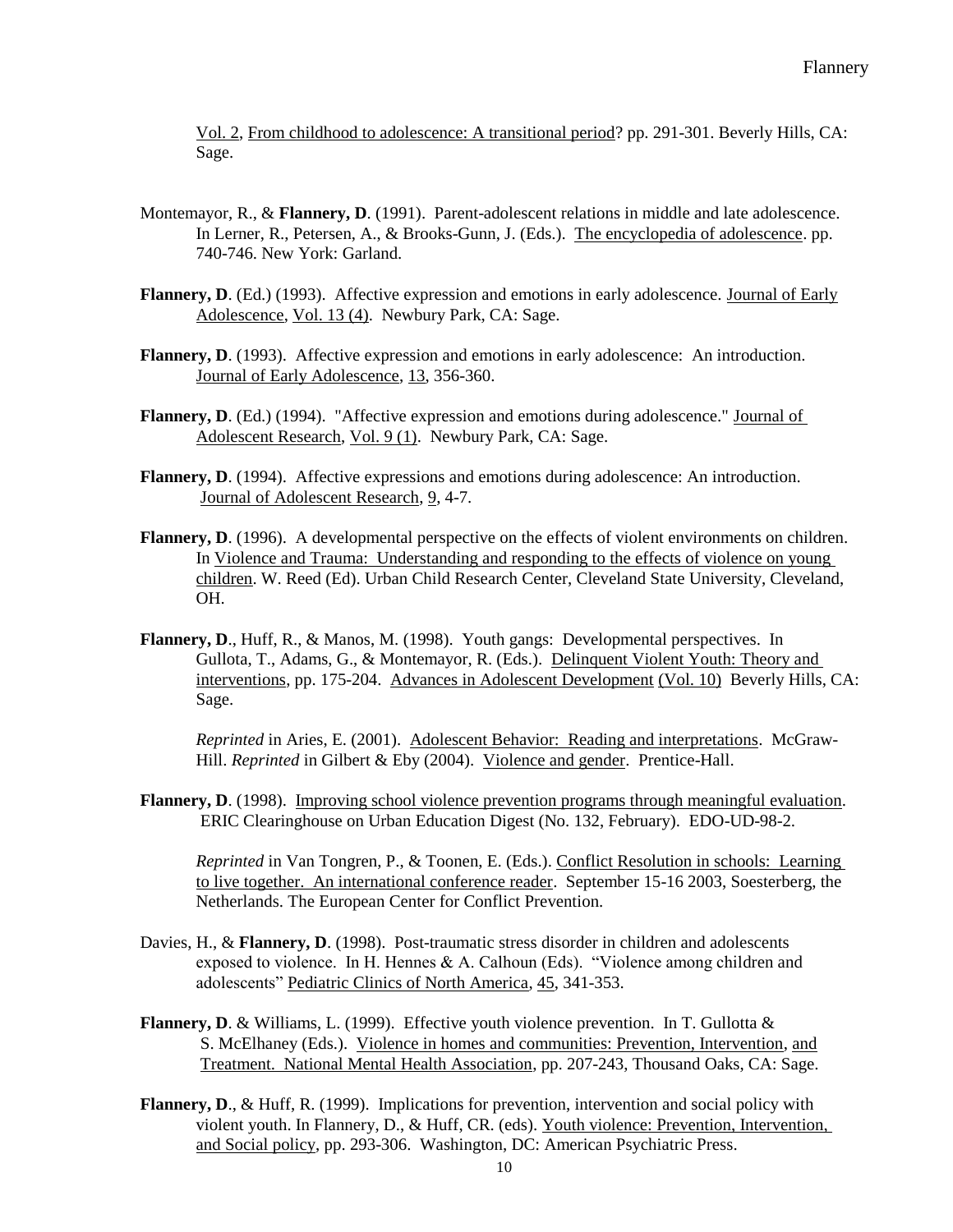- Embry, D., & **Flannery, D**. (1999). Two sides of the coin: Multi-level prevention and intervention to reduce youth violent behavior. In Flannery, D., & Huff, CR. (eds). Youth violence: Prevention, Intervention, and Social Policy. pp. 47-72. Washington, DC: American Psychiatric Press.
- Rushforth, N., & **Flannery, D**. (1999). Role of firearms in youth violence. In Flannery, D., & Huff, CR. (Eds.). Youth violence: Prevention, Intervention, and Social Policy, pp. 201-228. Washington, DC: American Psychiatric Press.
- **Flannery, D**., & Singer, M. (1999). Exposure to violence and victimization at school. Choices Briefs, Institute for Urban and Minority Education, Teachers College, Columbia University, New York, NY. Series on "Choices in Preventing Youth Violence." (Number 4).
- McTaggert, M., & **Flannery, D**. (2001). Entry level assessment center research grant summary and analysis. In P. Oliver et al. (eds.). The Complete Guide to Hiring Law Enforcement Officers (pp. 7-34). Dublin, OH: Law Enforcement Foundation, Inc.
- **Flannery, D**., & Seaman, M. (2001). Challenges to Evaluating School and Community-based Violence Prevention Programs: A Framework for Action. In. E. Flaxman (Ed.), Evaluating School Violence Programs. ERIC Clearinghouse and Urban Education, Urban Diversity Series No. 113, Columbia University.
- **Flannery, D**., & Seaman, M. (2001). Evaluating School and Community-Based Violence Prevention Resource Guides: What to Look For, What to Do? In. E. Flaxman (Ed.), Evaluating School Violence Programs. ERIC Clearinghouse and Urban Education, Urban Diversity Series No. 113, Columbia University.
- Flannery, D., & Riske, M. (2002). School violence. In D. Levinson (Ed.), Encyclopedia of Crime and Punishment (pp. 1437-1442). Thousand Oaks, CA: Sage.
- **Flannery, D**., Hussey, D., Biebelhausen, L., & Wester, K. (2003). Crime, delinquency and youth gangs. In G. Adams & M. Berzonsky (Eds). The Blackwell Handbook of Adolescence. (pp. 502-522). Oxford: Blackwell.
- **Flannery, D.** (2004). Opportunity provision and best practice. In J. Kreinert and M. Fleisher (Eds)., Crime and Employment: Critical Issues in Crime Reduction for Corrections (pp. 169-176). Walnut Creek, CA: Rowman & Littlefield.
- Singer, M., & Flannery, D. (2004). (Eds). Exposure to violence in the community. Journal of Community Psychology, Vol. 32.
- **Flannery, D**., & Wester, K. (2004). Risk factors related to academic achievement in adolescence (pp. 1-31). In (F. Pajeras  $&$  T. Urdan, Eds). Contemporary practices and challenges in the Education of Adolescents. New York: Information Age Publishing.
- **Flannery, D**. (2004). Violence prevention research, practice and policy: Where are we today, and where are we going tomorrow? In D. Flannery (Ed.), Current perspectives on violence prevention. (pp. 1-5). Institute for the Study and Prevention of Violence. Kent State University: Kent, OH.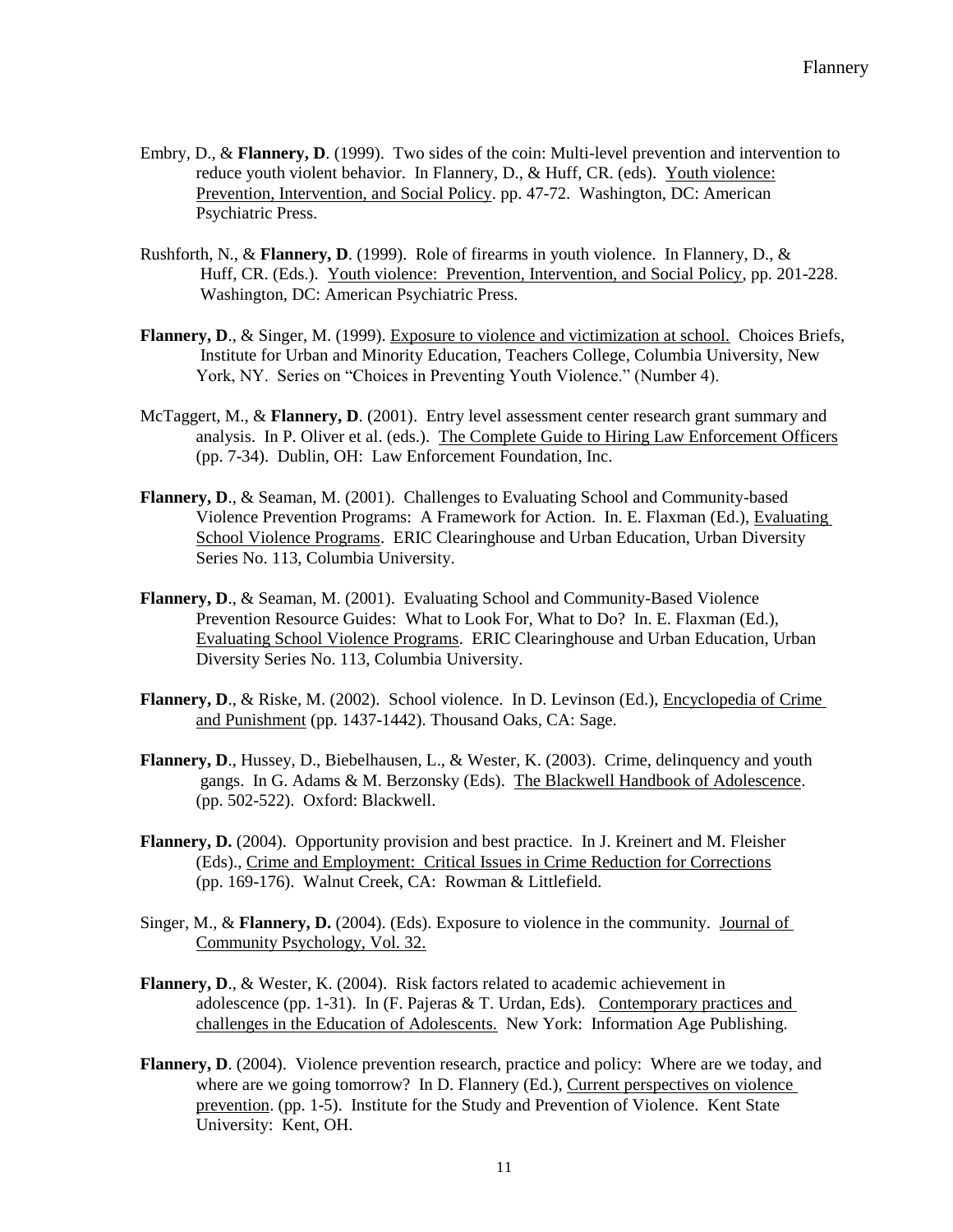- **Flannery, D**., Hussey, D., & Jefferis, E. (2005). Adolescent delinquency and violent behavior. In (T. Gullotta & G. Adams, Eds). Handbook of Adolescent Behavioral Problems: Evidencebased approaches to prevention and treatment (pp. 415-438). New York: Springer.
- **Flannery, D**., Buckeye, L., Wester, K., & Singer, M. (2005). Evaluation of mental health services to juvenile offenders project (II). New Research in Mental Health, Vol. 16 (pp. 357-365), Columbus, OH: Ohio Department of Mental Health.
- **Flannery, D**., (2006). Effective collaboration between researchers and law enforcement agencies. In R. Gultekin et al. (Eds), Istanbul Conference on Democracy and Global Security 2005. Turkish National Police Foreign Relations Department (pp. 638-643). Oncu Press.
- Brewer, T.W., & Flannery, D.J. (2006). School violence. In Encyclopedia of Sociology (Vol. II), (p. 842-844). Oxford: Blackwell Publishing.
- **Flannery, D**., Singer, M., Van Dulmen, M., Kretschmar, J., & Belliston, L. (2007). Exposure to violence, mental health and violent behavior. In **Flannery, D.J.,** Vazsonyi, A., & Waldman, I. (Eds.). The Cambridge Handbook of Violent Behavior and Aggression (pp. 306-321). New York, NY: Cambridge University Press.
- **Flannery, D**., Vazsonyi, A., & Waldman, I. (2007). New directions in research on violence: Bridging science, practice and policy. In **Flannery, D.J.,** Vazsonyi, A., & Waldman, I. (Eds.). The Cambridge Handbook of Violent Behavior and Aggression (pp. 787-792). New York, NY: Cambridge University Press.
- Kretschmar, J., & **Flannery, D.J.** (2007). Substance use and violent behavior. In **Flannery, D.J.,**  Vazsonyi, A., & Waldman, I. (Eds.). The Cambridge Handbook of Violent Behavior and Aggression (pp.647-663). New York, NY: Cambridge University Press.
- **Flannery, D**., Buckeye, L., & Singer, M. (2007). Evaluation of mental health services to juvenile offenders project: Follow-up study. In Roth, D., & Lutz, W. (Eds.). New Research in Mental Health: 2004-2005 Biennium, Vol. 17, pp. 103-109. Columbus, OH: Ohio Department of Mental Health.
- **Flannery, D.**, Davis, M., Holzheimer, M., & Baker, R. (2007). Assessing risk of violence using the New Violence Risk Screen (VRS). In Roth, D., & Lutz, W. (Eds.). New Research in Mental Health: 2004-2005 Biennium, Vol. 17, pp. 1110-115. Columbus, OH: Ohio Department of Mental Health.
- **Flannery, D**. (2008). Principles of effective prevention. In Power, F., Nuzzi, R., Narvaez, D., Lapsley, D., & Hunt, T. (Eds.), Moral Education: A Handbook. (pp. 357-360).Westport, CT: Greenwood.
- Jefferis, E., & **Flannery, D**., (2008). Delinquency. In Power, F., Nuzzi, R., Narvaez, D., Lapsley, D., & Hunt, T. (Eds.), Moral Education: A Handbook. (pp. 124-126).Westport, CT: Greenwood.
- Stormann, C. & **Flannery, D**. (2008). Violence. In Power, F., Nuzzi, R., Narvaez, D., Lapsley, D., & Hunt, T. (Eds.), Moral Education: A Handbook. (pp. 465-466). Westport, CT: Greenwood.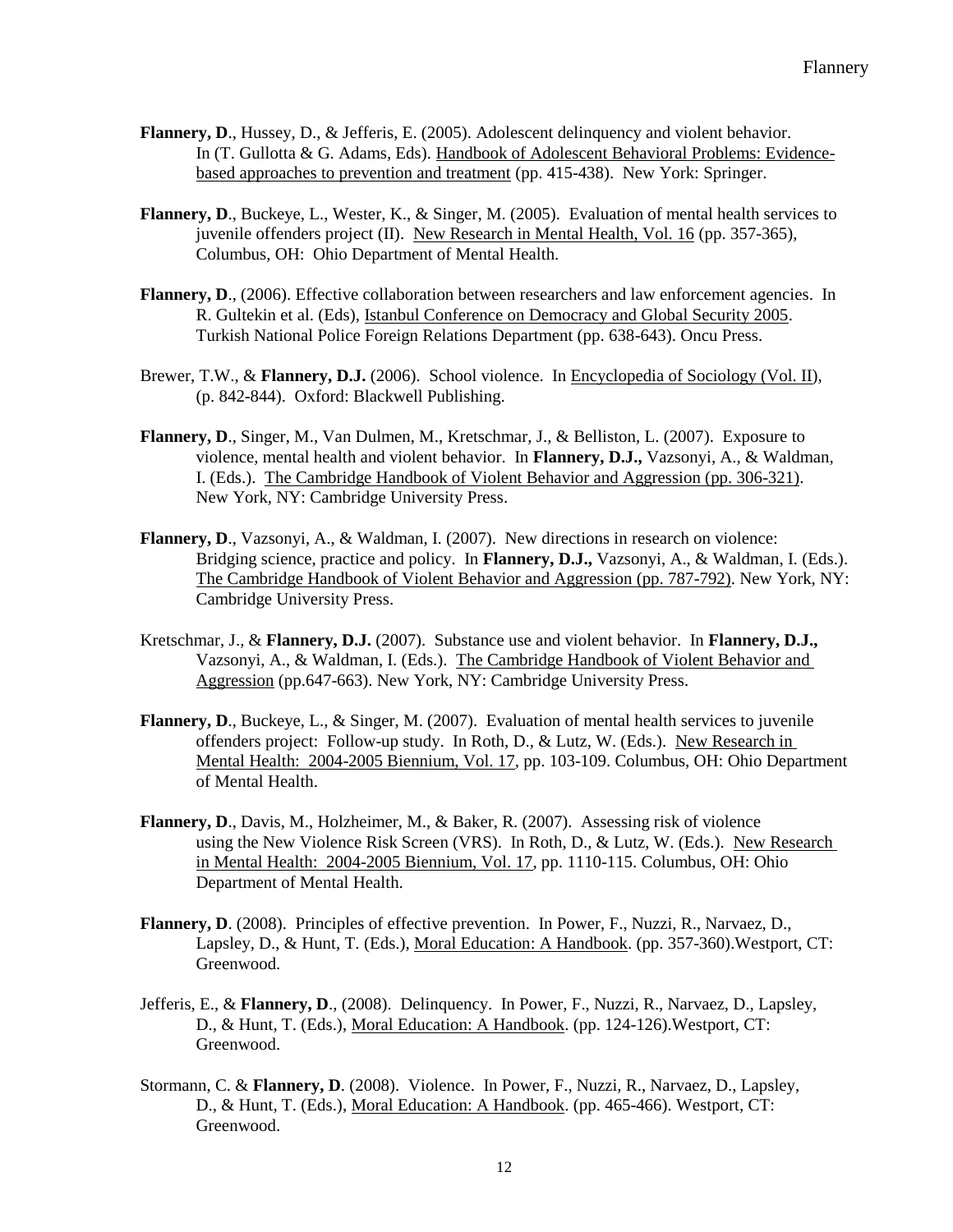- Stormann, C. & **Flannery, D**. (2008). Conduct disorders. In Power, F., Nuzzi, R., Narvaez, D., Lapsley, D., & Hunt, T. (Eds.), Moral Education: A Handbook. (pp.95-96).Westport, CT: Greenwood.
- Van Dulmen, M., Goncy, E., Vest, A. & **Flannery, D**., (2009). Group-Based Trajectory Modeling of Externalizing Behavior Problems from Childhood through Adulthood: Exploring Discrepancies in the Empirical Findings. In J. Savage (Ed.). The Development of Persistent Criminality. (pp. 288-314). NY: Oxford University Press.
- **Flannery, D**., van Dulmen, M.H., & Mata, A. (2010). Developmental trajectories of exposure to violence. In M.J. Delisi &K. Beaver (Eds.). Criminological theory: A life-course approach. (pp. 121-132). Boston, MA: Jones & Bartlett.
- Fleisher, M.S., & **Flannery, D.J.** (2010). Harm reduction strategies within multi-cultural schools. *Children at Risk and in Need of Protection: Safe Schools*. In S. Uludag, C Dogutas, Osman Dolu, & H. Buker (Eds.). TBMM Basimevi, Ankara, Turkey.
- Kretschmar, J.M., Butcher, F., & **Flannery, D.** (2013). An evaluation of the behavioral health/juvenile justice initiative. Behavioral Health in Ohio—Current Research Trends, 1(2), 18-30.
- Kretschmar, J., Butcher, F., & **Flannery, D**. (2014). The impact of bullying and cyberbullying on depression and suicidality. In Van Dulmen, M., Bossarte, R. & Swahn, M. (Eds). Developmental and Public Health Perspectives on Suicide Prevention: An Integrated Approach (pp. 58-83). SkiKnow Press.
- Baughman Sladky, M., Hussey, D., **Flannery, D**., Jefferis, E. (2015). Adolescent delinquency and violent behavior. In T. P. Gullotta, R. W. Plant, M. A. Evans (Eds.). Handbook of Adolescent Behavioral Problems: Evidence-Based Approaches to Prevention and Treatment, 2<sup>nd</sup> edition (pp. 445-471). New York: Springer Press.
- Lovell, R., **Flannery, D.J**., & Luminais, M. (2018). Lessons learned: Serial sex offenders identified from backlogged sexual assault kits (SAKs). In Vazsonyi, A., **Flannery, D.J**., & DeLisi, M. (Eds.). The Cambridge Handbook of Violent Behavior and Aggression  $(2<sup>nd</sup>$  ed.). New York, NY: Cambridge University Press.
- Vazsonyi, A., **Flannery, D**.**J.**,, & DeLisi, M. (2018). New directions in research on violence: Bridging science, practice and policy. In Vazsonyi, A., **Flannery, D.J.,** & DeLisi, M. (Eds.). The Cambridge Handbook of Violent Behavior and Aggression  $(2^{nd}$  ed.). New York, NY: Cambridge University Press.
- Vazsonyi, A., **Flannery, D.J.**, and DeLisi, M. (2018). Introduction. In Vazsonyi, A., Flannery, D.J., & DeLisi, M. (Eds.). The Cambridge Handbook of Violent Behavior and Aggression (2nd ed.). New York, NY: Cambridge University Press.
- **Flannery, D.J.**, & Farrell, A. (2019). Evaluating school-based violence prevention programs: Challenges and opportunities now and into the future. In Mayer, M., & Jimerson, S. (Eds.). School safety and violence prevention: Science, Practice and Policy Driving Change (pgs 297-324). Washington, DC: American Psychological Association.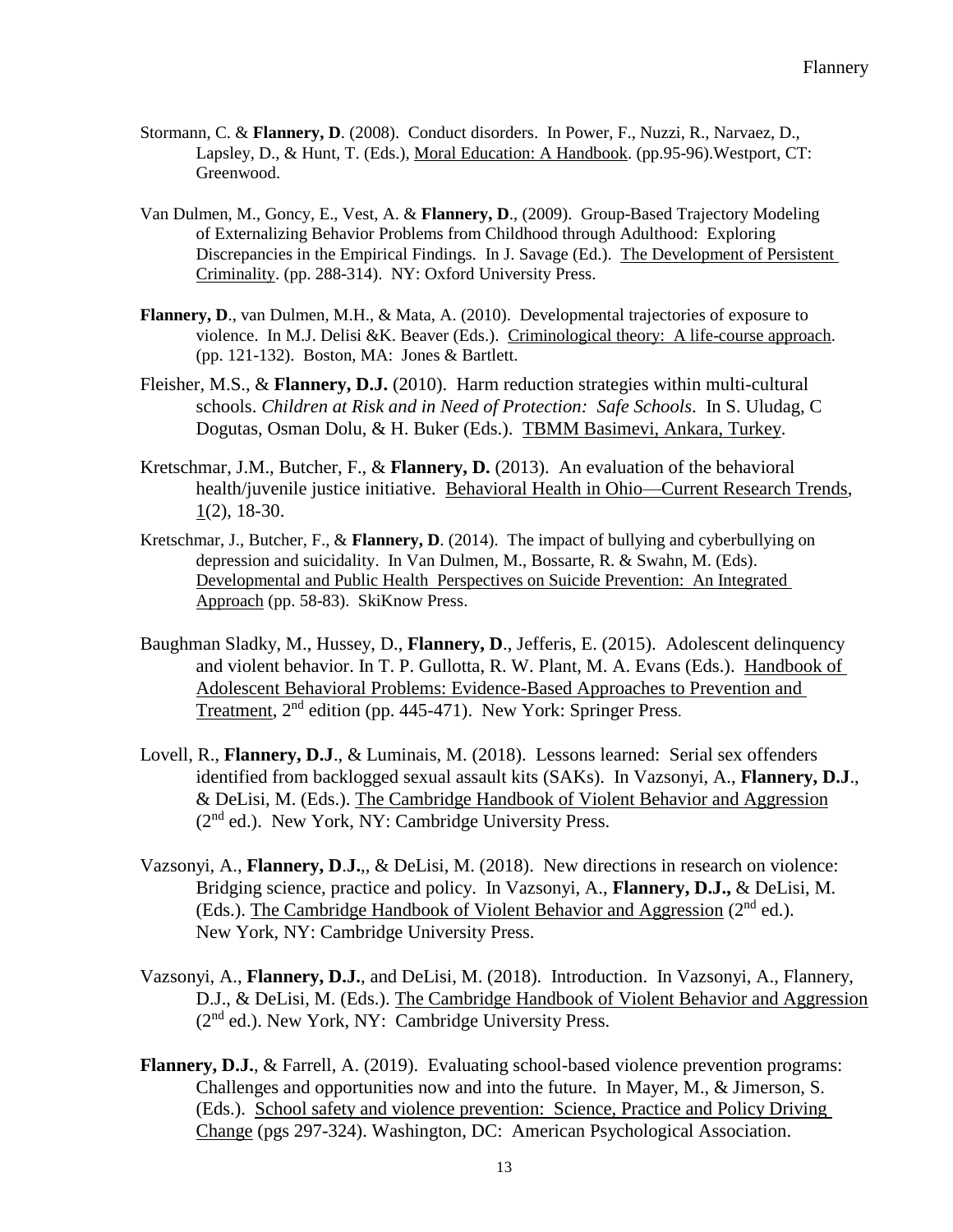- **Flannery, D.J**., Bear, G., Benbenishty, R., Astor, R.A., Bradshaw, C.P., Sugai, G., Cornell, D., Gottfredson, D., Nation, M., Jimerson, S., Nickerson, A., Mayer, M., Skiba, R., Weist, M., Espelage, D., Furlong, M.J., Guerra, N., Jagers, R., Noguera, P., Webster, D., & Osher, D. (2019). *The scientific evidence supporting an eight point public health oriented action plan to prevent gun violence*. In Osher, D., Mayer, M., Jagers, R., Kendziora, K., & Wood, L. (Eds.). Keeping students safe and helping them thrive: A collaborative handbook on school safety, mental health and wellness. (Vol. 2, pp. 227-255). New York, NY: Praeger.
- Yoon, D., & **Flannery, D.J.** (in press). How to prepare cross-national bullying studies: Conceptualization and operationalization differences. In Bullying in schools: Prevention, gender differences and perspectives. NY: Nova.
- **Flannery, D.J**., Yang, L., Singer, M.I., & Walker, M. (in press). Cleveland, Ohio: A Community Law Enforcement Partnership for Sustainable Neighborhood Change. In R. Stokes and C. Gill (Eds.). Innovations in Community-Based Crime Prevention: Stories from the Field. NY: Springer.

### **REVIEWS, published REPORTS, CONFERENCE PROCEEDINGS, published OPINION.**

- **Flannery, D.** (1990). Third time's a charm? Highlights of the third biennial meeting. Society for Research on Adolescence Newsletter, 4, 4.
- Vazsonyi, A., **Flannery, D**., & Torquati, J. (1993). Family and school bonds: Delinquent conduct in early adolescent Caucasians and Hispanics. Medicine and Mind, 8, 38.
- **Flannery, D.** (1995). Review of [A Parent's Guide to Coping with Adolescent Friendships]. Family Relations, 44, 117.
- **Flannery, D**., & Williams, L. (1996). Review of [Evaluating Family-Based Services]. Family Relations, 45, 114-115.
- **Flannery, D**. (1996, Spring). Are social skills the key to understanding youth violence? Society for Prevention of Violence Newsletter, Vol. 21 (3).
- Findling, R., Schwartz, M., **Flannery, D**., & Manos, M. (1997). Dr. Findling and Colleagues Reply. Journal of Clinical Psychiatry, 58, 178-179.
- **Flannery, D**. (2000). Wyoming 2020: Effective prevention and intervention for violence and Substance use. Governor's Substance Abuse and Violent Crime Advisory Board. Cheyenne, WY.
- **Flannery, D**. (2000). Evaluating school violence prevention programs. The ERIC Review, 7, 30-32.
- **Flannery, D**. (2000, September). Evaluating school violence prevention programs, Principal Leadership, 1, 64-65.
- Hack, M., **Flannery, D**., Schluchter, M., Cartar, L., Brawski, E., & Klein, N. (2001). Young adult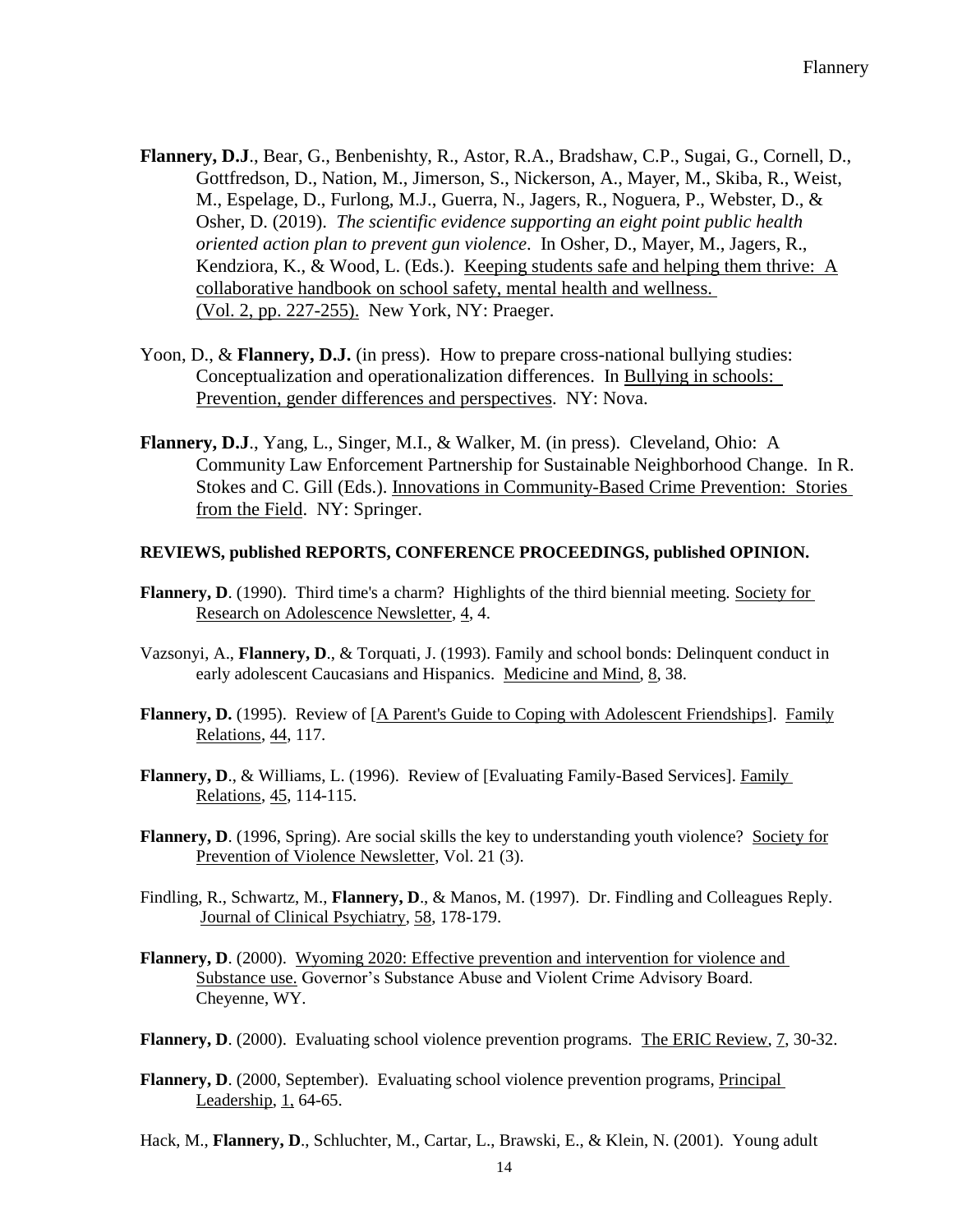health and risk-taking behavior of very low birth weight children (VLBW, < 1.5 kg). Pediatric Research, 49, 312.

- Hack, M., Klein, N., & Flannery, D. (2002). Authors reply: Outcomes in young adulthood for verylow-birth-weight infants. New England Journal of Medicine, 347, 142.
- **Flannery, D**., McTaggert, M., Buckeye, L., & Singer, M. (2002). Evaluation of mental health services to juvenile offenders. New Research in Mental Health, Vol. 15, Columbus, OH: Ohio Department of Mental Health.
- Hack, M., Cartar, L., Schluchter, M., **Flannery, D**., & Klein, N. (2004, April). Poorer outcomes of extremely-low-birth-weight (ELBW, < 1kg) young adults. Pediatric Research, Vol. 55, 504A,Part 2 Suppl.
- **Flannery, D**., Jefferis, E., Kretschmar, J., Mertz, T., & Elliott, P. (2008). The Fugitive Safe Surrender Program: A collaboration of the faith-based community and law enforcement. White House Conference on Community and Faith-based initiatives. Washington, DC.
- **Flannery, D., & Singer, M. (2012, March). Chardon school shooting shows us that lessons have been** unlearned, the tragedy repeated. **Invited** column, Cleveland Plain Dealer. [www.cleveland.com/opinion/index.ssf/2012/03/chardon\\_school\\_shooting\\_shows.html](http://www.cleveland.com/opinion/index.ssf/2012/03/chardon_school_shooting_shows.html)
- **Flannery, D**. (2012, December). Suicide risk can help us understand school shootings. **Special to CNN**. [www.edition.cnn.com/2012/12/24/opinion/flannery-risk-violence/index.html](http://www.edition.cnn.com/2012/12/24/opinion/flannery-risk-violence/index.html)
- **Flannery, D**., & Singer, M. (2014, December). Police are first social responders; lets help them work with citizens. St. Louis Post-Dispatch. [www.stltoday.com/news/opinion/police-are-first-social-responders-lets-help-them-work/article](http://www.stltoday.com/news/opinion/police-are-first-social-responders-lets-help-them-work/article)
- **Flannery, D**., & Singer, M. (2016, March). Here's how witnessing violence harms children's mental health. The Conversation. [https://theconversation.com/heres-how-witnessing-violence-harms](https://theconversation.com/heres-how-witnessing-violence-harms-childrens-mental-health-53321)[childrens-mental-health-53321.](https://theconversation.com/heres-how-witnessing-violence-harms-childrens-mental-health-53321) **Invited**. By request updated and reposted May 2017 and February 2018.
- Lovell, R., & Flannery, D. (2016, November). Testing of backlogged rape evidence leads to hundreds of convictions. The Conversation. [https://theconversation.com/testing-of-backlogged](https://theconversation.com/testing-of-backlogged-rape-evidence-leads-to-hundreds-of-convictions-65707)[rape-evidence-leads-to-hundreds-of-convictions-65707.](https://theconversation.com/testing-of-backlogged-rape-evidence-leads-to-hundreds-of-convictions-65707)
- Lovell, R., Butcher, F., & Flannery, D. (2016). *Research Brief*. Analysis of Cuyahoga County's Procedures for Alleviating the Backlog of Sexual Assault Kits: Data and Methodology. Cleveland, OH: Begun Center, CWRU.
- Lovell, R., Butcher, F., & Flannery, D. (2016). *Research Brief*. Analysis of Cuyahoga County's Procedures for Alleviating the Backlog of Sexual Assault Kits: Describing the Process of Testing, Investigating, and Prosecuting Unsubmitted SAKs. Cleveland, OH: Begun Center, CWRU.
- Butcher, F., Lovell, R., & Flannery, D. (2016). *Research Brief*. Cuyahoga County Sexual Assault Kit (SAK) Pilot Project: Report on Victims. Cleveland, OH: Begun Center, CWRU.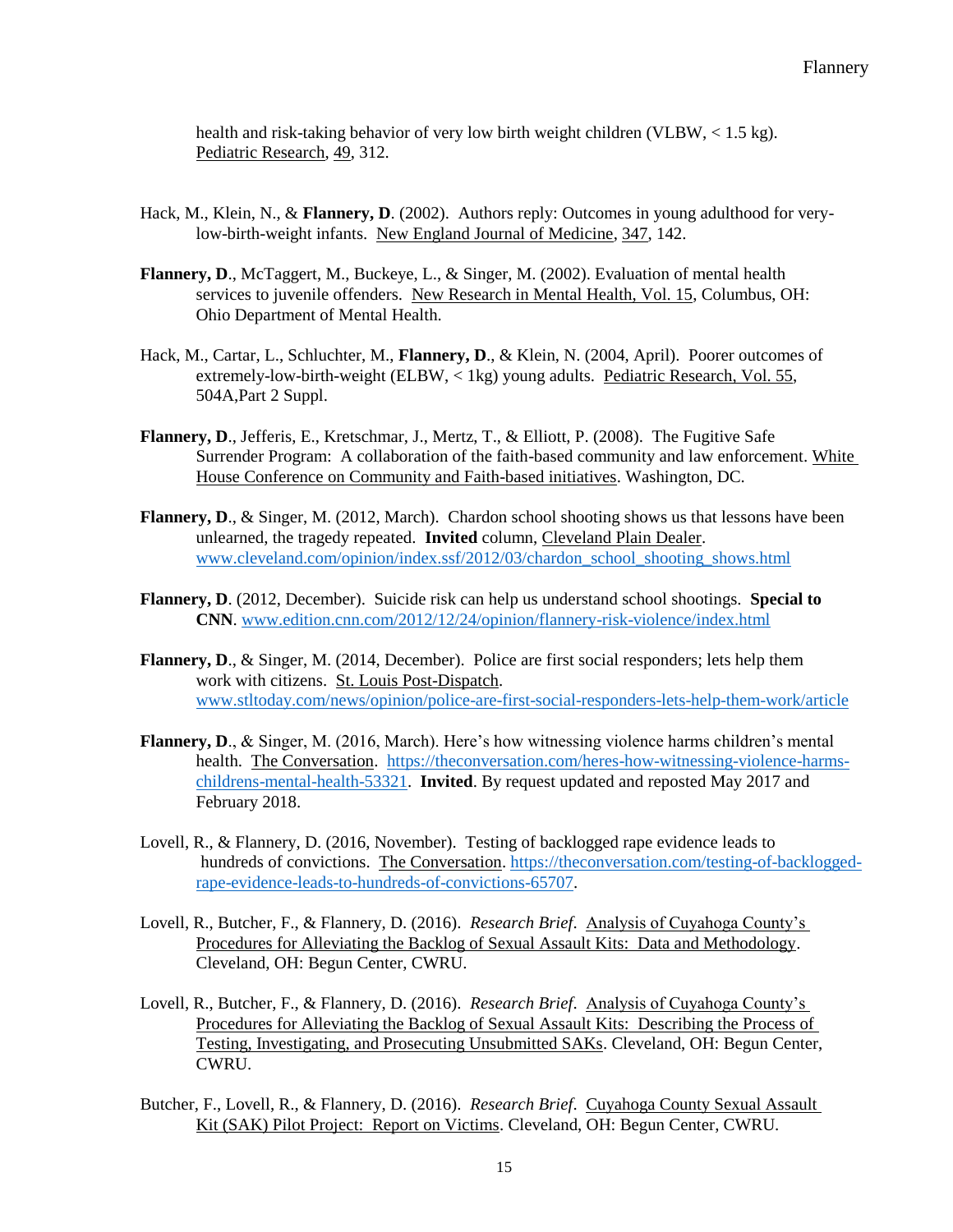- Lovell, R., Butcher, F., & Flannery, D. (2016). *Research Brief*. Cuyahoga County Sexual Assault Kit (SAK) Pilot Project: Report on Serial and One-Time Sexual Offenders. Cleveland, OH: Begun Center, CWRU.
- Lovell, R., Flannery, D., Overman, L., & Walker, T. (2016). *Brief Report*. What Happened with the Sexual Assault Reports? Then vs. Now. Cleveland, OH: Begun Center, CWRU.
- Singer, M., Lovell, R., & Flannery, D. (2016). *Brief Report*. Cost Savings and Cost Effectiveness of the Cuyahoga County, Ohio Sexual Assault Kit Initiative (SAKI). Cleveland, OH: Begun Center, CWRU.
- Lovell, R., & Flannery, D. (2016). *Brief Report*. Describing and Quantifying how Previously Unsubmitted SAKs Advance from Testing to Disposition on the Cuyahoga County Sexual Assault Kit Task Force. Cleveland, OH: Begun Center, CWRU.
- **Flannery, D.**, (2018, February). Here's how witnessing violence harms children's mental health. The Conversation. [https://theconversation.com/heres-how-witnessing-violence-harms](https://theconversation.com/heres-how-witnessing-violence-harms-childrens-mental-health-53321)[childrens-mental-health-53321.](https://theconversation.com/heres-how-witnessing-violence-harms-childrens-mental-health-53321) **Invited**. By request updated and reposted revised from March 2016 and May 2017 posts.
- Singer, M.I., & **Flannery, D**. (2018, July). Thought Leaders Corner: Harm reduction and the current opioid crisis. Population Health News.
- Timmons-Mitchell, J., & Flannery, D. J. (2018). Bullying: When does it stop? *Fifteen Eighty Four*, Cambridge University Press. [http://www.cambridgeblog.org/2018/11/bullying-when-does-it](http://www.cambridgeblog.org/2018/11/bullying-when-does-it-stop/)[stop/](http://www.cambridgeblog.org/2018/11/bullying-when-does-it-stop/)

# **SAMPLE OF CURRENT GRANTS AWARDED**

- U.S. Department of Justice, National Institute of Justice (2017-DN-BX-0168). Cuyahoga County, Ohio Heroin and Crime Initiative: Informing the Investigation and Prosecution of Heroinrelated Overdose. **PI**, (2018-2021). \$975,401.
- U.S. Department of Justice, Bureau of Justice Assistance (with the Alcohol, Drug Addiction and Mental Health Services Board of Cuyahoga County). (2018-AR-BX-K033): Comprehensive Opioid Abuse Site-based Program (COAP) Public Safety and Public Health sharing Partnerships: Northern District of Ohio Opioid Data Sharing Action Plan **Action Researcher/PI**, (2018-2021). \$547,257.
- U.S. Department of Justice, National Institute of Justice (2018-VA-CX-0002). Using Sentiment Analysis and Topic Modeling in Assessing the Impact of Police Signaling on Investigative and Prosecutorial Outcomes in Sexual Assault Reports. **Co-PI** (2019-2021). \$770,151.
- U.S. Department of Justice. Bureau of Justice Assistance (with Cuyahoga County Prosecutor's Office) (2018-AK-BX-0001). Advancing Cuyahoga County's Approach to Unsubmitted SAKs. Research Partner **Co-PI**. \$315,714.
- The Begun Foundation. Operation and Program Support for the Begun Center for Violence Prevention, Research and Education. **PI** (2015-2020). \$1,100.000.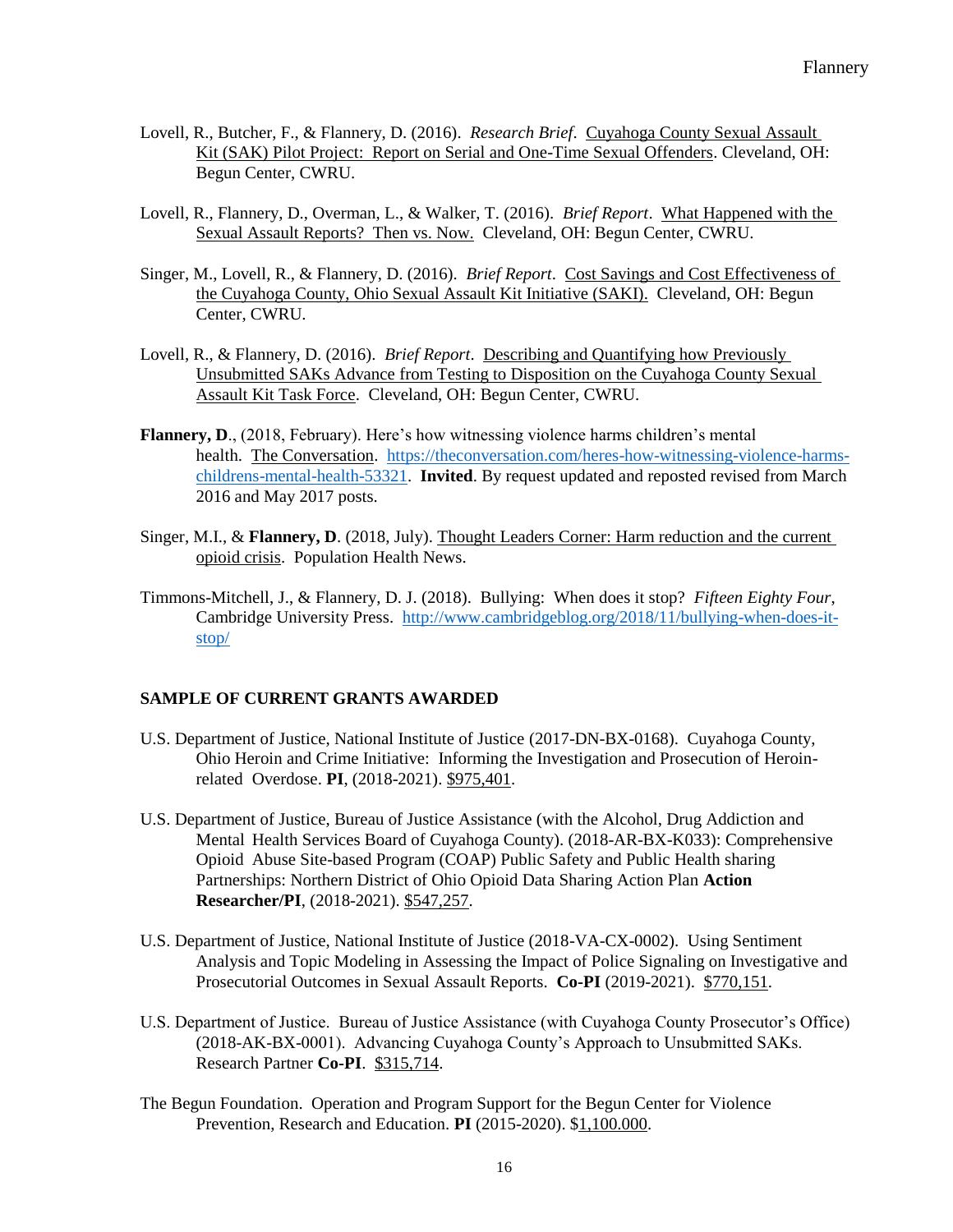- City of Cleveland Division of Policing. Data Coordination and Analysis of Requirements for Settlement Agreement with the US Department of Justice on Police Use of Force and Misconduct. **PI**, (2017-2020). \$750,000.
- The Cleveland Foundation. Feasibility Study for a Multi-Disciplinary Sex Crimes Task Force in Cuyahoga County. **Co-PI**. \$99,898.
- U.S. Department of Justice. Bureau of Justice Assistance (with Cuyahoga County Prosecutor's Office). (2015-AK-BK-K009) Cuyahoga County, Ohio Sexual Assault Kit Initiative. **PI** (2015-2018). 1,999,000. Subcontract to CWRU: \$484,868.
- U.S. Department of Justice. Bureau of Justice Assistance (with Cuyahoga County Prosecutor's Office). (2016-AK-BX-K016). Investigation and Prosecution of offenders from backlogged Sexual Assault Kits. **Co-PI** (2016-19). 2,000,000. Subcontract to CWRU: \$457,222.
- U.S. Department of Justice. Bureau of Justice Assistance (with Cuyahoga County Prosecutor's Office). (2016-AK-BX-K-011). Cuyahoga County Sexual Assault Kit Task Force Owed DNA Initiative. **Co-PI** (2016-19). \$1,000,000. Subcontract to CWRU: \$401,102.
- Ohio Department of Mental Health/ OJJDP/ Ohio Department of Youth Services. Evaluating services for high risk juvenile justice and behavioral health populations. **Co**-**PI**; (2005-2020). \$ 1,525,000.
- Cleveland Foundation and Cuyahoga County, OH. Evaluating the effectiveness of the MyCOM Community Youth Development Initiative. **PI**, (2009-2020). \$ 1,560,000.
- Family and Children First Council. Cuyahoga County, OH. Evaluating the effectiveness of multiple programs and services. **PI**. (2013-2020). \$1,500,000.

**Average annualized grants and contracts awarded to Begun Center/ISPV since 2005 estimated**: \$3,200,000; **2018-2019 grants awarded**: \$5,800,000.

# **PREVIOUS GRANT FUNDING**

- U.S. Department of Justice. Evaluation of Cuyahoga County, Ohio Defending Childhood Initiative. Co-PI. (20011-2017). \$450,000.
- Cuyahoga County Prosecutor. Pilot Study of Backlogged Sexual Assault Kit DNA testing and investigations. PI (2015-2016). \$112,000.
- City of Cleveland. Evaluating National Youth Forum IMPACT25 Violence Prevention programs. **PI**, (2017-2018). \$100,000.
- PAXIS Institute. Assessing Fidelity of Training and Implementation of the PAX Good Behavior Game in Ohio Schools: Ohio Heroin-Opiate Prevention Initiative. **PI**, (2017-2018). \$200,000.
- City of Cleveland, US Department of Justice. Justice and Mental Health Collaboration Program. Cleveland Mental Health Strategic Plan. Research **PI**. (2017-2018). \$75,000.
- U.S. Department of Justice. Bureau of Justice Assistance (with Partnership for a Safer Cleveland).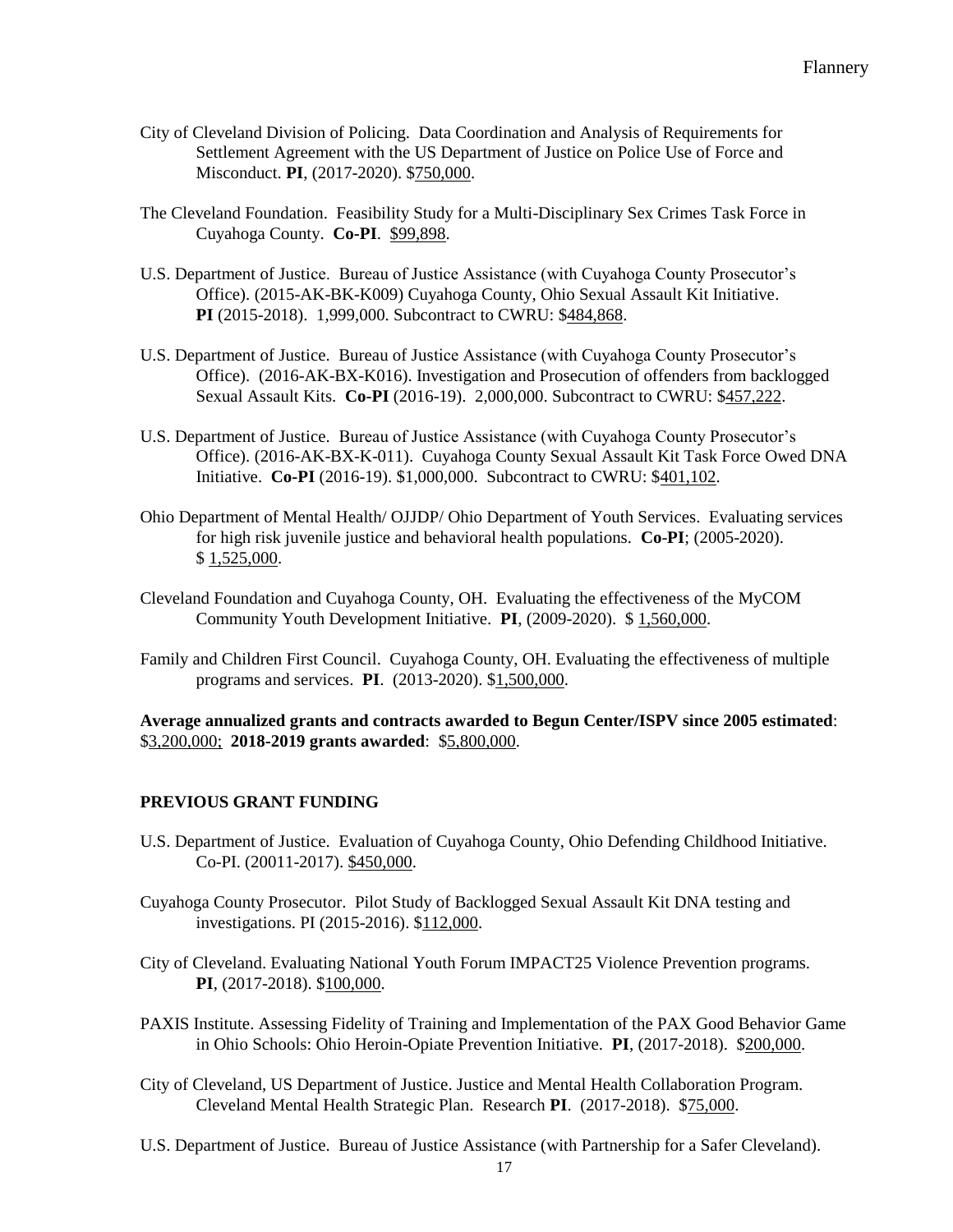Byrne Criminal Justice Innovation: Community driven and intelligence led policing to reduce crime in Mt. Pleasant. Research **PI** (2014-2017). \$300,000.

- The Cleveland Peacemakers Alliance. Training and technical assistance for outreach and preventive intervention. PI (2017-2018). \$27,000.
- National Institute of Child Health and Development (PI with Mark Singer). The Louis Stokes Greater Cleveland Consortium on Youth Violence (2011-2014). \$90,000
- Centers for Disease Control and Prevention. Prospective risk and protective factors for suicide and cooccurring risk behaviors. R01CD001395. Co-investigator**.** (2008-2012). \$900,000.
- Substance Abuse and Mental Health Services Administration (SAMHSA/CSAT). Young offenders re-entry project HOPE through the Hispanic Urban Minority Alcohol and Drug Abuse Outreach Project (HUMADAOP). Co-investigator, (2006-2010). \$300,000.
- Centers for Disease Control and Prevention. Adolescent Dating Violence: Development of a theoretical framework. Co-investigator. (2007-2010). \$900,000.
- U.S. Department of Justice, Bureau of Justice Assistance. Project Safe Neighborhoods: Analysis of Gun Crimes in Northern Ohio. **PI**, (2002-2010); \$450,000.
- Cuyahoga County, OH Board of Commissioners, Youth and Family Development Center: effective diversion to community-based treatment. (**Co-PI**, 2008-2011). \$500,000.
- Family & Children First Council, Cleveland, OH. Evaluating the effectiveness of county youth development initiatives. **PI**, (2009-2011). \$475,000.
- Substance Abuse and Mental Health Services Administration (SAMHSA). U79 SM56055-1. Project TAPESTRY: Weaving solutions for child mental health. Research **PI**, (2003-2009). Total award: \$9,500,000; Research subaward to KSU: \$2,400,000.
- Substance Abuse and Mental Health Services Administration (SAMHSA). Randomized control trial of an evidence-based treatment for SED youth and families. **Co-PI**, (2005-2009). \$ 495,000.
- U.S. Department of Education. Assessing school-based mental health and systems of care evidencebased best practices. **Co-PI**, (2005-2009); \$ 450,000.
- U.S. Department of Justice, Bureau of Justice Statistics (2006-JV-FX-K061). 2006 Survey of Law Enforcement Gang Units. Co-investigator. (2006-2009). \$ 215,276.
- City of Cleveland, OH. Northern Ohio Violent Crime Consortium Initiative, (**PI**, 2007-2009) \$350,000.
- The Urban Institute, Washington, DC. "Norms and Networks of Latino Gang Youth. (**PI** with M. Fleisher; 2008) \$28,393.
- Turkish Institute of Police Studies, University of North Texas. Institutional Collaboration with TIPS: Immigration patterns, crime and terrorism. (**PI**; 2007-2008) \$345,525.

Cuyahoga County Juvenile Court, Cleveland, OH. Cuyahoga County Disproportionate Minority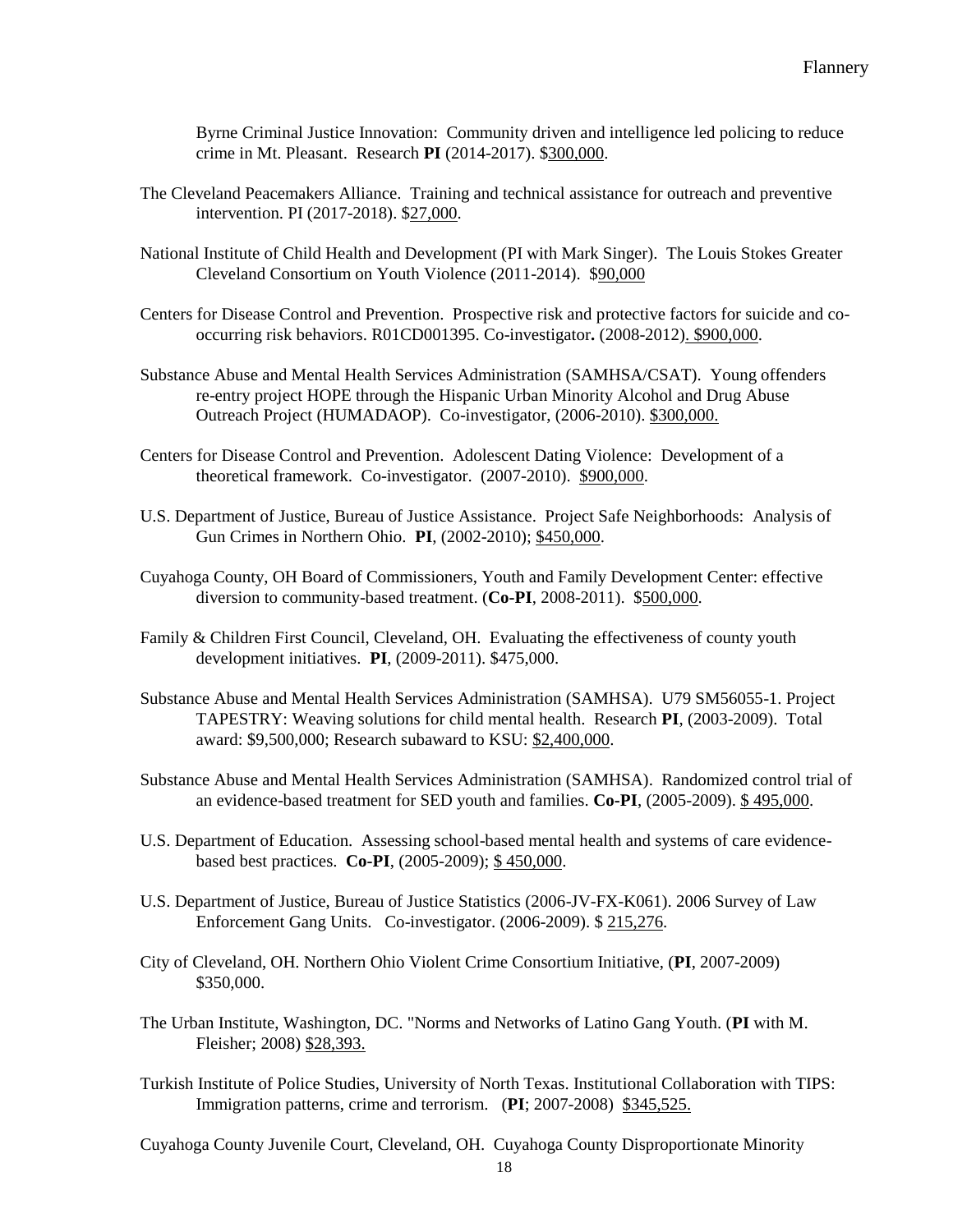Contact (**PI**; 2008) \$40,000.

- American Foundation for Suicide Prevention. Recent Court Involvement and Risk of Suicide: A Population based study utilizing a comprehensive criminal justice database. **PI** (2007-2009) \$19,916.
- Substance Abuse and Mental Health Services Administration (SAMHSA). Tracking Outcomes for Juvenile Offenders with Significant Substance use Problems. With Cuyahoga County, OH Justice Affairs and County Drug Board, Research **PI**,(2002-2007); Total award: \$1,250,000; Sub award to KSU: \$425,000.
- Ohio Department of Youth Services (and OJJDP). Statewide evaluation of Title II programs for delinquency prevention. (**PI;** 2006-2007). \$ 198,000.
- Ohio Office of Criminal Justice Services. Project Safe Neighborhoods Data Analysis and Evaluation. **PI**, (2003- 2007); \$287, 408.
- U.S. Departments of Education, Justice and Health and Human Services. Safe Schools/Healthy Students. (with Cleveland Heights/ University Heights School District.). (**Co-PI**, 2003-2008). \$300,000.
- Cleveland Foundation, Cuyahoga County, OH, Board of County Commissioners, Ohio Board of Regents and Schubert Foundation. "Mental Health outcomes for Children Who Witness Violence" (**PI**; 1998-2005); \$ 620,000.
- Akron Children's Hospital, Akron OH. "Children Who Witness Violence" (**PI**; 2005-2007); \$ 125,000.
- Office Criminal Justice Services, Columbus, OH. "County Data for Planning & GREAT Project" (**PI**; 2004-2007) \$150,000.
- Ohio Office of the Attorney General. "Parenting Project implementation and evaluation." (**PI;** 2004-2005). \$ 103,033.
- Stark County Citizens Council for Non Violence, Canton, OH. "Gang Assessment Project" (**PI**; 2004-2005) \$27,000.
- Berea Children's Home. "Juvenile diversion program evaluation." (**PI**; 2004-2007). \$ 75,000.
- Ohio Department of Mental Health. "Assessing the reliability and validity of the ODMH Violence Risk Screen." (**PI**; 2004-2005). \$ 50,000.
- Ohio Department of Mental Health. "Program evaluation for mental health services to juvenile offenders: follow-up study." (**PI**; 2004). \$30,000.
- U.S. Department of Justice, Bureau of Justice Assistance. Support for activities of the Institute for the Study and Prevention of Violence, Kent State University, **PI**, (2002-04); \$ 900,000.
- U.S. Departments of Justice, Education, and Health and Human Services. Safe Schools/Healthy Students. (In Collaboration with Cleveland Municipal School District.). (Research **PI**, 1999-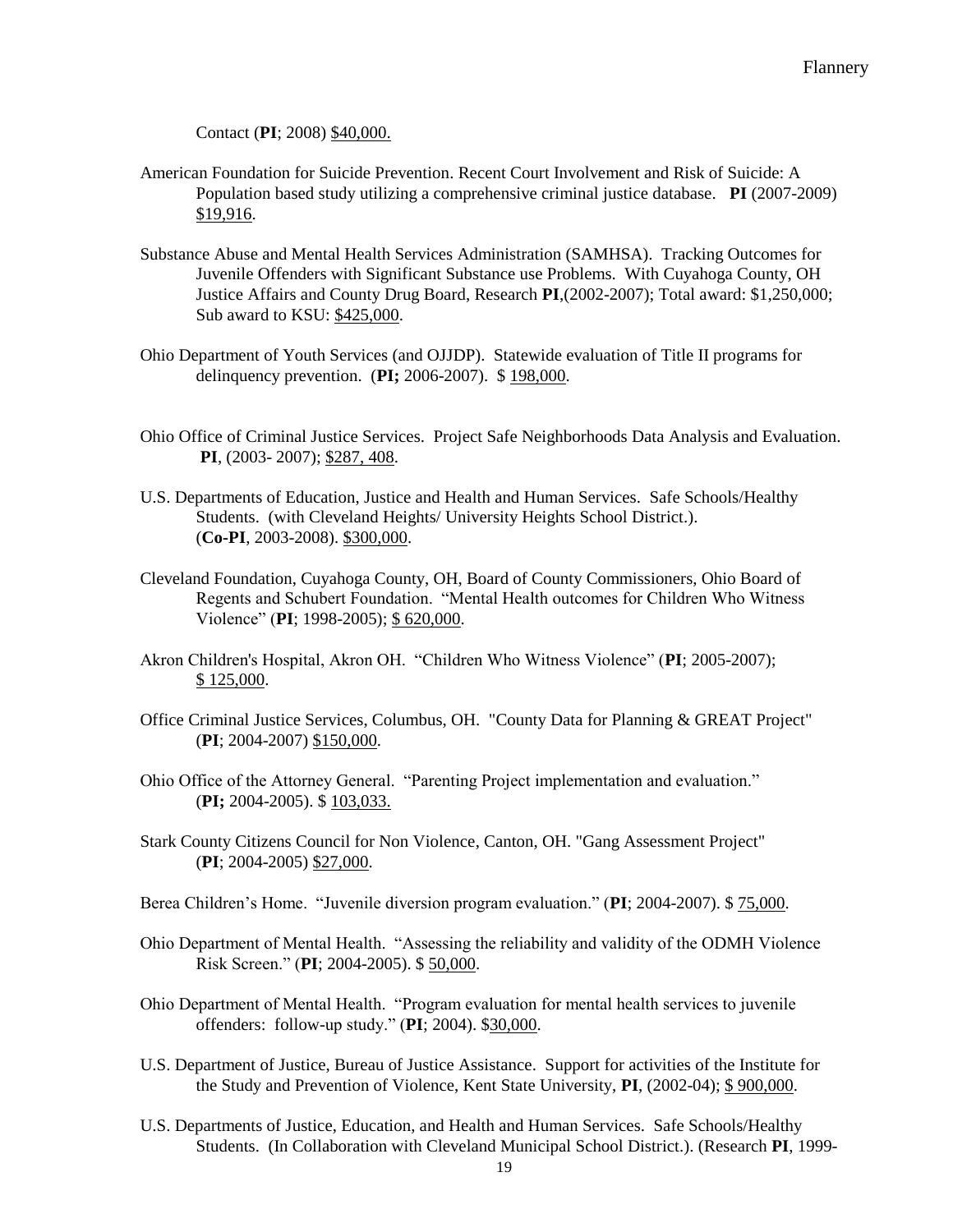2001); Total costs to KSU \$ 900,000, Total award \$9,000,000.

- Centers for Disease Control and Prevention. (U81/CCU513508-01); "Longitudinal follow-up of PeaceBuilders youth violence prevention program." (**PI**, 1996-00); Total award: \$ 750,000.
- Centers for Disease Control and Prevention. (U81/CCU910038); "Peace Builders: Evaluating the impact of a social-cognitive competence program for K-5 children on youth violence." (**Co-PI**,1993- 1996); Direct costs awarded: \$ 637,500.
- National Institutes of Health. (R01 HD34177-01); "Young Adult Outcomes of Very Low Birthweight" (**Co-PI**; 1997-01; M. Hack PI); Direct costs awarded: \$763,585.
- Ohio Board of Regents Research Challenge Grant, "Using crime mapping for violence prevention" (2003-2004). \$65,355.
- Ohio Department of Mental Health. "Program Evaluation for Mental Health Services to Violent Juvenile Offenders" (**PI**; 2000-2003); \$270,000.
- Ohio Office of Criminal Justice Services and Ohio Board of Regents Research Challenge,"Euclid Partnership Project for school-based violence prevention" (PI; 2000-2004). \$660,000.
- Berea Children's Home. "Juvenile Diversion Program Evaluation" (**PI**;1998-02); \$125,000.
- National Institute of Child Health and Development. (HD 30053). "Assessment of Growth Hormone Use In Short Children." (**Co-Investigator**; 1997-01; L. Cuttler, PI); Direct costs awarded: \$ 769,544.
- Office of Criminal Justice Services, State of Ohio. "Juvenile Sex Offender Program Evaluation." (**PI**; 1998-01). \$ 250,000.
- Institute of Maternal and Child Health. "Recovery from Traumatic Brain Injury in Children." (**Co-Investigator**; 1997-01; G. Taylor PI). Direct costs awarded: \$1,272,844.
- U.S. Dept of Justice, Office of Juvenile Justice and Delinquency Prevention, Gang Free Schools and Communities Project (with Cuyahoga County Prosecutor's Office) (2000-2002). \$150,000.
- Ohio Commission on Minority Health. "Effective violence prevention in schools and communities." (With Partnership for a Safer Cleveland and CWRU) (**PI**; 2000-2002). \$200,000.
- Cuyahoga County, OH Adult Probation Department, "Cognitive Therapy for Adult Offenders on Shock Probation." (**PI**; 1998-02). \$54,000.
- Genentech Foundation. "Young Adult Growth Attainment of Very Low Birthweight Children" (**Co-PI** with M. Hack; 9/96- 8/98); Direct costs awarded: \$22,500.

Cuyahoga County, OH. "Juvenile Drug Court Evaluation" (**PI**; 2000-02); \$74,000.

Swanston Charitable Foundation "SWANS Community Program Evaluation" (1998-99) \$ 15,640.

Alcoholic Beverage Medical Research Foundation "The transition to heavy drinking in adolescence."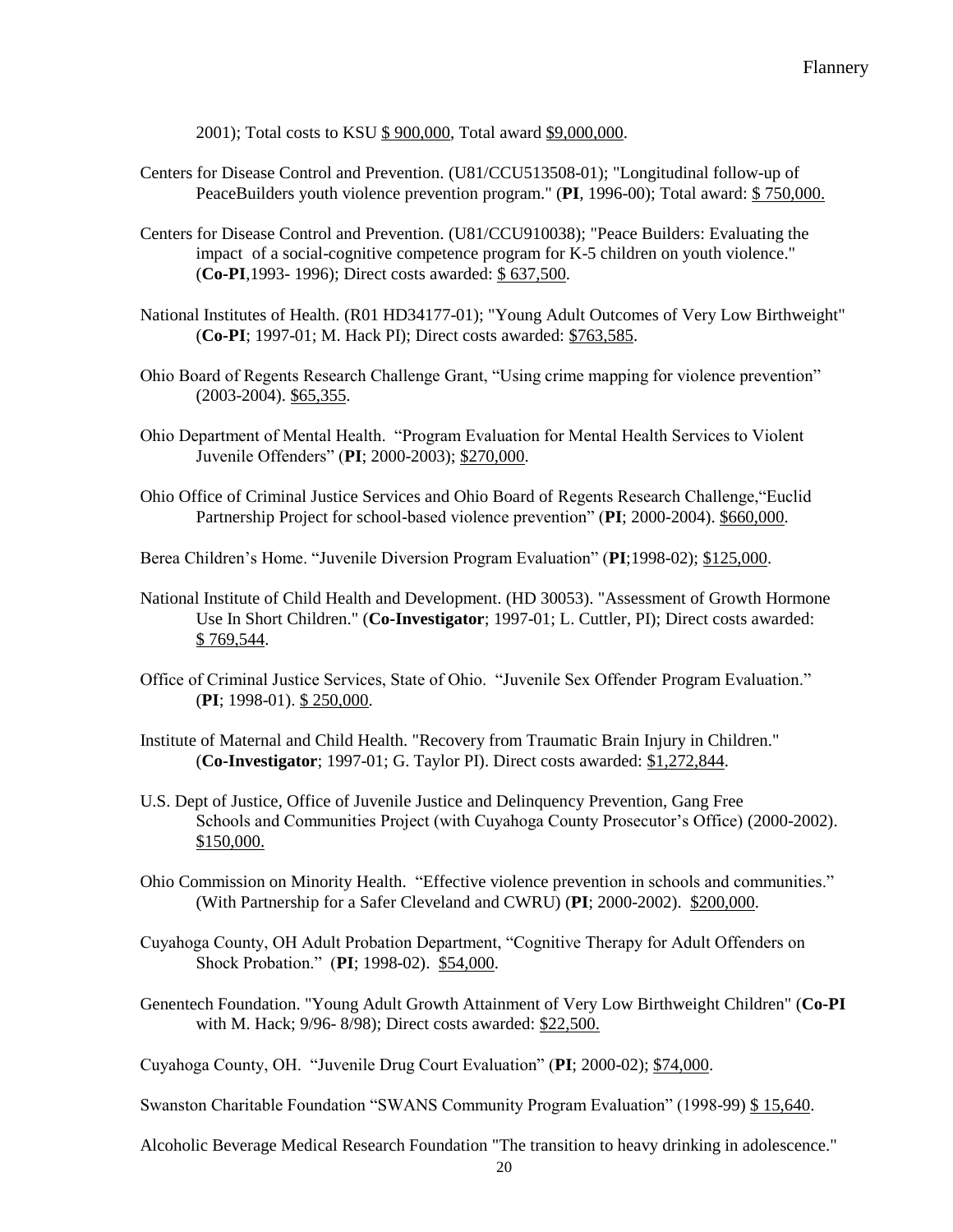(**Co-PI**; D. Rowe, PI; 1992-94; Direct costs received: \$69,700).

- Stanley Foundation. "Bipolar Disorder-- Early Interventions Across the Life Cycle" (**Co- Investigator**; 1996-97; J. Calabrese, B. Findling Co-PIs); Direct costs awarded: \$750,000.
- Rainbow Babies & Children's Hospital, Cleveland, OH. "Methylphenidate Response in ADHD Children with Comorbid Anxiety Disorders." (**Co-PI**; 1995-97; M. Manos PI); Direct costs awarded: \$ 17,273).
- Glennan Faculty Fellow, Case Western Reserve University. "Program on violence: Prevention, intervention and social policy."(**PI**; 1996-97; Direct costs awarded: \$ 6,500).
- Armington Foundation, Case Western Reserve University. "Affective expression in parent-adolescent relationships." (**PI**; 1995-96; Direct costs received: \$ 3,500).
- National Institutes of Health Biomedical Research Support Grant Program, Division of Research Resources, #S07RR07002. "Substance Use: Implications for Adolescent Health, Behavior, and Development." (**PI**; 1992-93; Direct costs received: \$ 5,000).
- University of Arizona, Agricultural Experiment Station, Tucson, AZ. "Affective expression and conflict resolution in parent-adolescent dyads." (**PI**, 1991-1993; Direct costs received: \$ 39,600).
- Amphitheater Public School District, Tucson, AZ. To examine the impact of prevention on early adolescent substance use and problem behavior. (**PI**;1991-92; Direct costs received: \$ 7,200).
- The Ohio State University, College of Engineering. To examine cooperative education work experience for adolescents (**PI**; Master's thesis support, 1988-89; Direct costs received: \$ 1,500).
- The Ohio State University, Graduate Student Alumni Research Award. For dissertation research (**PI**, 1989- 90; Direct costs received: \$ 1,094)
- National Science Foundation Sigma Xi Grant-in-Aid of Research. For dissertation research. (**PI**, 989-90; Direct costs received: \$ 500).

#### **SELECTED PRESENTATIONS**

- Lapsley, D.K., Flannery, D., Krug, J., & McGinnis, C. (1984, May). Loneliness, depression, and epistemological relativity in Early and late adolescence. Midwestern Psychological Association, Chicago, IL.
- Flannery, D. (1986, February). The status of the National Advertising Council's campaign for Cooperative Education.2nd annual employer workshop for cooperative education, Ohio State University, Columbus, OH. **Invited.**
- Flannery, D. (1986, May). The effects of the national advertising campaign on cooperative education employers. 5th annual employer workshop for cooperative education, Cleveland State Univ., Cleveland, OH. **Invited.**
- Lapsley, D.K., Pryor, J., Quintana, S., & Flannery, D. (1987, April). Self-directed attention and role-taking: Tests of an integrative hypothesis. Society for Research in Child Development biannual meeting, Baltimore, MD.
- Flannery, D. (1987, April). The effects of career-related work on late adolescent development. Graduate Research and Scholarly Activities Forum, Cols, OH.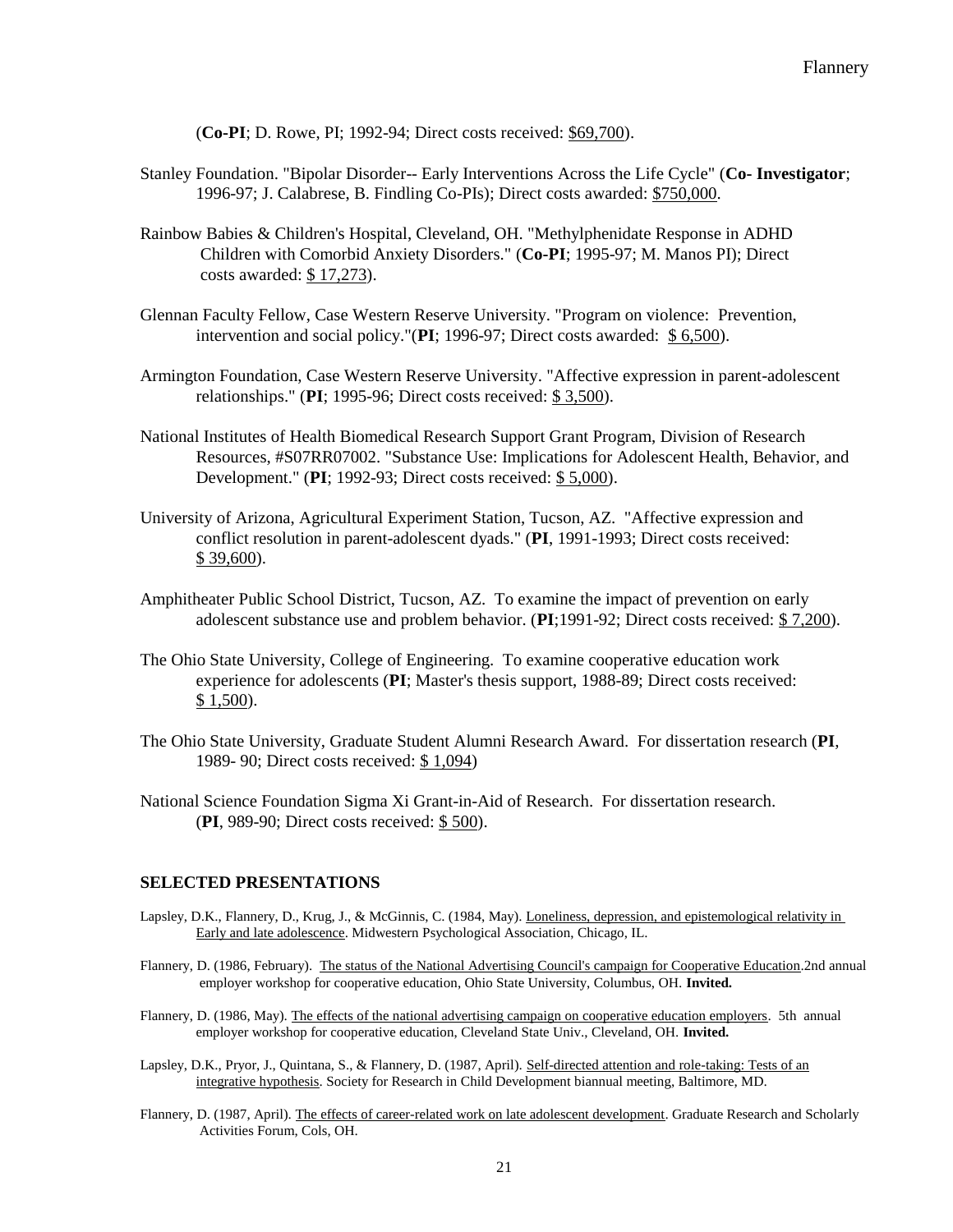- Montemayor, R., & Flannery, D. (1988, March). Styles of conflict resolution between mothers and their adolescent daughters. Presented as part of the symposium "Advances in research on parent-adolescent conflict" (G. Holmbeck & D. Papini, chairs), at the Society for Research on Adolescence biannual meeting, Alexandria, VA.
- Flannery, D. (1988, April). Work experience in adolescence: Help or hindrance? Ohio Acad. of Science annual meeting, Newark, OH.
- Flannery, D. (1988, April). A reexamination of adolescent egocentrism: How do we handle kids in the classroom? Ohio Academy of Science annual meeting, Newark, OH.
- Flannery, D., & Montemayor, R. (1988, August). Mother-child and peer dyad developmental differences in expressive behaviors. American Psychological Association, Atlanta, GA.
- Montemayor, R., & Flannery, D. (1988, August). Predicting perceptions of family environment from mother-daughter power struggles. American Psychological Association, Atlanta, GA.
- Flannery, D., Montemayor, R., & Grubb, D. (1988, November). Being an adolescent's mother: Do mom's also detach? Paper presented as part of the symposium "Daily experience in the family" (R. Larson, chair) at the NCFR, Philadelphia, PA.
- Flannery, D. (1990, May). Cognitive, behavioral and neuropsychological sequalea of mercury poisoning from house paint in a 4 year-old male. Society of Pediatric Psychology North Coast Regional Conference, Detroit, MI.
- Flannery, D., Montemayor, R., Eberly, M., Biebelhausen, L., & Morabeto, J. (1991, April). Variations in perceived negative communication between parents and adolescents. Society for Research in Child Development, Seattle, WA.
- Flannery, D., Montemayor, R., & Eberly, M. (1991, July). The relationship between the communication of emotion, pubertal Status and conflict in parent-adolescent interactions. International Society for the Study of Behavioral Development 11th biennial meetings, Minneapolis, MN.
- Flannery, D., Montemayor, R., & Eberly, M. (1991, July). Adolescent helpfulness toward mothers and fathers. International Society for the Study of Behavioral Development 11th biennial meetings, Minneapolis, MN.
- Flannery, D., Montemayor, R., & Eberly, M. (1991, November). Impact of puberty versus chronological age on affective expression in adolescence. National Council on Family Relations, Denver, CO.
- Flannery, D., & Eberly, M. (1992, March). Parent affect in interactions and adolescent views of their relationship. Society for Research on Adolescence fourth biennial meeting, Washington, DC.
- Flannery, D. (1993, January). Negotiating parent-adolescent conflict. Southern AZ Psychological Society. Tucson, AZ. **Invited.**
- Flannery, D., Fridrich, A., Torquati, J., & Vazsonyi, A. (1993, March). Predictors of licit and illicit substance use among Caucasian and Hispanic early adolescents. Society for Research in Child Development. New Orleans, LA.
- Eberly, M., Montemayor, R., & Flannery, D. (1993, March). Affective expression as a function of context in parent- adolescent interactions. Society for Research in Child Development. New Orleans, LA.
- Vazsonyi, A., Flannery, D., Huebner, A, & Torquati, J. (1993, April). Ethnic differences in risk for early adolescent substance use. Western Psychological Association, Phoenix, AZ.
- Flannery, D., & Vazsonyi, A. (1993, July). Intrapersonal and interpersonal risk for substance use in Caucasian and Hispanic early adolescents. International Society for the Study of Behavioral Development 12th biennial meeting, Recife, Brazil.
- Montemayor, R., Eberly, M., & Flannery, D. (1993, July). The impact of pubertal status, gender and conversation topic on parent-adolescent emotional expression. International Society for the Study of Behavioral Development 12th biennial meeting, Recife, Brazil.
- Vazsonyi, A., & Flannery, D. (1993, October). Family and school bonds: Delinquent conduct in early adolescent Caucasians and Hispanics. First International Congress of Adolescentology, Assisi, Italy.
- Torquati, J., Flannery, D., Fridrich, A., Vazsonyi, A., & Lindemeir, L. (1993, November). An examination of the role of substance availability in adolescent substance use. National Conference on Family Relations. Baltimore,MD.

Fridrich, A., & Flannery, D. (1994, February). Effects of acculturation and ethnicity on early adolescent delinquency. Society for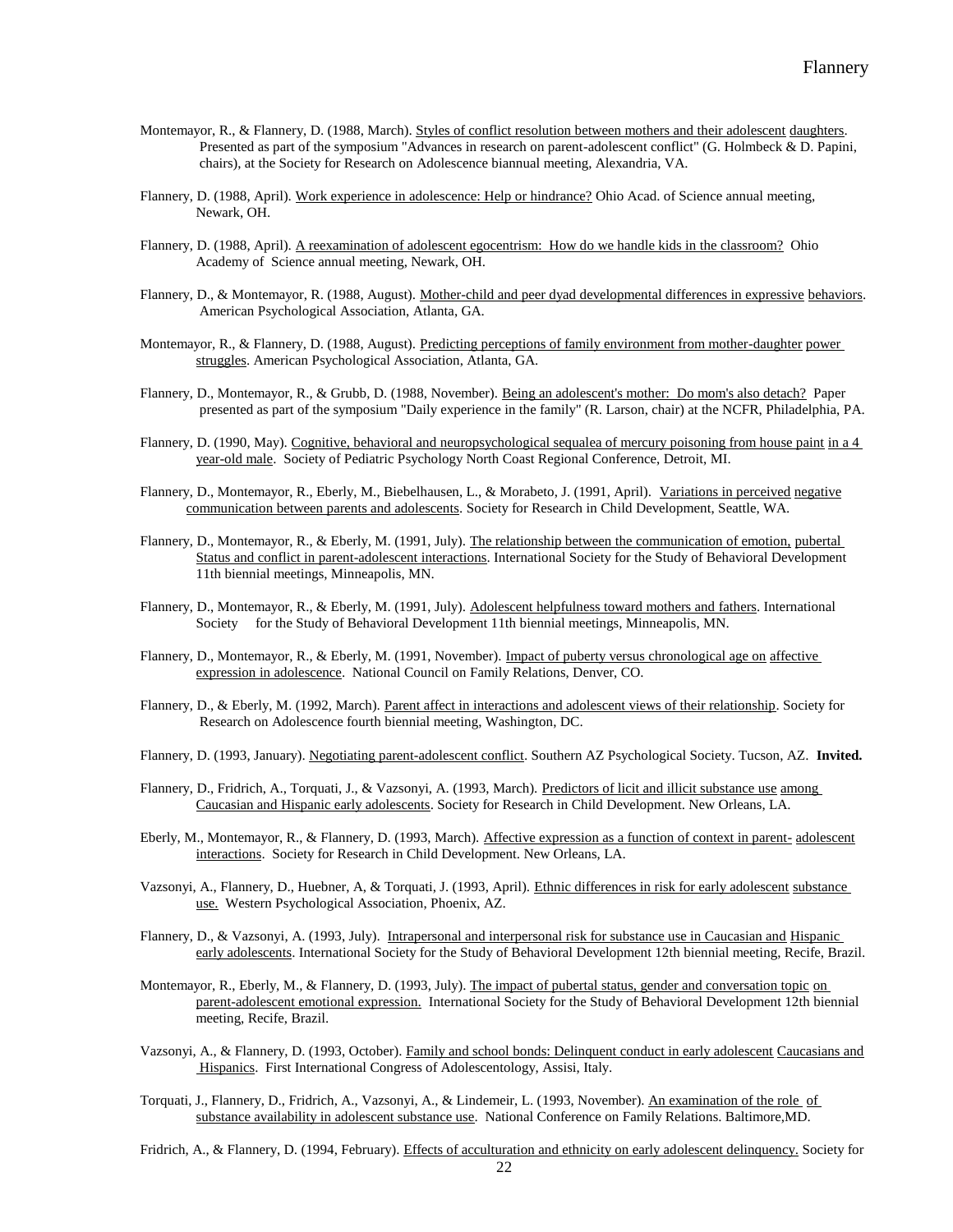Research on Adolescence, San Diego, CA.

- Flannery, D. (1994, February). The challenges of outcome evaluation research. Centers for Disease Control Workshop on youth violence. Atlanta, GA. **Invited.**
- Flannery, D. (1994, April). Problem behavior and violence in childhood and adolescence. Canadian Mental Health Association, Brandon, MB Canada. **Invited.**
- Flannery, D. (1995, March). Father vs. mother emotional expression in interactions and its impact on adolescent perceptions of Their relationship. Symposium at the Society for Research in Child Development, Indianapolis, IN. **Invited.**
- Flannery, D., & Rowe, D. (1995, March). Developmental Processes: Are they similar or different across ethnic and racial groups? (Co-chairs). Symposium at the Society for Research in Child Development, Indianapolis, IN.
- Rowe, D., Vazsonyi, A., & Flannery, D. (1995, March). No more than skin deep: Ethnic and racial similarity of developmental processes. Society for Research in Child Development, Indianapolis, IN.
- Flannery, D. (1995, December). Violent environments, violent children: Issues of risk and resiliency. National conference "Violence and childhood trauma: Understanding and Responding to the effects of violence on young children." Urban Child Research Center, Cleveland State University. **Invited**
- Williams, L., Flannery, D., & Raney, M. (1996, March). Parent satisfaction during early adolescence. Society for Research on Adolescence, Boston, MA.
- Lapsley, D., Flannery, D., Gottschlich, H., & Raney, M. (1996, March). Sources of risk and resilience in adolescent mental health. Society for Research on Adolescence, Boston, MA.
- Embry, D., & Flannery, D. (1996, March). Peace Builders: Primary prevention of youth violence. Society for Research on Adolescence, Boston, MA. **Invited**.
- Flannery, D. (1996, March). Understanding and Preventing Violence. Armington Conference on Children: Addressing Issues of Poverty, Violence, and Neglect. Cleveland, OH. **Invited**.
- Williams, L., Flannery, D., Raney, M., Rowe, D., & Vazsonyi, A. (1996, August). Factors affecting alcohol consumption in sibling pairs. American Psychological Association, Toronto, CA.
- Flannery, D. (1996, July). Environmental trauma and violence. National Coalition of Education Activists. Cleveland, OH. **Invited**.
- Flannery, D. (1996, August). Working with media towards positive prevention and change. American School Health Association National Conference, Cleveland, OH. **Invited**.
- Flannery, D., & Vazsonyi, A. (1996, November). PeaceBuilders: A school-based model for early violence prevention. American Society of Criminology, Chicago, IL. **Invited**.
- Flannery, D. (1996, October). Initial outcome findings for PeaceBuilders longitudinal youth violence prevention program. Centers for Disease Control and Prevention, Atlanta, GA.
- Vesterdal, W., Vazsonyi, A., & Flannery, D. (1997). A school-based violence intervention program for elementary students: Comparisons by gender and grade level. American Education Research Association, Chicago, IL.
- Flannery, D. (1997, February). Preventing youth violence in young children. Pediatric Grand Rounds, Rainbow Babies & Childrens Hospital, Cleveland, OH. **Invited**.
- Flannery, D., Vazsonyi, A., & Vesterdal, W. (1997, April). Evaluation of PeaceBuilders Youth Violence Prevention Program. Paper presented as part of symposium "Ontogeny of conduct problems: Contexts as sources of influence and targets of intervention (L. Aber, chair); Society for Research in Child Development. Washington, D.C.
- Vazsonyi, A., Vesterdal, W., & Flannery, D. (1997, April). Predicting official delinquency status in elementary school children by teacher ratings and self-reports: A comparison. Society for Research in Child Development, Washington, D.C.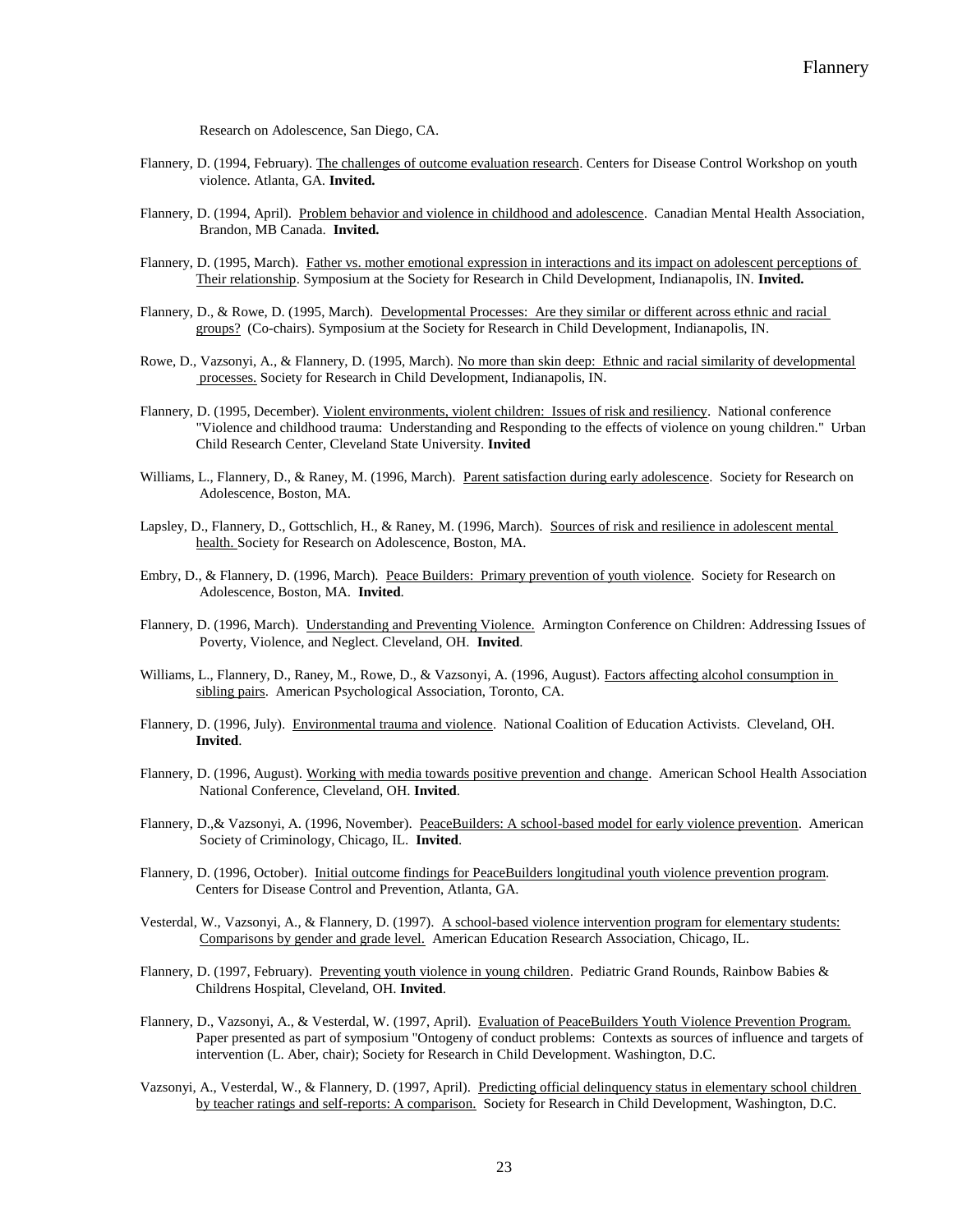- Williams, L., Flannery, D., & Raney, M. (1997, April). Sequential analyses of affective reciprocity in parent-adolescent interactions. Society for Research in Child Development, Washington, D.C.
- Flannery, D., Williams, L., & Castro, P. (1997, June). Reciprocity of affect expression in parent-adolescent relations. International Network on Personal Relationships. Oxford, OH.
- Montemayor, R., Flannery, D., & Williams, L. (1998, March). Emotional expression in parent-adolescent dyads: An examination of puberty and conflict. Society for Research on Adolescence. San Diego, CA.
- Singer, M., Song, L., Anglin, T., & Flannery, D. (1998, March). The contributions of violence exposure and psychological trauma symptoms to adolescents' violent behaviors. Society for Research on Adolescence. San Diego, CA.
- Williams, L., & Flannery, D. (1998, March). Data on YLYG elementary school youth violence prevention program. Regional meetings of Midwest Sociologists Association, Cleveland, OH.
- Flannery, D., Williams, L., & Walker, M. (1998, July). Evidence of effective youth violence prevention. Governor's Juvenile Crime Summit, Columbus, OH.
- Flannery, D., Singer, M., Wester, K., Kale, B., & Williams, L. (1998, November). Exposure to violence and trauma symptoms among serious offenders vs. non-offender adolescents. American Society of Criminology, Washington, DC.
- Flannery, D. (1999, April). Policy, practice and promise: The role of prevention intervention programs for school safety. Ohio School Boards Association, Columbus, OH. **Invited**.
- Flannery, D. (1999, October). Identifying Risk Factors for Youth Prone to Violence. Michigan Partnership to Prevent Gun Violence & Michigan Council on Crime & Delinquency, East Lansing, MI. **Invited Keynote**.
- Flannery, D., Singer, M., Wester, K., & Biebelhausen, L. (1999, November). Relationship between threats of violence and violent behavior. American Society of Criminology, Toronto, CA.
- Flannery, D., (1999, November). What can we do about violence in Schools? Ohio Center for Law Related Education. Columbus, OH. **Invited**.
- Flannery, D., Singer, M., Biebelhausen, L., & Wester, K. (2000, March).Threats and interpersonal violence in early and midadolescence. Society for Research in Adolescence, Chicago, IL.
- Flannery, D. (2000, April). Exposure to violence, violent behavior and mental health. CME, Case Western Reserve University, Cleveland, OH. **Invited Keynote**.
- Flannery, D. (2000, April). How to handle violent students and employees. Fourth Annual Texas Higher Education Law Conference, University of North Texas. Denton, TX. **Invited Keynote**.
- Flannery, D.(2000, April). Treatment and mental health issues of juvenile offenders. Annual Spring Conference on Criminal Justice, Illinois State University, Normal, IL. **Invited Keynote**.
- Flannery, D. (2000, August). Longitudinal effectiveness of the Peacebuilders universal school-based violence prevention program. American Psychological Association, Washington, DC. **Invited**
- Flannery, D. (2000, August). Challenges to doing effective youth violence prevention. American Psychological Association, Washington, DC. **Invited**.
- Flannery, D. (2000, October). Improving school violence prevention programs through meaningful evaluation. Western Regional Safe Schools Conference, National Resource Center for Safe Schools. Reno, NV. **Invited Keynote and Workshop**.
- Liau, A., & Flannery, D. (2000, November). Factors that influence the progression and desistance of antisocial behavior. American Society of Criminologists, San Francisco, CA.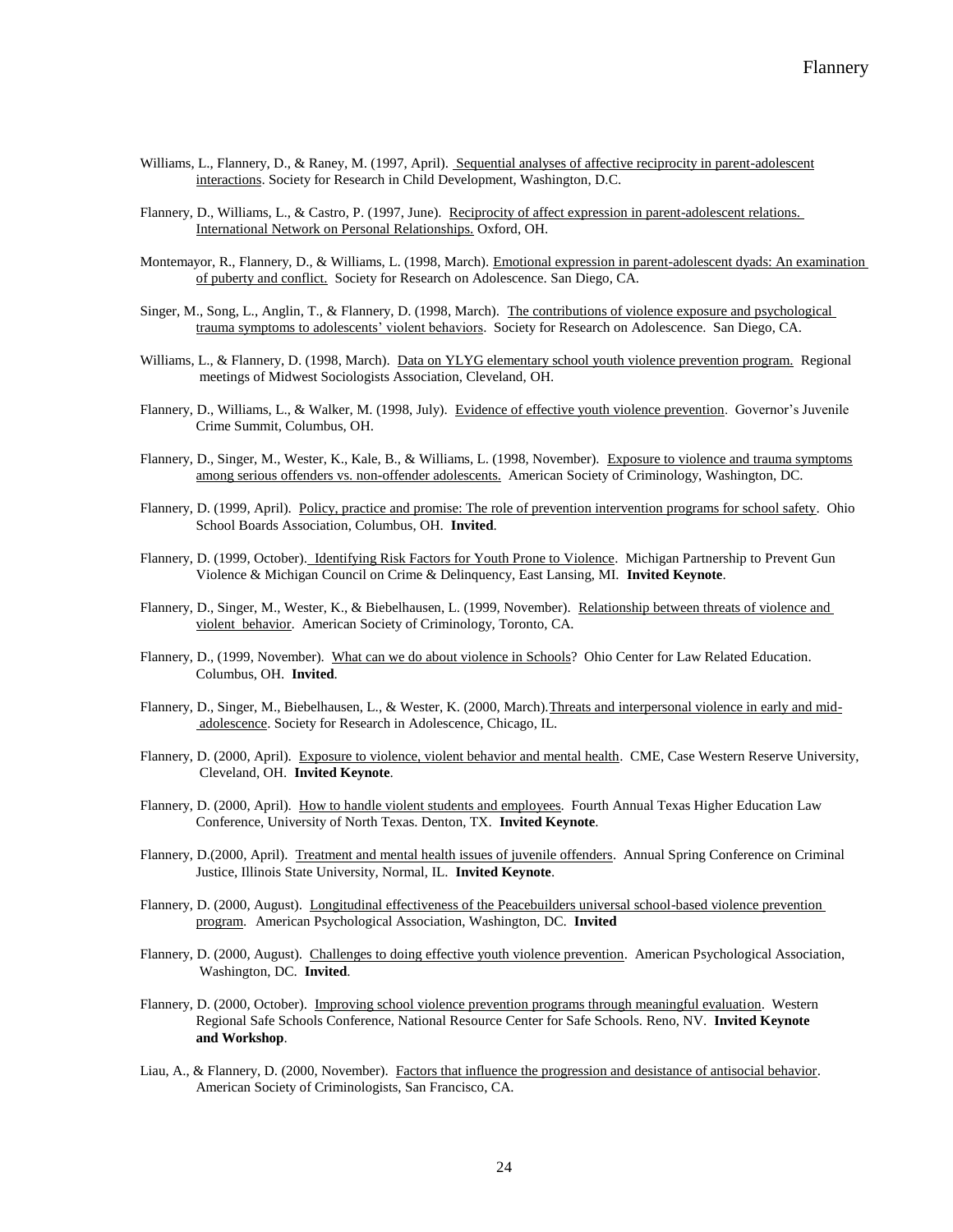- Swatt, M., & Flannery, D. (2000, November). Personality variables that influence differences between mother report and child self- reported information: Examination of internalizing, externalizing and delinquent behavior. American Society of Criminologists, San Francisco, CA.
- Flannery, D. (2000, December). Planning for effective and comprehensive violence prevention. National Crime Prevention Council, Washington, D.C. **Invited.**
- Flannery, D. (2001, January). Gauging your progress: Evaluating your program. U.S. Department of Justice, Office of Juvenile Justice and Delinquency Prevention, JAIBG program training, "Community-based programs that work in schools" Houston, TX. **Invited Plenary**.
- Flannery, D. (2001, February). Improving school violence prevention programs through meaningful evaluation. Southwestern Regional Safe Schools Conference, National Resource Center for Safe Schools. Austin, TX. **Invited Keynote and Workshop**.
- Liau, A., Quinn-Leering, K., Wester, K., & Flannery, D. (2001, April). Child vs. teacher reports of threats and their association with violent behavior. Society for Research in Child Development, Minneapolis, MN.
- Belliston, L.M., Vazsonyi, A.T., Flannery, D.J., & Hibbert, J.R. (November, 2001). Problem children in elementary school: Can we make a difference? American Society of Criminology, Atlanta, GA.
- Flannery, D. (2001, October). Identifying best practices in school and community-based violence prevention. National Crime Prevention Council National Conference. Washington, DC. **Invited Workshop**.
- Flannery, D. (2001, October). Understanding the impact of violence on children and adolescents. Schubert Center for Child Development Conference, Cleveland, OH. **Invited**.
- Flannery, D. (2001, October). Youth violence and juvenile justice alternatives. Embedding Prevention in State Policy and Practice, National Crime Prevention Council, Washington, DC. **Invited Plenary**.
- Flannery, D. (2002, April). Developing program outcomes. JAIBG Community Information Forum. Cleveland, OH. **Invited**.
- Belliston, L., Vazsonyi, A., & Flannery, D. (2002, April). Low, medium and high risk children: An evaluation of the impact of a school-based violence prevention program. Society for Research in Adolescence, Atlanta, GA.
- Flannery, D. (2002, August). Techniques and challenges to evaluating school and community-based violence prevention program. U.S. Department of Education Safe and Drug Free Schools Program National Technical Assistance Meeting. Washington, D.C. **Invited**.
- Flannery, D. (2002, September). Youth violence and its prevention. Department of Pediatrics Grand Rounds, Cleveland Clinic, Cleveland, OH. **Invited**.
- Flannery, D. (2002, October). Informing the National Be Safe and Sound Initiative with research. National Crime Prevention Council, National Press Club, Washington, DC. **Invited**.
- Flannery, D. (2002, October). Evaluation of the Juvenile Offenders with Mental Health Problems Program. National GAINS conference, San Francisco, CA.
- Flannery, D. (2003, January). Evaluation lessons learned: Children Who Witness Violence. Robert Wood Johnson LIFP Meeting for projects focused on violence. Orlando, FL. **Invited.**
- Flannery, D., Cunningham, N., & Kanary, P. (2003, March). Mental health services to juvenile offenders. All Ohio Institute on Community Psychiatry, Cleveland, OH.
- Liau, A., & Flannery, D. (2004, March). Differential effects based on individual and classroom status of a school violence prevention program. Society for Research on Adolescence, Baltimore, MD. **Invited**.
- Hack, M., Cartar, L., Schluchter, M., Flannery, D., & Klein, N. (2004). Poorer Outcomes of Extremely-Low-Birth-Weight (ELBW < 1kg) Young Adults. Pedatric Academic Society Annual Meeting.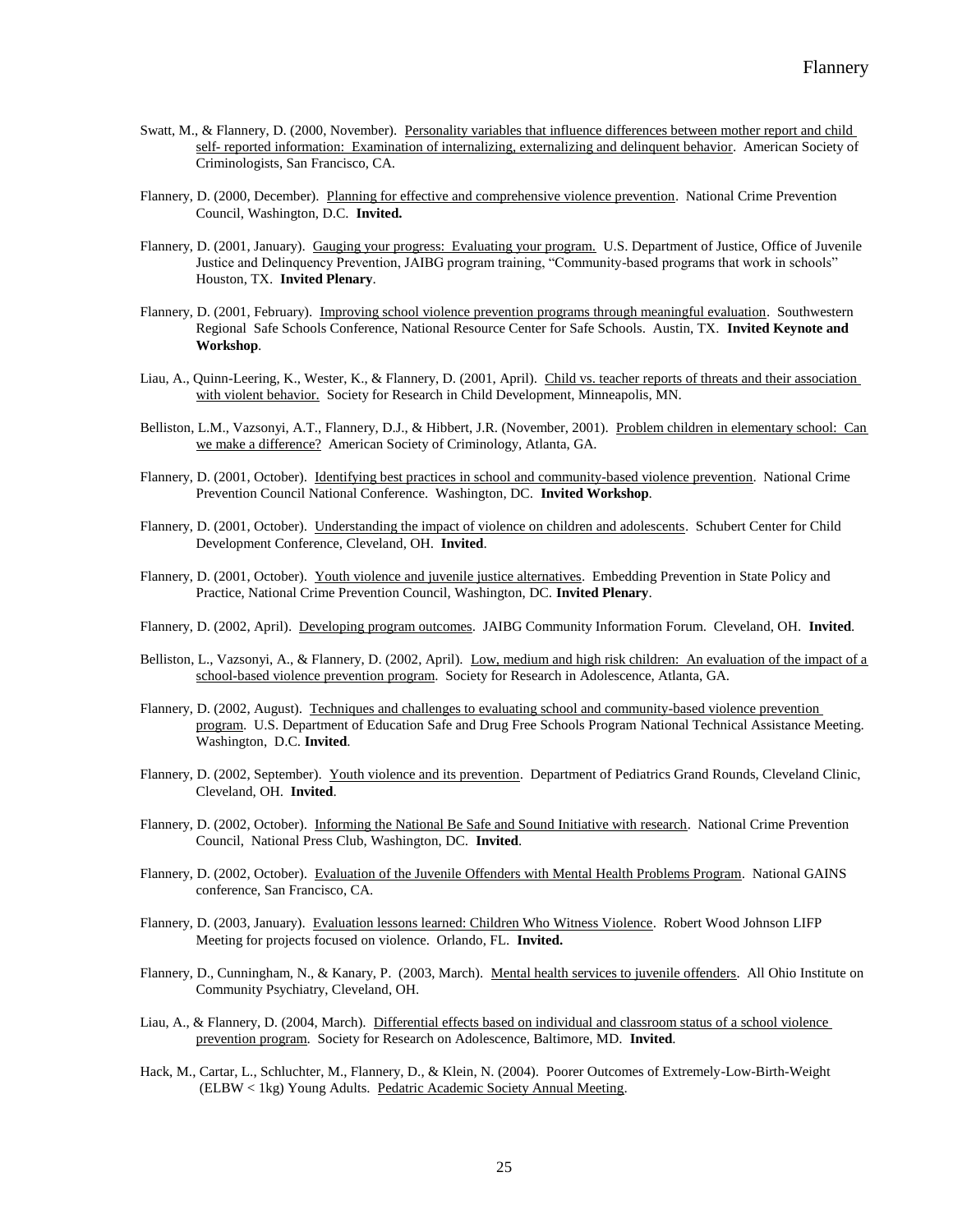- Flannery, D., Singer, M., & Biebelhausen, L. (2004, March). Exposure to violence and television viewing as mediators of the relationship between parental monitoring and psychological trauma symptoms. Society for Research on Adolescence, Baltimore, MD. **Invited**.
- Flannery, D. (2004, April). Mental health and behavior outcomes of juvenile offenders in intensive community-based treatment. 2004 NAMI Ohio Annual Conference. Columbus, OH. **Invited Plenary**.
- Hussey, D., Flannery, D., and Dowery, V. (2004, June). Implementing school-based mental health services. Training Institutes: Systems of Care Conference. San Francisco, CA. Faculty, Georgetown University Training Institutes.
- Flannery, D. (2004, November). The challenge of conducting randomized trials of violence prevention programs. Columbia University's Center for Youth Violence Prevention Fall 2004 Seminar series. Columbia University, New York, NY. **Invited.**
- Stormann, C., Hussey, D., & Flannery, D. (2005, February). Initial feedback from formal and informal service providers: Results from four days of Wraparound Training. Collaborative Approaches to Successful Transition for Children, Youth and Families within Systems of Care (SAMHSA). Dallas, TX.
- Singer, M., & Flannery, D. (2005, February). Violent juvenile offenders with co-existing mental disorders. Ninth annual conference of the Society for Social Work Research. Miami, FL.
- Flannery, D. (2005, March). Challenges to evaluators and program directors working together. U.S. Department of Education Office of Safe and Drug-Free Schools National Conference. Washington, DC. **Invited.**
- Flannery, D. (2005, June). Effective collaboration between researchers and law enforcement agencies. Istanbul Conference on Democracy and Global Security. Istanbul, Turkey**. Invited**.
- Jefferis, E., & Flannery, D. (2005, September). Crime mapping for law enforcement. Law Enforcement Expo, Fraternal Order of Police. Cleveland, OH. **Invited**.
- Storman, C., Hussey, D., & Flannery, D. (2005, July). Foundations for quality improvement: Building systems for eligibility notification, collecting agency data, and study enrollment tracking. Creating Connections for Systems of Care. Indiannapolis, IN.
- Storman, C., Hussey, D., Flannery, D., & Cook, T. (2006, April). Comorbidity implications in serving juvenile justice involved youth. National GAINS Center Conference, Boston, MA.
- Flannery, D. (2006, March). Panel Chair: "Adolescent narcissism: Risk, adaptation and assessment" Society for Research on Adolescence. San Francisco, CA.
- Belliston, L., Kretschmar, J., & Flannery, D. (2006, March). Children who witness violence: Child and incident characteristics. Society for Research on Adolescence. San Francisco, CA.
- Jefferis, E., Flannery, D., & Dogutas, C. (2006, March). Violence and school: Violence against children in and around the school and viable precautions. UNICEF and the Turkish Ministry of Education, Istanbul, Turkey. **Invited.**
- Flannery, D. (2006, May). How violence affects youth. National Association of Police Athletic Leagues. Cleveland, OH. **Invited.**
- Flannery, D. (2006, May). Why do I have to evaluate it if I already know that it works for me?  $27<sup>th</sup>$  Annual Conference of Agencies & Organizations Serving Troubled Youth, Snowbird, UT. **Invited**.
- Lamb-Parker, F., Vazsonyi, A., Powell, G., Ives, N., Flannery, D., & Embry, D. (2006, May). Reducing weapons victimization Among elementary school students: An analysis of the effects of PeaceBuilders. Association for Psychological Science. New York, NY.
- Flannery, D.F., Kretschmar, J.M., & Buckeye, L. (October, 2006). Mental Health Services for Juvenile Offenders: Initial and Follow-up Studies. Ohio Department of Mental Health Research Results Briefing Conference. Columbus, OH.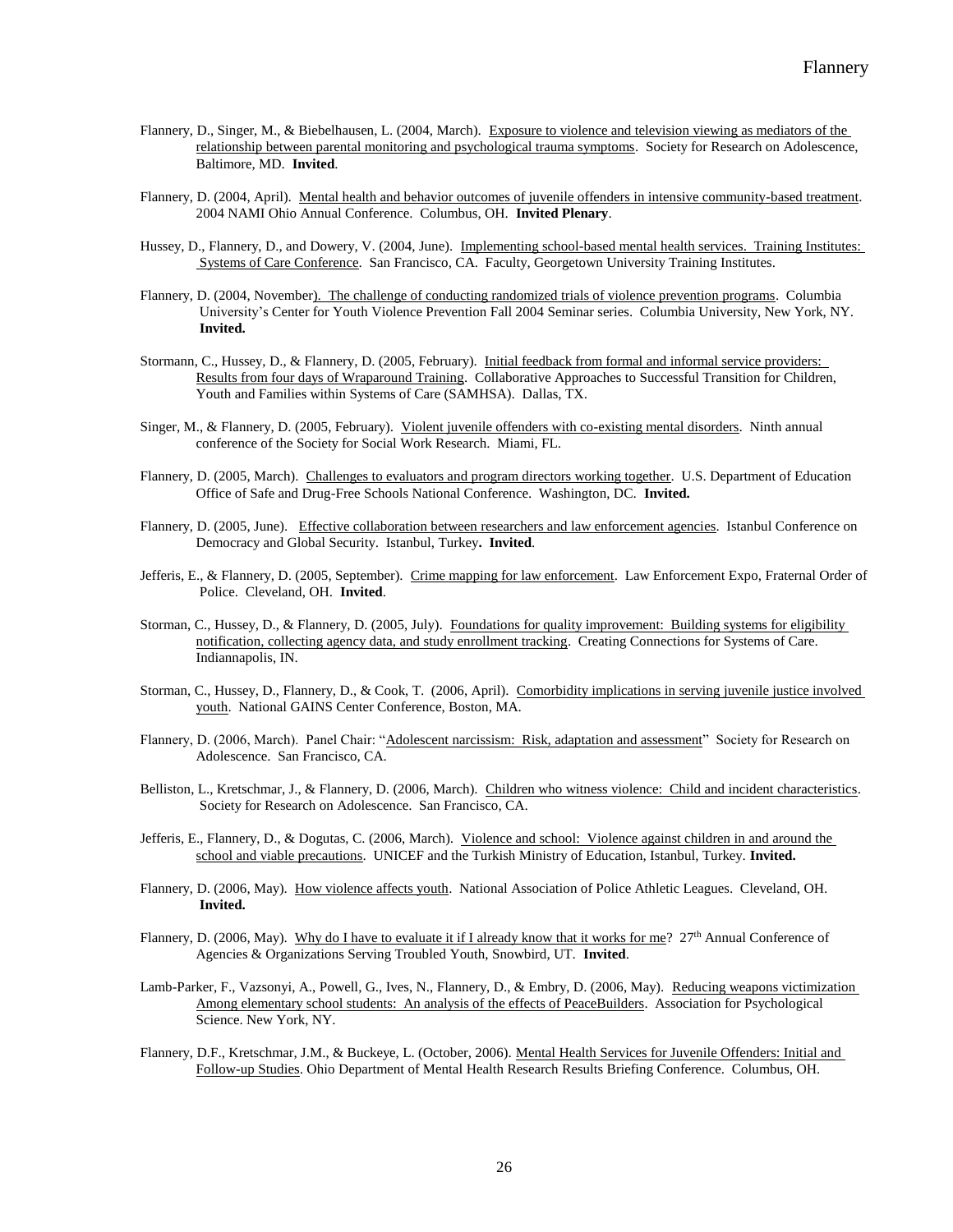- Flannery, D. (2006, November). Victims of Internet Crimes. High Technology Crime Investigation Association International Training Conference. Cleveland, OH**. Invited**.
- Flannery, D. (2006, December). Violence as a public health problem. Medical Grand Rounds, Cleveland Clinic's Lakewood Hospital. Lakewood, OH. **Invited.**
- Flannery, D. (2007, October). No more massacres: How to prevent school-based violence. Cleveland Clinic, Ohio Valley Society for Adolescent Medicine, Cleveland, OH. **Invited**.
- Kretschmar, J.M. (February 2008). Behavioral Health and Juvenile Justice Evaluation. Presented at The Ohio Supreme Court's Evidence Based Practices: Their Role in Ohio's Juvenile Justice System. Columbus, OH
- Davis, M., Callanan, V., Cook, T., & Flannery, D. (2008, July). The influence of criminal court involvement on suicide: A case control study. American Society of Criminology, St. Louis, MO.
- Flannery, D. (2008, October**).** Doctoral Commitment Ceremony. Why I belong at Kent State: Making the most of Graduate School. Kent State University, Kent, OH. **Invited Keynote Address**.
- Flannnery, D. (2008, June). Violence, aggression and mental health. CME course on aggressiveness in mental disorders. Italian Psychiatric Association, Lecce, Italy, **Invited.**
- Flannery, D., (2008, June). The Fugitive Safe Surrender Program: A collaboration of the faith-based community and law enforcement. White House Conference on Faith-based and Community Initiatives. Washington, DC. **Invited**.
- Flannery, D. (2009, April). Initiatives on violence prevention and intervention in northern Ohio. Juvenile Justice Advocacy Alliance. Cleveland, OH. **Invited.**
- Davis, M., Cook., T., Callanan, V., Flannery, D., & Givens, C. (2009, June). Suicide in an Ohio Community: Panel. Promoting Community Safety and Preventing Violence. Ohio State University, Columbus, OH.
- Flannery, D., Kretschmar, J., Jose-Tayah, M., Elliott, P., & Weiner, D. (2009, June). The Fugitive Safe Surrender Program. Promoting Community Safety and Preventing Violence. Ohio State University, Columbus, OH.
- Kretschmar, J.M & Flannery, D.F. (June 2009). An evaluation of the Behavioral Health and Juvenile Justice Program. Poster presented at The Ohio State University's Youth Violence Prevention Advisory Board: Promoting Community Safety and Preventing Violence: Integrating Lessons from Research and Practice Conference. Columbus, OH.
- Flannery, D., & Elliott, P. (September, 2009). Fugitive Safe Surrender. Ohio Attorney General Law Enforcement Conference. Huron, OH. **Invited.**
- Mata, A., van Dulmen, M., Swahn, M., Bossarte, R., & Flannery, D. (2010, March). Involvement in extracurricular activities and suicidality: the role of school belonging. Society for Research on Adolescence, Philadelphia, PA.
- Kretschmar, J., & Flannery, D. (2010, March). The relationship between suicide ideation and displacement in a sample of at-risk youth. Society for Research on Adolescence, Philadelphia, PA.
- Fleisher, M., & Flannery, D.J. (2010, April). Harm reduction strategies within multi-cultural schools. International Symposium on Children at Risk and in Need of Protection: Safe Schools. Funded by the Turkish Grand National Assemble, Turkish National Police, Turkish Ministry of Education, and UNICEF. Ankara, Turkey. **Invited**.
- Flannery, D. (2013, February). Creating Model Emergency Management Plans for Schools, Institutions of Higher Education and Houses of Worship. Panel member: Institutions of Higher Education. **The White House, Washington, DC. Invited.**
- Karakurt, G., Calabrese, J., Flannery, D., Keiley, M., & Delahanty, D. (2013, April). Effectiveness of couple therapy: Situational couple violence and neuroendocrinology. Annual meeting of Translational Science, Washington, DC.

.

Flannery, D. (2013, May). No More Massacres: How to Prevent School-Based Violence. Clackamas County, Oregon Sheriff's Department 2-day training. Clackamas, OR. **Invited**.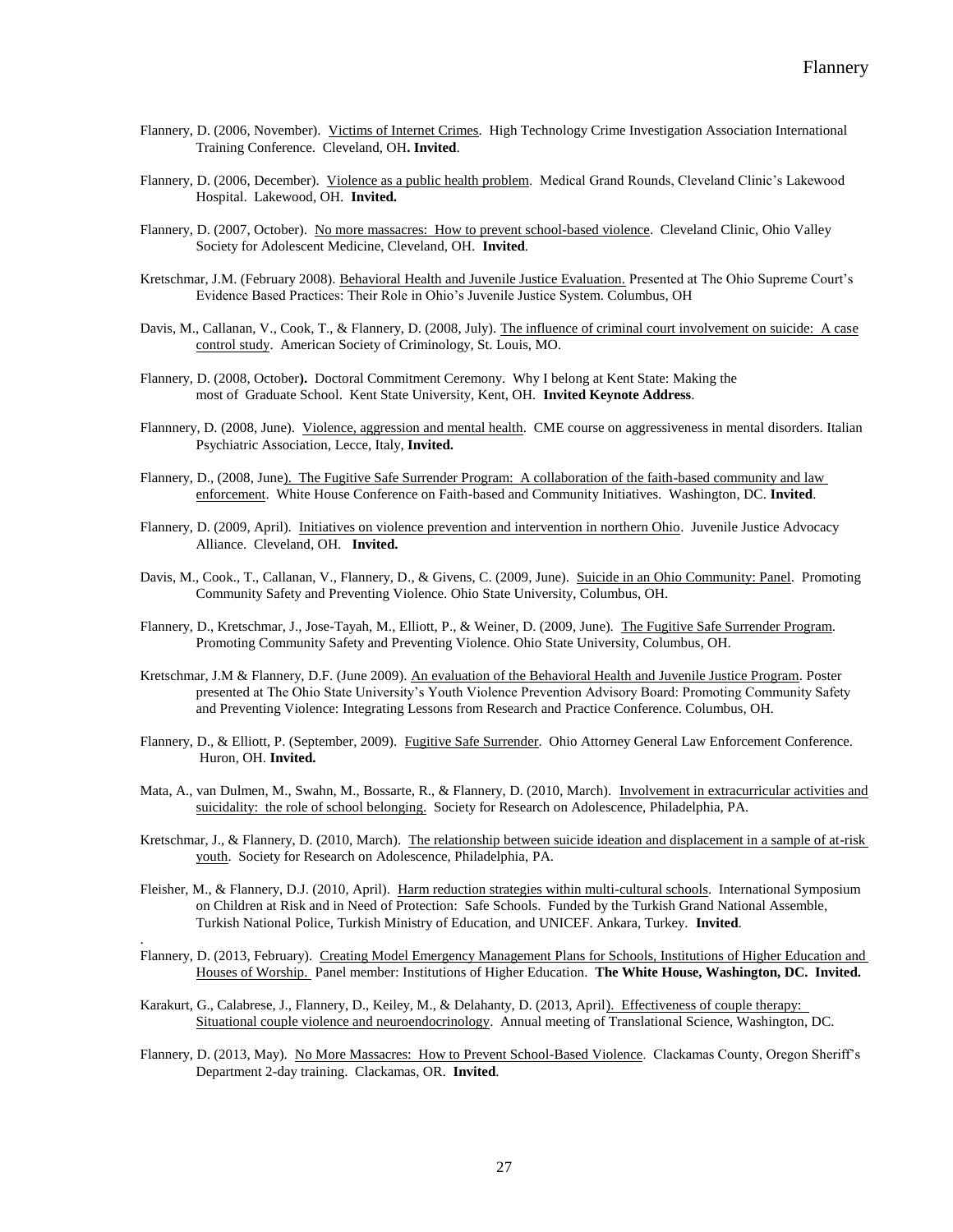- Gordon, J. et al. (2013, September). Defending Childhood in Cuyahoga County, OH: Creating a service system for children exposed to violence. National Organization for Victim Assistance. Columbus, OH.
- Flannery, D. (2013, September). School shootings, violence and mental health. CWRU Alumni Association THINK Forum. Cleveland, OH. **Invited**.
- Flannery, D. (2014, February). Opportunities and challenges in community-based violence prevention. CWRU Prevention Research Center Seminar Series. Cleveland, OH**. Invited.**
- Flannery, D. (2014, February). Community-based partnerships for effective youth violence prevention. North Carolina Center for Academic Excellence in Youth Violence Prevention Distinguished Lecture. University of North Carolina-Chapel Hill. **Invited**.
- Karakurt, G., Feeny, N., Flannery, D., Keiley, M., & Delahanty, D. (2014, April). Feasibility study of couple therapy for situational couple violence. Annual meeting of Translational Science, Washington, DC.
- Flannery, D. (2014, April). Understanding violence and school shootings via mental health and threat assessment. Ohio Public Health Association annual Public Policy Institute. Columbus, OH**. Invited.**
- Flannery, D. (2014, November). School shooters: Threat assessment and mental health. Maryellen Davis Lecture, Department of Psychiatry Grand Rounds, Case Western Reserve University, Cleveland, OH**. Invited**.
- Duda, J., Butcher, F., Flannery, D., Kretschmar, J., & Morgano, S. (2015, January). Individuals with open warrants: Motivations for surrendering at a church. Society for Social Work Research. New Orleans, LA.
- Flannery, D. & Gearhart, M. (2015, June). Treatment outcomes for children with ADHD and disruptive behavior disorders. Cleveland Clinic International Pediatric Innovation Summit. Cleveland, OH. **Invited**.
- Flannery, D. (2015, October). Violence and school shootings: Mental health, bystanders and other current challenges. 2015 Virginia Center for School and Campus Safety Threat Assessment Conference. Virginia Department of Criminal Justice Services. Richmond, VA. **Invited**.
- Flannery, D. (2015, November). Violence and school shootings: Mental health, bystanders and other challenges to effective prevention and intervention. 5<sup>th</sup> Annual Trauma Symposium. Northern Ohio Trauma System. Cleveland, OH. **Invited**.
- Duda-Banwar, J., Galanek, J., & Flannery, D. (2015, November). Why surrender with an open warrant? A mixed-methods study of participants in Fugitive Safe Surrender. American Society of Criminology. Washington, DC.
- Bartholomew, J., Singer, M., Gonzalez, A., Flannery, D., & Fleisher, M. (2015, November). Police legitimacy: Trust and respect. American Society of Criminology. Washington, DC.
- Flannery, D. (Panel Chair; 2015, November). NIJ Highlights: Unsubmitted Sexual Assault Kits-Outcomes and Implications. American Society of Criminology. Washington, DC.
- Lovell, R., Butcher, F., & Flannery, D. (2015, November). Preliminary findings from the Cleveland Sexual Assault Kit project. American Society of Criminology. Washington, DC.
- Gearhart, M.C., Flannery, D., Singer, M., Kretschmar, J., & Butcher, F. (2016, January). ADHD, comorbidities, and trauma symptoms: Predictors of functioning in juvenile justice involved youth. Society for Social Work Research. Washington, DC.
- Lovell, R., Butcher, F., & Flannery, D. (2016, March). Lessons learned from evaluation of process for the Cuyahoga County Sexual Assault Kit (SAK) Task Force developed for testing, investigating and prosecuting a backlog of unsubmitted SAKs. Midwestern Sociological Society. Chicago, IL
- Flannery, D. (2016, March). Roundtable on the National Academy Report on Bullying Prevention. Society for Research on Adolescence. Baltimore, MD**. Invited**.

Timmons-Mitchell, J., Flannery, D., Levesque, D., Harris, L., & Falcone, T. (2016, April). StandUp Pilot: A computer-based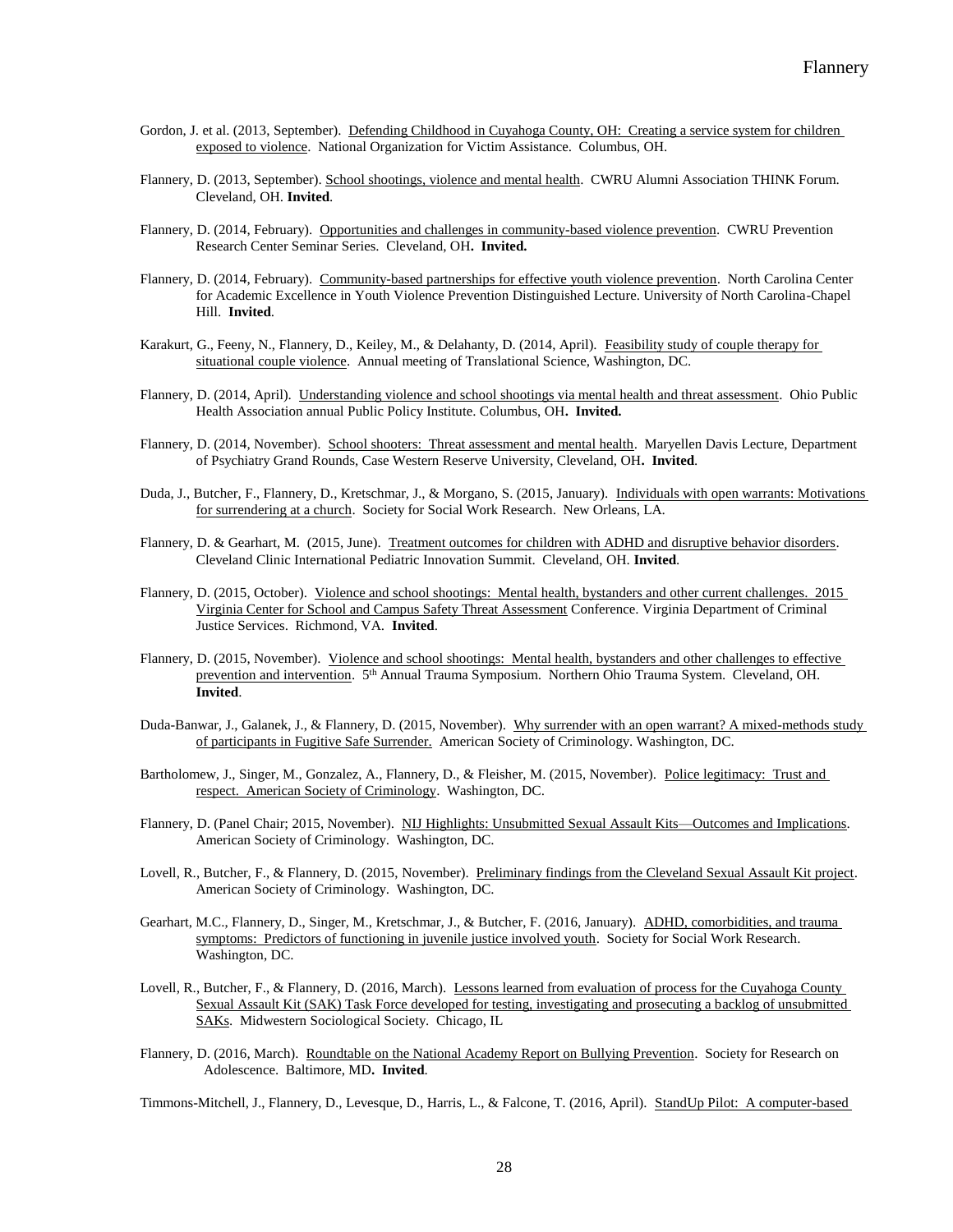bullying prevention program for high school students. Society for Research in Adolescence. Baltimore, MD.

- Flannery, D. (2016, May). Trauma informed treatment in health care settings: Basics of Clinical and Organizational Practice. Grand Rounds, MetroHealth Hospital Trauma Department. Cleveland, OH**. Invited**.
- Flannery, D. (2016, June). Research on the use of police in schools. *Panel Discussant*. (D. Gottfredson Chair). Society for Prevention Research. San Francisco, CA. **Invited**.
- Flannery, D. (2016, June). Panel on the National Academy Report on Bullying Prevention. Society for Prevention Research. San Francisco, CA. **Invited**.
- Flannery, D. (2016, June). Promising Anti-violence strategies*. Panel Chair and Discussant*. Forum on Violence: Its causes, consequences and cures. Free Medical Clinic of Greater Cleveland. Cleveland, OH. **Invited**.
- Flannery, D. (2016, November). The National Youth Forum Plan. Grand Rounds. Department of Psychiatry, Metrohealth Medical Center, Cleveland, OH. **Invited**.
- Lovell, R., Luminais, M., & Flannery, D. (2017, February). Improving sexual assault victims' rights and engagement: An examination of backlogged sexual assault kits. Ohio Alliance to End Sexual Violence Public Policy Forum. **Invited**.
- Flannery, D. (2017, February). Bullying Prevention: Lessons from Research and Practice. Webinar. American Psychological Association. **Invited.**
- Flannery, D. (2017, September). Preventing Bullying. Webinar. Children's Safety Network. **Invited**.
- Vincent, A., Bartholomew, J., Butcher, F., Fleisher, M., & Flannery, D. (2017, October). Bailed out: Understanding Bail, its casualties, and what social workers can do. Council on Social Work Education. Dallas, TX.
- Flannery, D. (2017, October). Addressing violence as a public health problem: Challenges of community-based research. Kent State University College of Public Health. **Invited**.
- Flannery, D. (2017, November). Combating the Opioid Crisis: From Treatment to Enforcement Best Practices and Collaboration. Congressional Briefing, United States Senate. Washington, DC.
- Lovell, R., Flannery, D., & Campbell, R. (2018, March). Sexual Assault Kit Initiative: SAKI data, identifying repeat offenders. Innovations Suite Researcher-Practitioner Fellows Academy. US DOJ, Chicago, IL.
- Flannery, D., Lovell, R., Overman, L., & Walker, T. (2018, May). Examining differences in the criminal history of offenders linked to sexual assault kits (SAKS). American Psychological Sciences Annual Meeting. San Francisco, CA.
- Flannery, D. (2018, September). Panel: The need for common and shareable data. Opioid and Narcotics Conference of the US Attorney's Office, Northern District of Ohio. The Cleveland Clinic, Cleveland, OH. **Invited**.
- Flannery, D. (2018, November). Stop the bullying: Evidence-based strategies. American Academy of Pediatrics. Orlando, FL. **Invited**
- Flannery, D., & Lovell, R. (2018, November). Examining differences in the criminal histories of serial vs. nonserial sex offenders linked to unsubmitted sexual assault kits. American Society of Criminology. Atlanta, GA.
- Luminais, M., Lovell, R., & Flannery, D. (2018, November). Bureaucratic burden on sexual assault victims: Assessing sexual assault case outcomes from previously unsubmitted sexual assault kits in Cuyahoga County. American Society of Criminology, Atlanta, GA.
- Luminais, M., Lovell, R., & Flannery, D. (2018, July). Helping mothers helps mothers and children: Familial power dynamics in abusive households. Distributed Paper, XIX ISA World Congress of Sociology, Toronto, CA.
- Harris, L., Tossone, K., Kretschmar, J., Butcher, F., & Flannery, D. (2019, January). Exploring distinctions in mental health symptomatology among juvenile justice-involved adolescents. Society for Social Work Research. San Francisco, CA.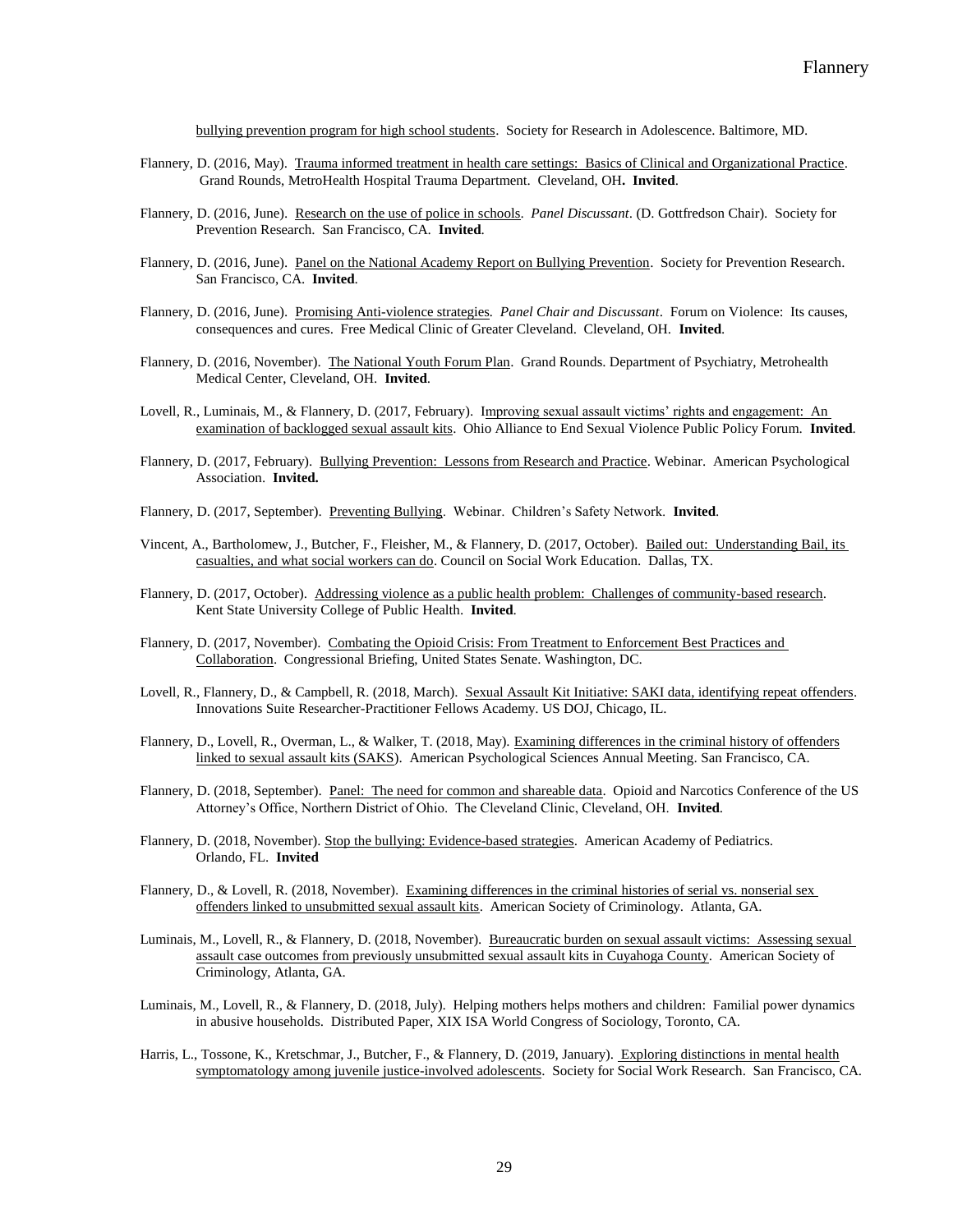Flannery, D. (2019, February). Multi-level approaches to school-based violence prevention: What can social workers do? Ohio School Social Work Association. Columbus, OH. **Invited Keynote**.

# **INTRAMURAL SERVICE**

|           | College/University (U. of A.): Committee on Graduate Studies (1991-94); College Curriculum |
|-----------|--------------------------------------------------------------------------------------------|
|           | Committee (1993-94)                                                                        |
| $(KSU)$ : | Violence Symposium Committee (1998-2000)                                                   |
|           | Planning Committee for Institute for the Study and Prevention of Violence (1997)           |
|           | Advisory Committee, Center for Applied Conflict Management (1997-2003)                     |
|           | Career day coordinator (1997-98)                                                           |
|           | Strategic Planning Social Sciences & Research & Graduate Studies cluster (1998)            |
|           | May 4th 30 year Commemoration Committee (1999)                                             |
|           | Leadership Academy (1998-2001)                                                             |
|           | Member, Search Committee, Vice President for Research and Dean, Research and               |
|           | Graduate Studies (2002)                                                                    |
|           | Member, College Advisory Committee (Arts and Sciences, 2003-2004).                         |
|           | Distinguished Scholar Award Committee, 2004, 2007                                          |
|           | Presidential Research Symposia "Hypervigilance: Fact, fiction or fault" (2008)             |
|           | Committee to develop a School of Public Health (2008); Founding faculty member             |
|           | Member, Search Committee, Dean for College of Public Health (2009)                         |
|           | Facilitator, Strategic Plan Process, KSU College of Business (2009)                        |
|           | Facilitator, University Strategic Plan Process, Provost and Dean's Council (2009)          |
| (CWRU)    | University Strategic Plan for Research, 2016                                               |
|           | University Strategic Plan, Research and Innovation Committee, 2013                         |
|           | Research Mentor KL2 NIH Clinical Translational Scholar Program 2011-16                     |
|           | Career Mentor KL2 NIH Clinical Translational Scholar Program 2012-2015                     |
|           |                                                                                            |

School (U. of A.): Scholarships and Awards (1991-94)

CWRU MSASS: Research and Training Committee elected (2011-2013) Strategic Plan Committee 2013 School Steering Committee elected (2012-2015) Information Technology Committee elected (2015-2018) Chair, Committee on Students (2017-2021)

Department: (U of A): Graduate Admissions Committee (1991-3; **Chair**, 93-94); Committee to Develop dual degree PhD program with Clinical Psychology (1992-93).

 (CWRU): Promotion and Tenure (1994-97); Education subcommittee, Center for Adolescent Health (1994-97); Joint Hospital Accreditation Committee, University Hospitals (1995-96); Teaching Committee for Medical Students (1995-97)

(KSU): Faculty Advisory Committee (elected), Dept of Justice Studies (1998-2000; 2003) Graduate Studies Committee (elected), Dept Justice Studies (1999- 2007) Curriculum Committee, Dept of Justice Studies (2008) Acting Department Chair, summer term 1999-2002 Chair, Search Committee, Department Chair, 2003 Chair, Reappointment, P&T Committee, College of Public Health, 2009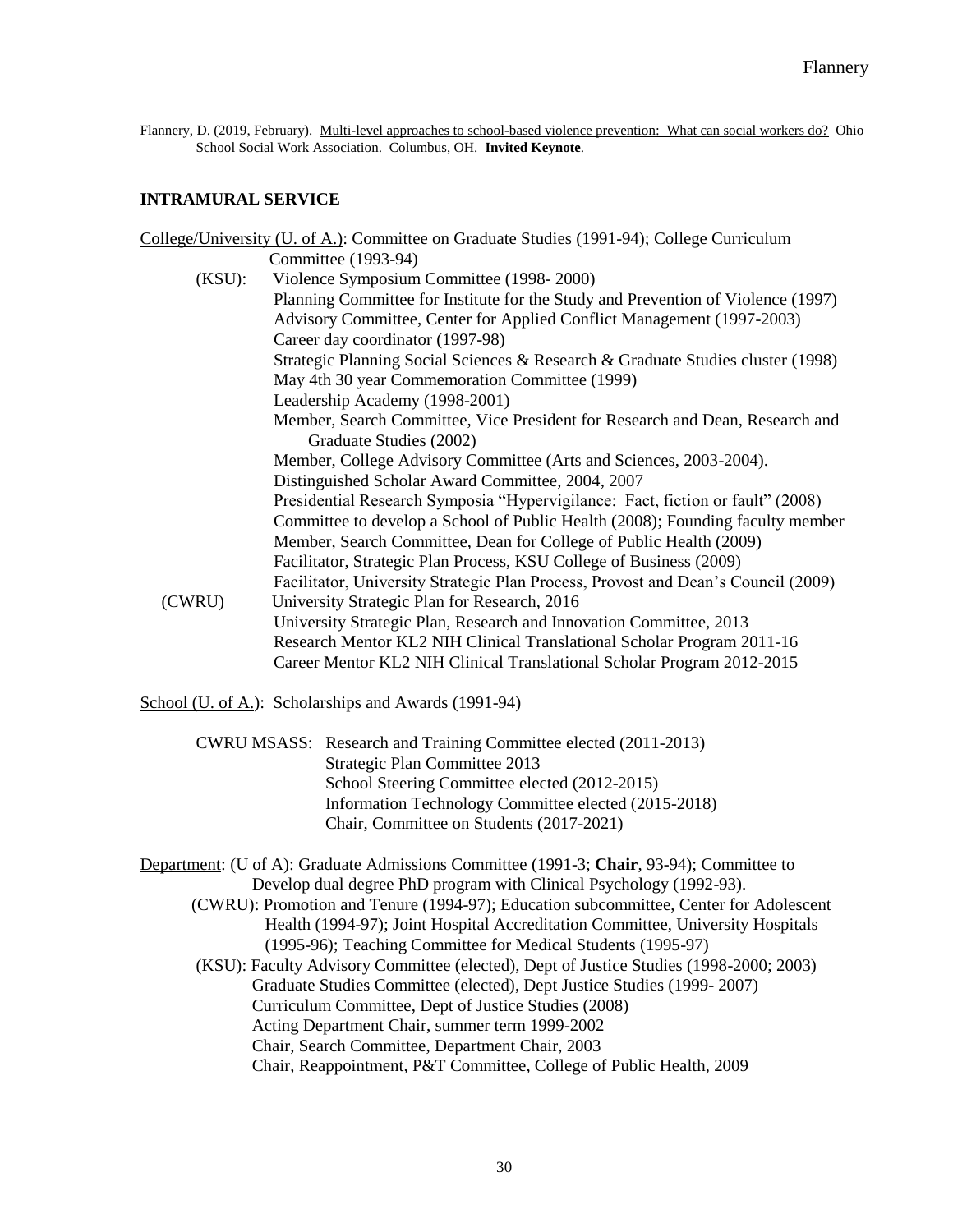# **EXTRAMURAL SERVICE**

Federal and State Review panels:

- Institute of Medicine and National Research Council of the National Academy of Sciences, The Board on Children, Youth and Families. Member, *Committee on the Biological and Psychosocial Effects of Peer Victimization: Lessons for Bullying Prevention*. 2015-16.
- U.S. Department of Education, Institute for Education Science, 2004—present; principal review board member, Social and Behavioral Sciences, 2010—2016. Panel chair, 2015. Post-doctoral fellowship training grants panel, 2017.
- National Institutes of Health (NIH), Research on children exposed to violence, Ad hoc 2004 present
- National Institutes of Health, National Institute of Child Health and Human Development, Member, R13 Academic-Community Partnership Conference Series, 2012. Panel Chair Community-Based Participatory Research, 2013, 2014.
- SAMHSA, Substance use and youth violence prevention, 2003-2004
- Centers for Disease Control and Prevention (CDC), Violence related injury and prevention, 2004; Public health research dissemination, 2007; Violence prevention through community-level change, 2007; Grants for Injury Control Research Centers, 2012; 2017.
- Pennsylvania Department of Health, CURE research program review, 2009 US Dept of Justice, OJJDP, Drug-Free Communities Program, 2003-2004 U.S. Dept. of Education, Safe & Drug Free Schools 2000-- 2011 National Crime Prevention Council (NCPC), Be Safe and Sound initiative, 2003 Family Relations Section, Society for Research on Adolescence annual meeting, 2004 Center for Substance Abuse Prevention (CSAP), School-based Strategies, 2001 External Reviewer, Clark-Hill CDC Academic Center of Excellence for Youth Violence Prevention, Virginia Commonwealth University, 2015-16.

# Federal and International Advisory panels:

US Department of Education, Office of Safe and Drug Free Schools, (2008-2011). US Department of Education, Technical Advisory Work Group, National Evaluation Team, Safe Schools/Healthy Students (2006-2013) Turkish Institute for Security and Democracy (2008--2015) Institute for Educational Sciences, US Dept of Education, National Middle School Violence Prevention Trial, (2005-2011) University of Alabama Injury Control Research Center, (2005-2006) US Marshal Service Northern Ohio Violent Fugitive Task Force, (2004--2012) International Institute for Human Service Workforce Research & Development (2010)

| Editorial Board: |  |
|------------------|--|
|                  |  |

Journal of Early Adolescence (1991-present) Journal of Research on Adolescence (Consulting Editor, 2015--) Journal of Adolescent Research (1991-1999). Family Relations (1994-1996).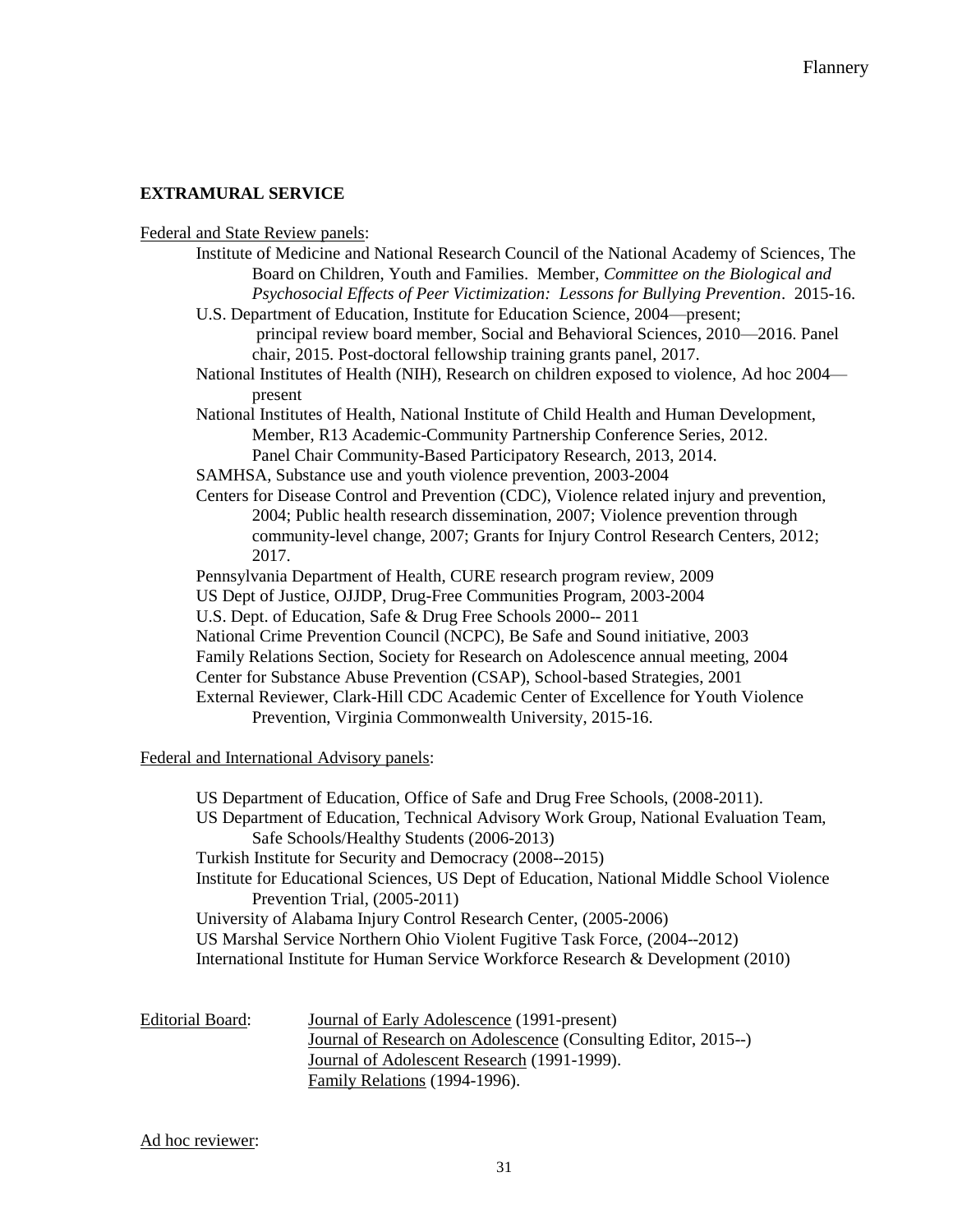Journal of the American Medical Association (JAMA) JAMA Pediatrics Child Development Criminology Criminology & Public Policy Developmental Psychology Institute for Educational Sciences, US Department of Education Journal of Consulting & Clinical Psychology Journal of Educational Psychology American Journal of Preventive Medicine Journal of Adolescent Research Journal of Community Psychology Journal of Child and Family Studies Family Relations Personal Relationships International Journal of Behavioral Development Pediatrics Psychological Reports Journal of Adolescence Violence and Victims Aggression and Violent Behavior Journal of School Violence Evaluation and Program Planning Psychology, Public Policy, and Law Applied and Preventive Psychology Biomed Central Public Health WT Grant Foundation Open Program of the Netherlands Organisation for Scientific Research NOW Social Service Review Biomed Central Cogent Psychology Journal of Child and Adolescent Trauma Youth and Society Evaluation and Program Planning Injury Prevention

### Member, Advisory Board:

US Department of Education Community Advisory Panel, Office of Safe and Drug Free Schools, 2009-2011. Center for the Study and Prevention of Crime and Delinquency, Turkish National Police Academy Research Centers, Ankara Turkey (2008--2013). Turkish Institute for Security and Democracy (2008--2013). Executive Committee, Northern Ohio Violent Crime Consortium (2007-present) National Resource Center for Safe Schools, 2000-- 2002. Ohio Office of Criminal Justice Services, 2000-2005. Center for the Prevention of Family Violence, OCJS, 2001-- 2006. Data collection committee chair, 2001-- 2002. Action Ohio Coalition for Battered Women, 2004 Northern Ohio Violent Fugitive Task Force, 2004—2010.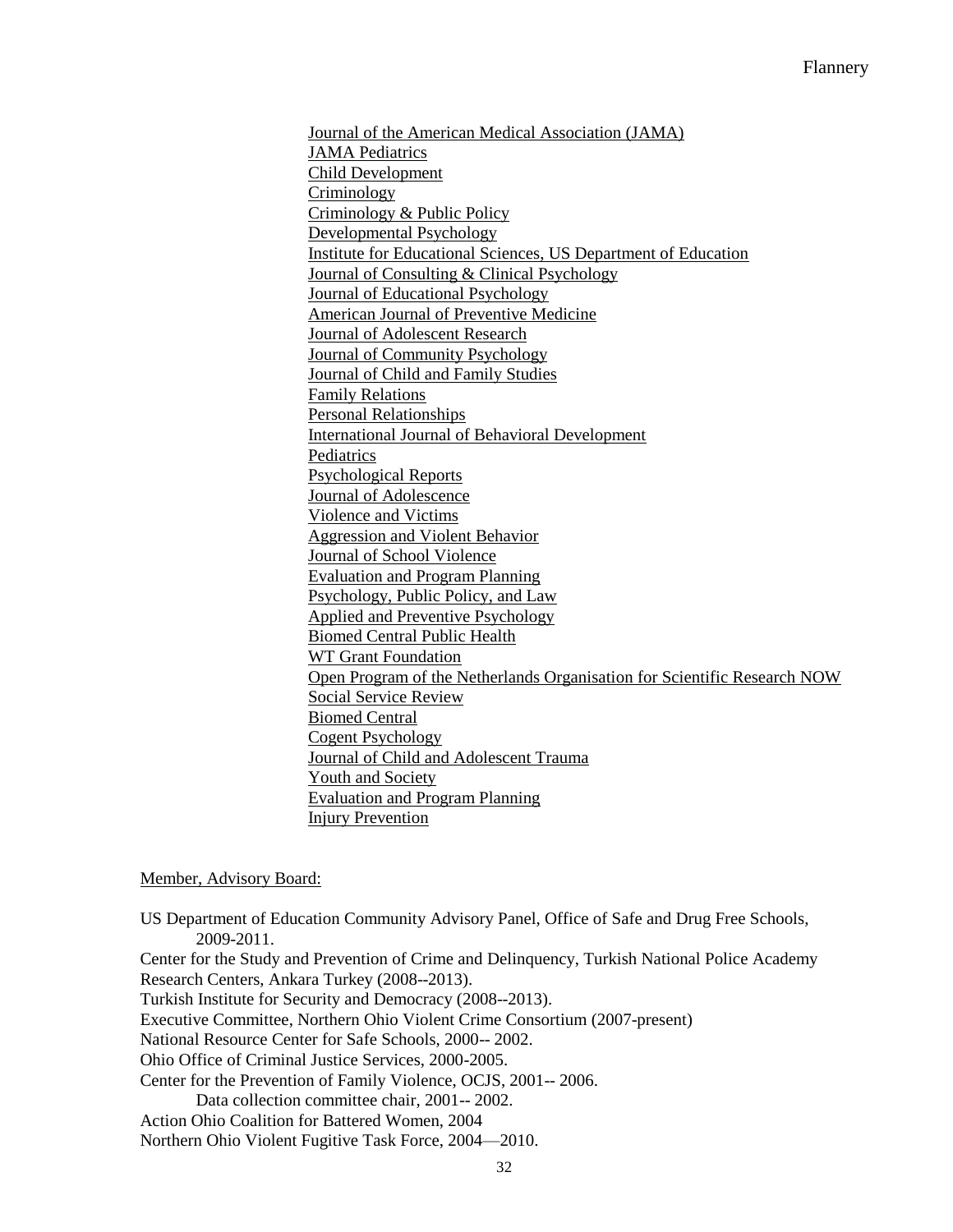Community Reentry Initiative, Cleveland, OH, 2003-2005

Advisor to Chief, Cuyahoga Metropolitan Housing Authority, Division of Police (2010- present) STANCE/Project Safe Neighborhoods Executive Committee, Northern District of Ohio (2005-present) US Attorney for the Northern District of Ohio Heroin-Opiate Task Force (2016-present)

Appointed to Ethics Committee, American Society of Criminology, 2000-2001

Licensed Clinical Psychologist, Ohio #5027 (10/95-present); Arizona #1927 (12/91- 2003).

### Member, Board of Directors,

Sisters of Charity Foundation and the Saint Ann Foundation of Cleveland (2002-- 2011). *Chair*, Distribution Committee, 2005-2008; *Vice Chair of Board*, Sisters of Charity Foundation of Cleveland, 2006—2008; *Board Chair*, 2008-2011; The Collaborative to End Human Trafficking (2016-- ).

Member, Medical Staff, University Hospitals of Cleveland, Cleveland, OH. 1995-1998. Desert Hills Hospital for Youth and Families, Tucson, AZ. May 1991-1994.

Member, Board of Trustees, The Foundation of Clinical Neuroscience Research and Education, Inc., CWRU Department of Psychiatry, 8/95- 9/97.

### Consultant:

 National Crime Prevention Council, Consultation and Training 2000- 2002 U.S. Dept of Justice, Office of Juvenile Justice and Delinquency Prevention, Training 2000- Ohio Association of Chiefs of Police, 1999 --2001 Cleveland, OH Police Department, data analysis and Training 1995--present Governor's Task Force on Violence and Substance Use, Sate of Wyoming, 2000 Task Force on Violent Crime, Strategic Planning Committee, Cleveland, OH. 1994-95. Ohio Commission on Racial Fairness, 1995. United Church of Christ consortium for youth media project on violence, Cleveland, OH. 1996-97. Educational Development Resources, "Interactive multimedia for youth violence prevention" Cleveland, OH. 1996-97. Partnership for Safer Cleveland, training and evaluation of young gentleman's and young lady's club youth violence prevention programs, 1996-97. Amphitheatre Schools, Tucson, AZ; evaluation of substance abuse prevention programs 1992-94. Lakewood, OH school district; evaluation of youth violence prevention programs, 1996. Cuyahoga County, OH Strategic Plan for Juvenile Justice System, 1997-98 Trainer, Cleveland Division of Police, 2005—present Trainer, Cuyahoga Metropolitan Housing Authority Division of Police, 2010—present Trainer, Strategies for Youth "Policing the Teen Brain" 2015—present Member, Cuyahoga Metropolitan Housing Authority Division of Police and Advisor to Chief of Police, 2010-present

### Community Committees:

Juvenile Justice and Delinquency Prevention, Title V, Cuyahoga County, OH. 1995-2000.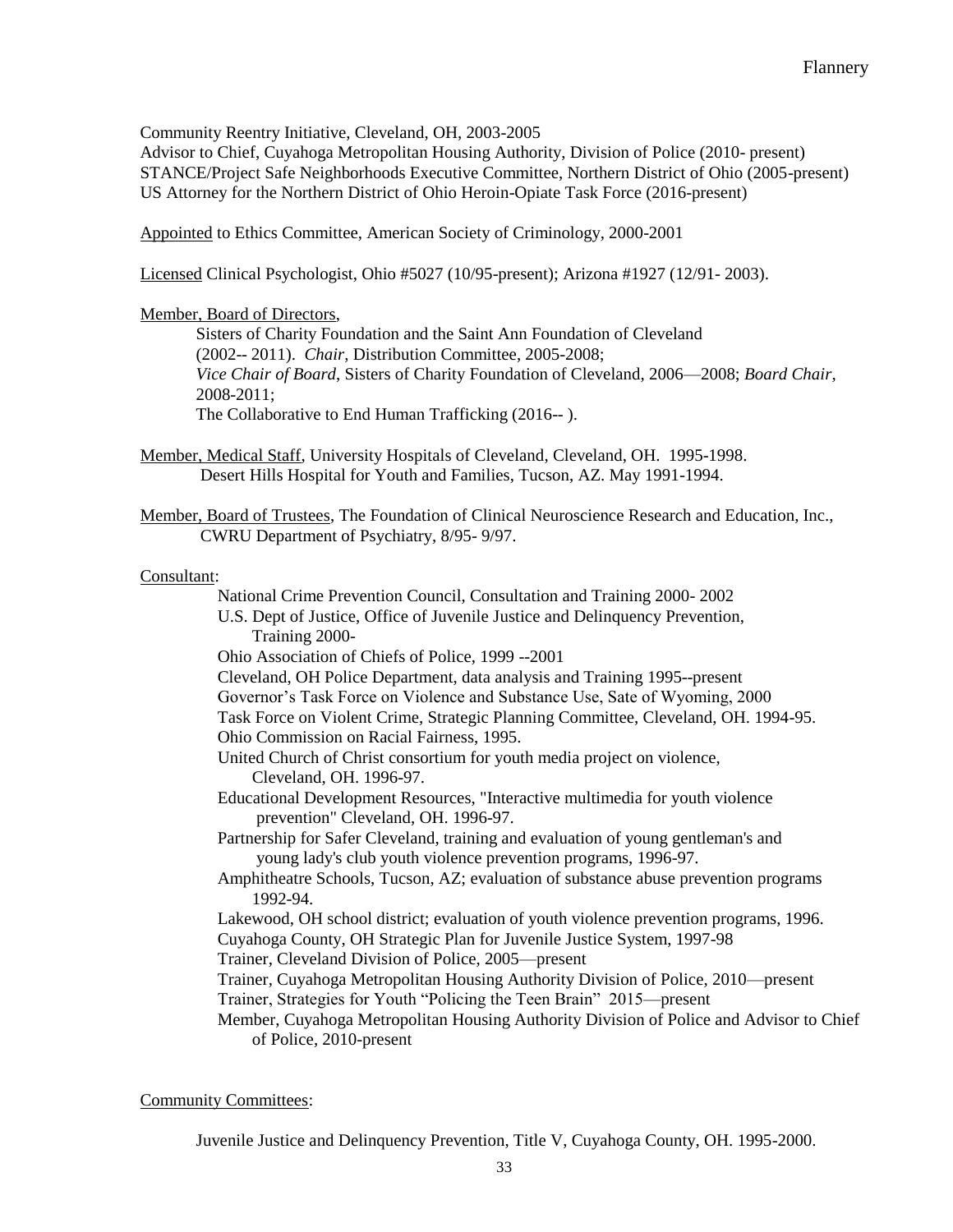| Supportive Services Subcommittee, Task Force on Violent Crime, Cleveland, OH. 1995-1999. |
|------------------------------------------------------------------------------------------|
| Residential Area Police Program Trainer (COPS), Cleveland Police Dept, 1995-96.          |
| Violence Prevention Coalition, Cuyahoga County, OH 1996-1998.                            |
| WVIZ/Plain Dealer Committee on Media Violence, Cleveland, OH 1995-1997                   |
| Defending Childhood Initiative, US Department of Justice, Cuyahoga County, Ohio          |
| Core Management Team, 2011—present.                                                      |
| Cleveland, Ohio National Youth Forum for youth violence prevention 2015—                 |
| Planning Committee, Forum on Violence: Its Causes, consequences and cures, The Free      |
| Medical Clinic of Greater Cleveland, 2016.                                               |
| City of Cleveland, Healthy Cleveland Initiative, Member, Sub-committee on violence       |
| prevention $(2015 - present)$                                                            |
| Core Management Team, IMPACT25, Cleveland, Ohio comprehensive youth violence             |
| prevention initiative 2015- present.                                                     |
| Member, US Attorney for the Northern District of Ohio Task Force on Heroin-Opiate Use.   |

Courses Taught:

Human Development (Undergraduate) Developmental Psychopathology (Graduate) Problems in Child Development (Undergraduate and Graduate) Adolescence (Graduate) Violence (Undergraduate and Graduate) Educational Psychology (Undergraduate) Crisis Intervention (Undergraduate) Juvenile Delinquency (Undergraduate) Treatment Methods (Undergraduate and Graduate) Cells to society (Undergraduate) Child and Adolescent Development (Graduate) Violence as a Public Health Problem (Graduate)

Seminars in: Psychological Assessment, Research Methodology, Conduct Disorders, Oppositional Defiant Disorder, Youth Violence, Family Violence, Learning Disabilities, Obsessive-Compulsive Disorders, Parent-Adolescent Relationships, School Phobia, Aggression Management in Children, Child & Adolescent Psychopathology, Late Adolescence, Behavior Therapy, Cognitive-Behavior Therapy, Behavioral Family Systems Therapy, Treatment Efficacy, Outcome Evaluation Research. Instructor, Innovations Suite Researcher-Practitioner Fellows Academy, Michigan State University School of Criminal Justice.

# **PROFESSIONAL AFFILIATIONS**

American Psychological Association, 1/88-present. American Society of Criminology, 1/98- present. Society for Research in Adolescence, 9/87- present. Society for Research in Child Development, 1/89- present. International Network of Personal Relations, 9/93- 96. Sigma Xi National Research Society, 1990. Ohio Academy of Science, 1987-90.